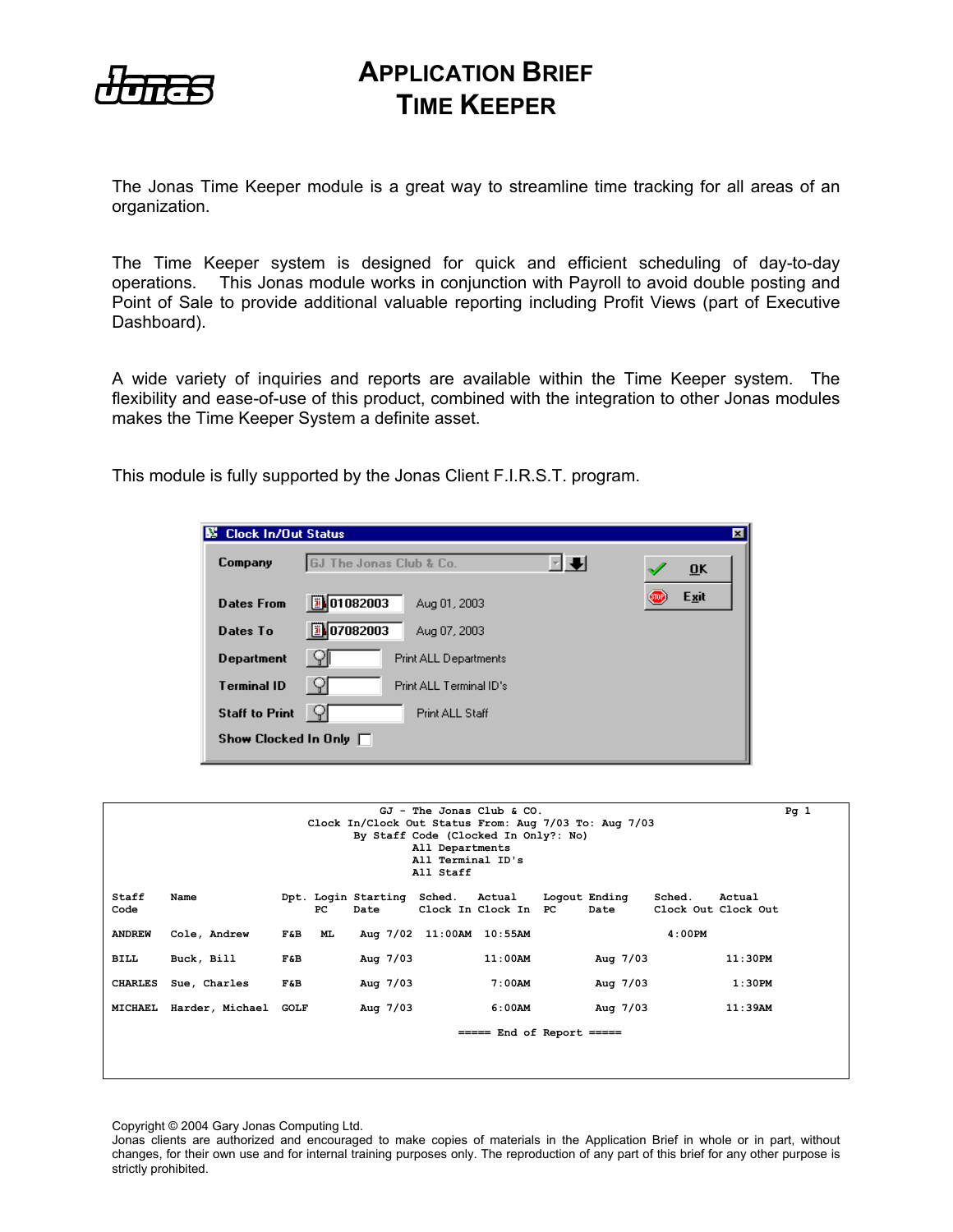# **TIME KEEPER**

## **TABLE OF CONTENTS**

## **TOPIC**

## **PAGE**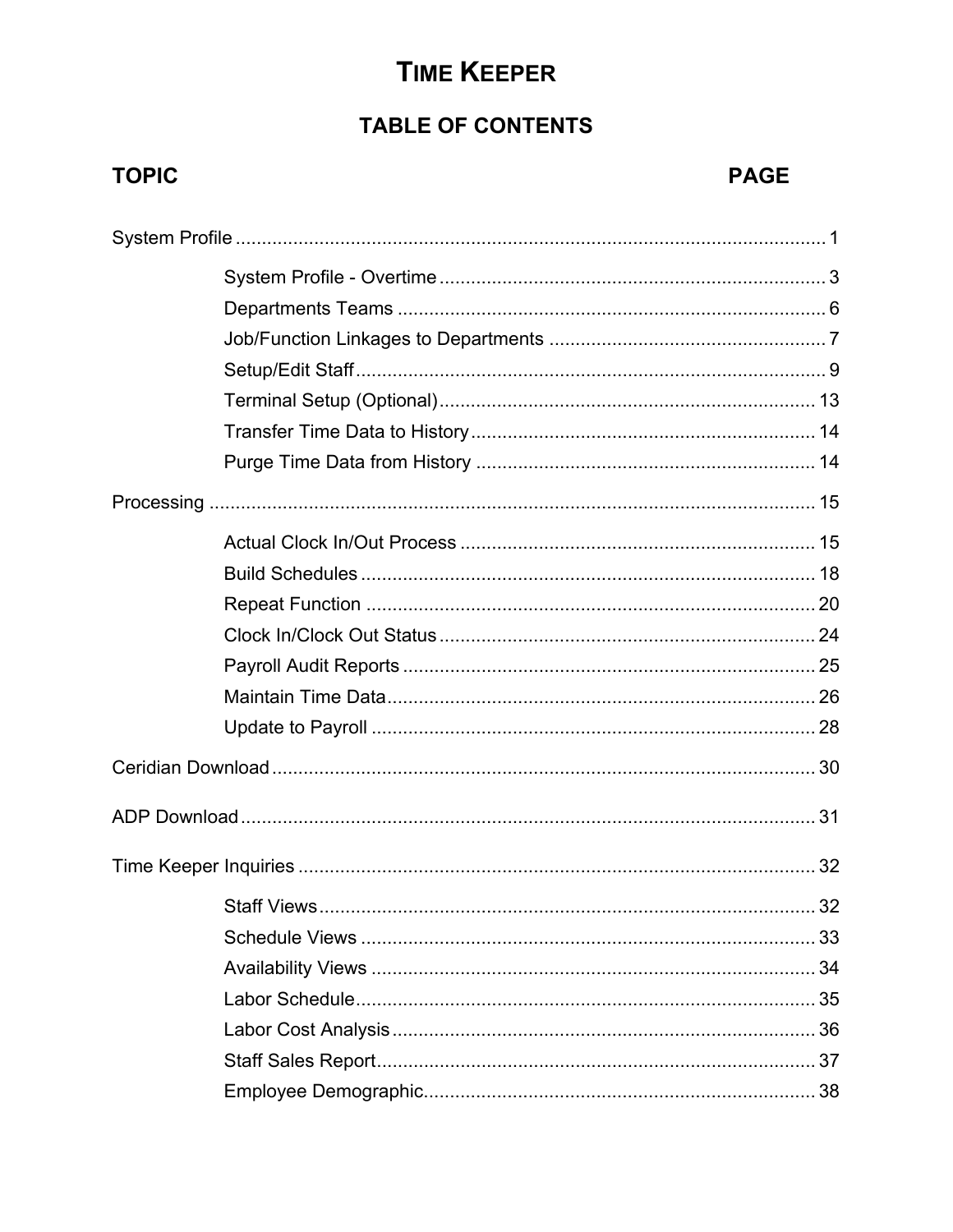# **TIME KEEPER**

## **TABLE OF CONTENTS**

| <b>TOPIC</b> | <b>PAGE</b> |
|--------------|-------------|
|              |             |
|              |             |
|              |             |
|              |             |
|              |             |
|              |             |
|              |             |
|              |             |
|              |             |
|              |             |
|              |             |
|              |             |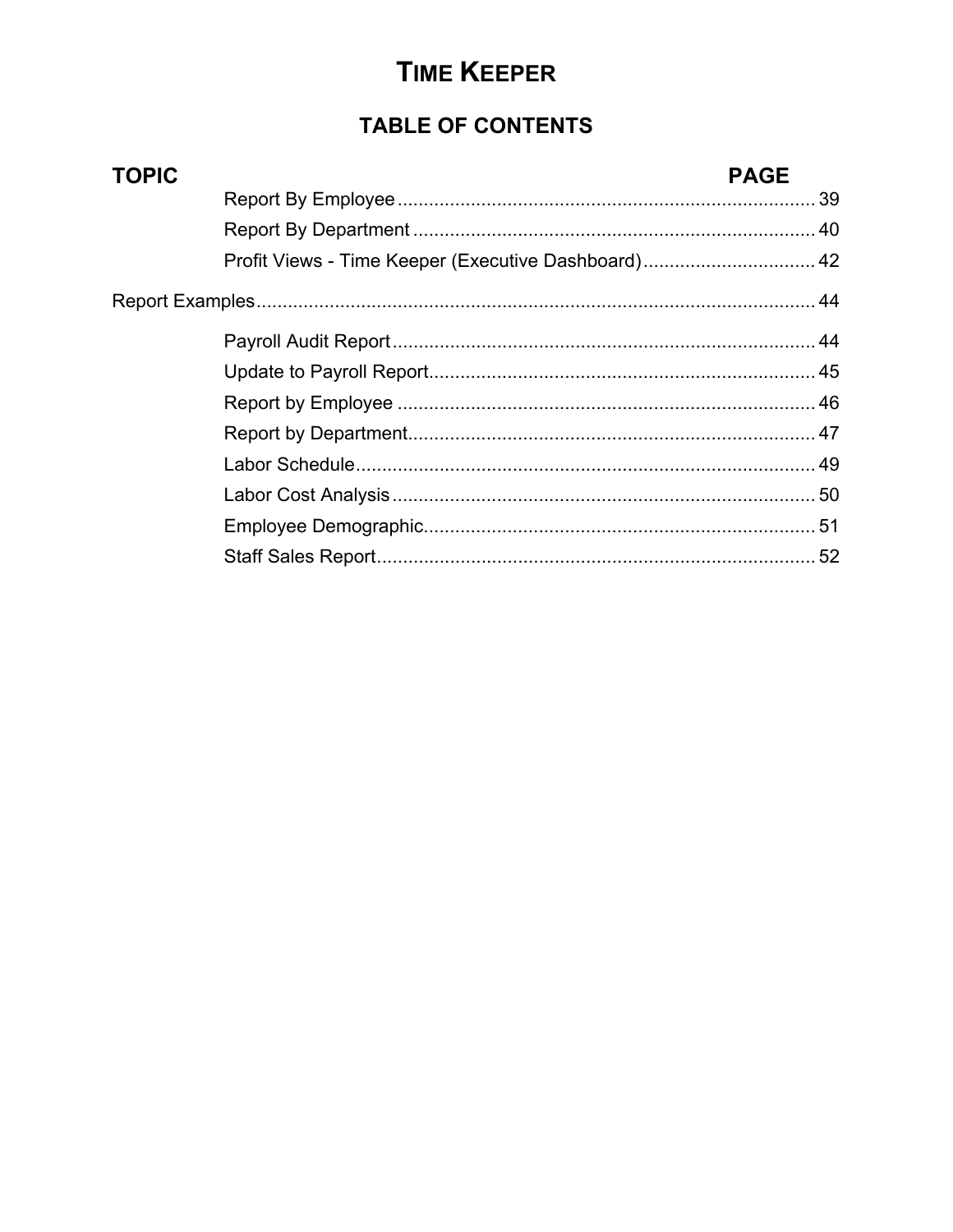## <span id="page-3-0"></span>**System Profile**

|                                                                                                            | System Profile          |
|------------------------------------------------------------------------------------------------------------|-------------------------|
| <b>P.</b> System Profile                                                                                   | ×                       |
| 01 Jonas Service & Construction<br>Company                                                                 | [OL]                    |
|                                                                                                            | <b>Undo</b>             |
| <b>First Day of Schedule</b><br>M - Monday                                                                 | <b>Delete</b>           |
| 2<br>Maximum Number of Weeks to Schedule                                                                   | 転<br><b>Options</b>     |
| ¶∏C⊺<br><b>Dedicated Time Keeper Workstations</b>                                                          | <b>Overtime</b><br>Exit |
| with a Grace Period of $\vert$ 10<br>minutes<br><b>Round Start/End Times to the nearest</b><br>$15 \times$ | minutes                 |
| 1Й<br>Time Keeper Enabled                                                                                  |                         |

The **System Profile** is used to activate Time Keeper setup system wide parameters and options. Most of these can be overridden on job/function and staff levels.

**Time Keeper Enabled** - Check this flag to activate Time Keeper. This will allow staff to clock in and out.

**First Day of Schedule** and **Maximum Number of Weeks to Schedule** - are used in conjunction with the scheduler. First Day of Schedule is used to indicate which day of the week to begin the schedule. The Maximum Number of Weeks to Schedule is used to indicate how many weeks (up to 12) in advance you wish to schedule (usually set to 2).

**Note**: If you are not using the scheduler, disregard these two fields.

**Dedicated Time Keeper Workstations** - You can identify up to 5 workstations that can be used for Time Keeper purposes only (you will only be able to clock in and out at these workstations). For example, if you had a workstation setup strictly for maintenance staff to clock in and out, but did not want them to be able to access other parts of Jonas.

**Note**: This does not prevent the ability to clock in and out at other workstations not specified here. That ability can be set in the Staff Setup and/or Terminal Setup to be described later.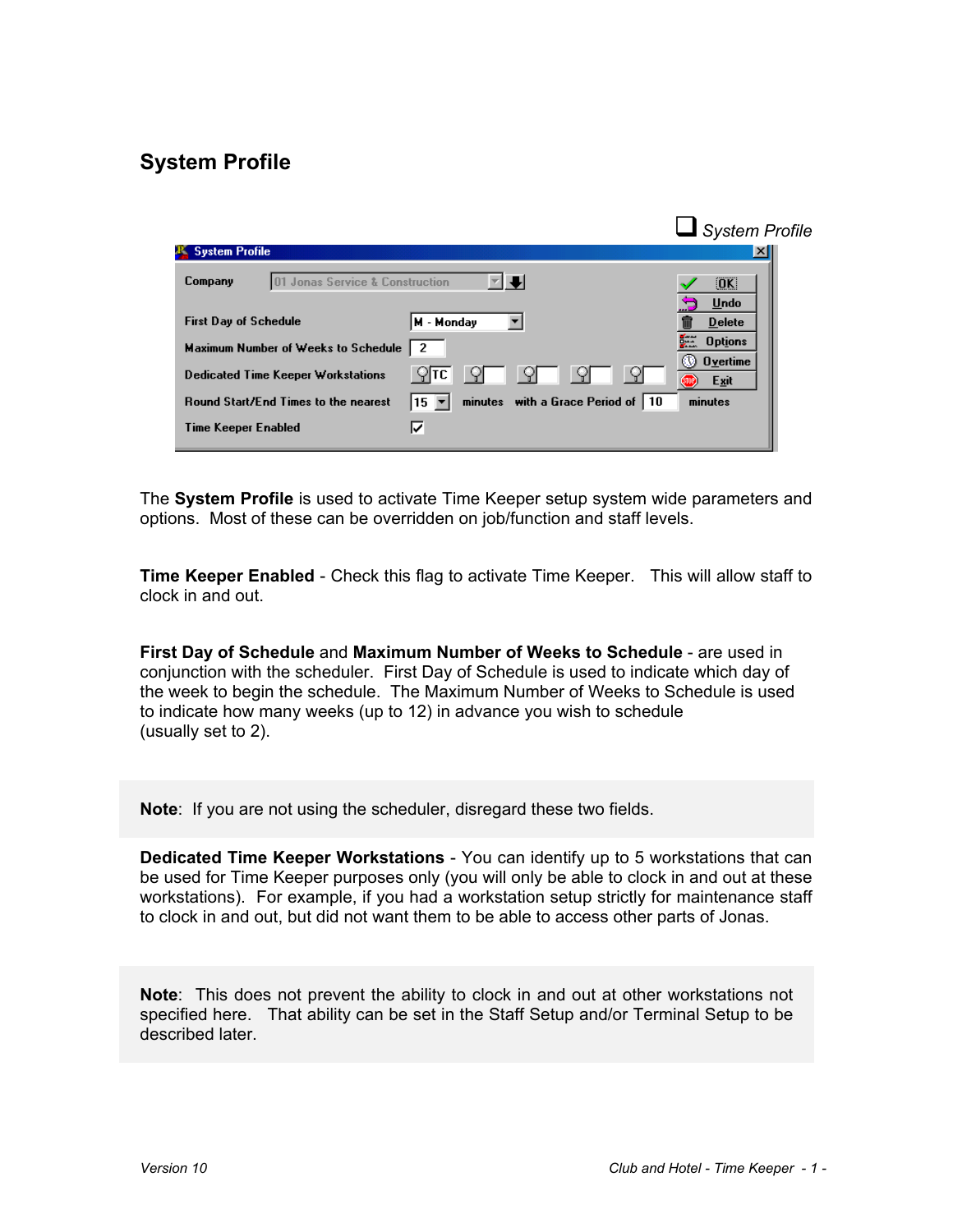**Round Start/End Times/Grace Period -** This affects the Clock in and Clock out times. **If you do not want to round starting and ending times leave as blank** (this will also disable the grace period function). To have the system round time, you have the option of setting the Round Start\End times to either the nearest quarter or nearest half hour. You can then add an additional grace period (normally 5 or 10 minutes) to that time**.** 

**Note:** The clock in and clock out times will show as the actual time they take place, but the rounding time and grace period will be reflected in the number of hours.

Examples of how this affects the clock in and clock out times follows:

**Clock In Time -** Looks at prior quarter (15) or prior half hour (30) and then adds the grace period (if any) to it.

#### **Example**:

Time Period 8:45-8:59 Round/Start time set to 15 Grace period set to 5 minutes

In this case, anytime between 8:45 and 8:50 (within grace period) will round to 8:45. Any time after 8:50 (outside grace period) will round to 9:00.

**Clock Out Time** - Looks at next quarter (15) or next half hour (30) and then subtracts the grace period (if any) from it.

#### **Example**:

Time Period 11:00-11:30 Round/Start time set to 30 Grace period set to 10 minutes

In this case anytime between 11:00 and 11:19 (outside grace period) will round to 11:00 and any time after 11:20 (within grace period) will round to 11:30.

**Note:** These settings can also be overridden at the Job/Function level.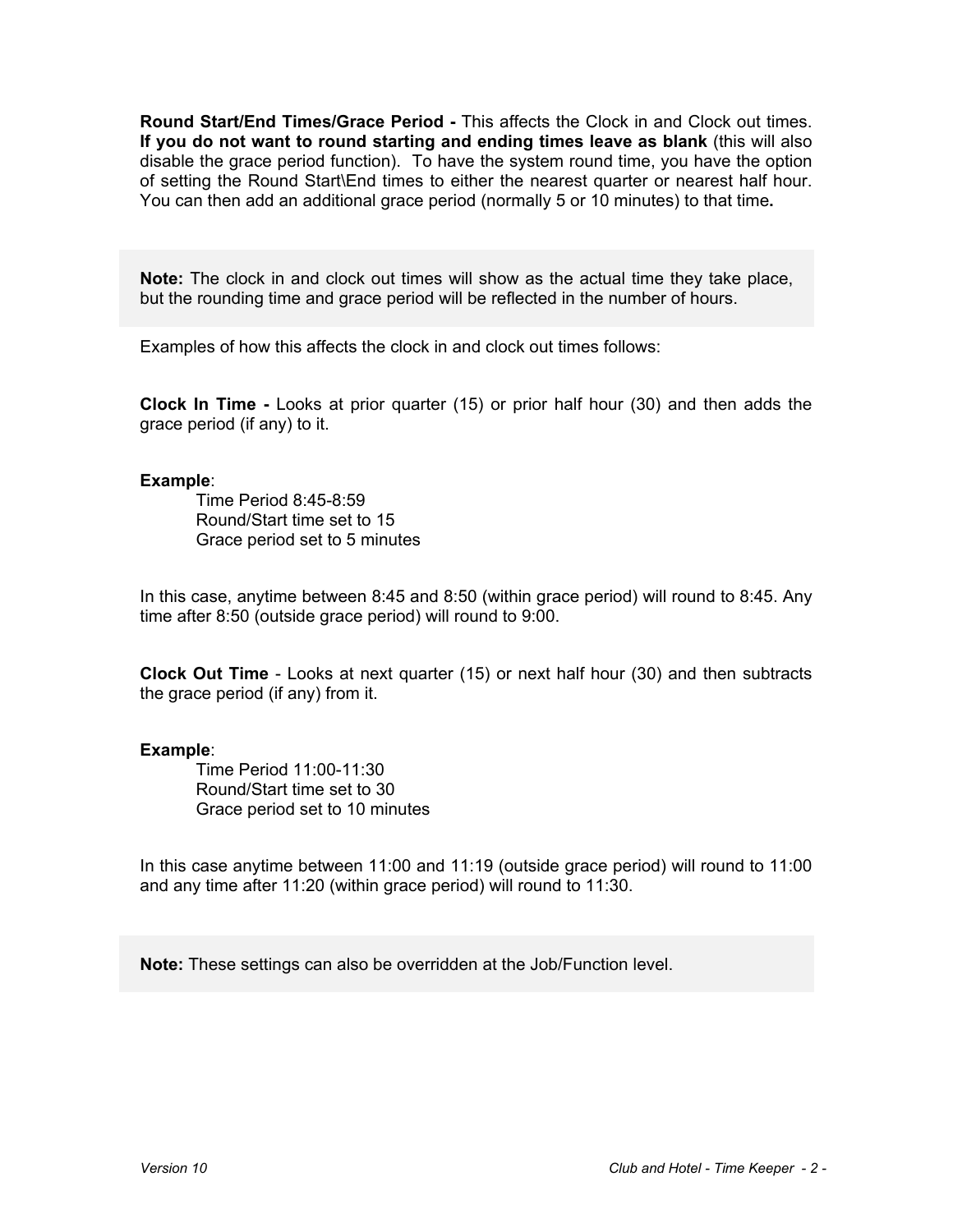### <span id="page-5-0"></span>**System Profile - Overtime**

|                                                                              | System Profile - Overtime |
|------------------------------------------------------------------------------|---------------------------|
| 图 System Profile - Overtime Rules                                            | ⊠                         |
| $\overline{+}$ After: 8.00<br>Automatic Overtime Calc. Pay: Overtime (1.5x)  | Hrs/Day<br>[OK]           |
| $\overline{ }$ After: 40.00<br>Automatic Overtime Calc. Pay: Overtime (1.5x) | Exit<br>$Hrs/\sqrt{Webk}$ |
| Automatic Doubletime Calc. Pay: Doubletime (2.0x) - After: 52.00             | Hrs/Week -                |
| 7th Day<br>Overtime Calc.<br>12                                              |                           |
| <b>Doubletime After:</b><br>8.00<br><b>Hrs</b><br>7th Day                    |                           |
|                                                                              |                           |

**Overtime** - is used in conjunction with the Jonas payroll module. If you are using Jonas payroll, the option exists in Time Keeper to automatically upload time into the payroll module (therefore saves on double entry). You can also have the system calculate Overtime and Doubletime automatically. Specify the rate and how many hours a day or week to start calculating O/T and D/T.

**7th Day O/T and D/T** - is used in cases where overtime is applied if an employee works 7 days straight within a pay period.

**Note**: This can also be overridden at the Job/Function level.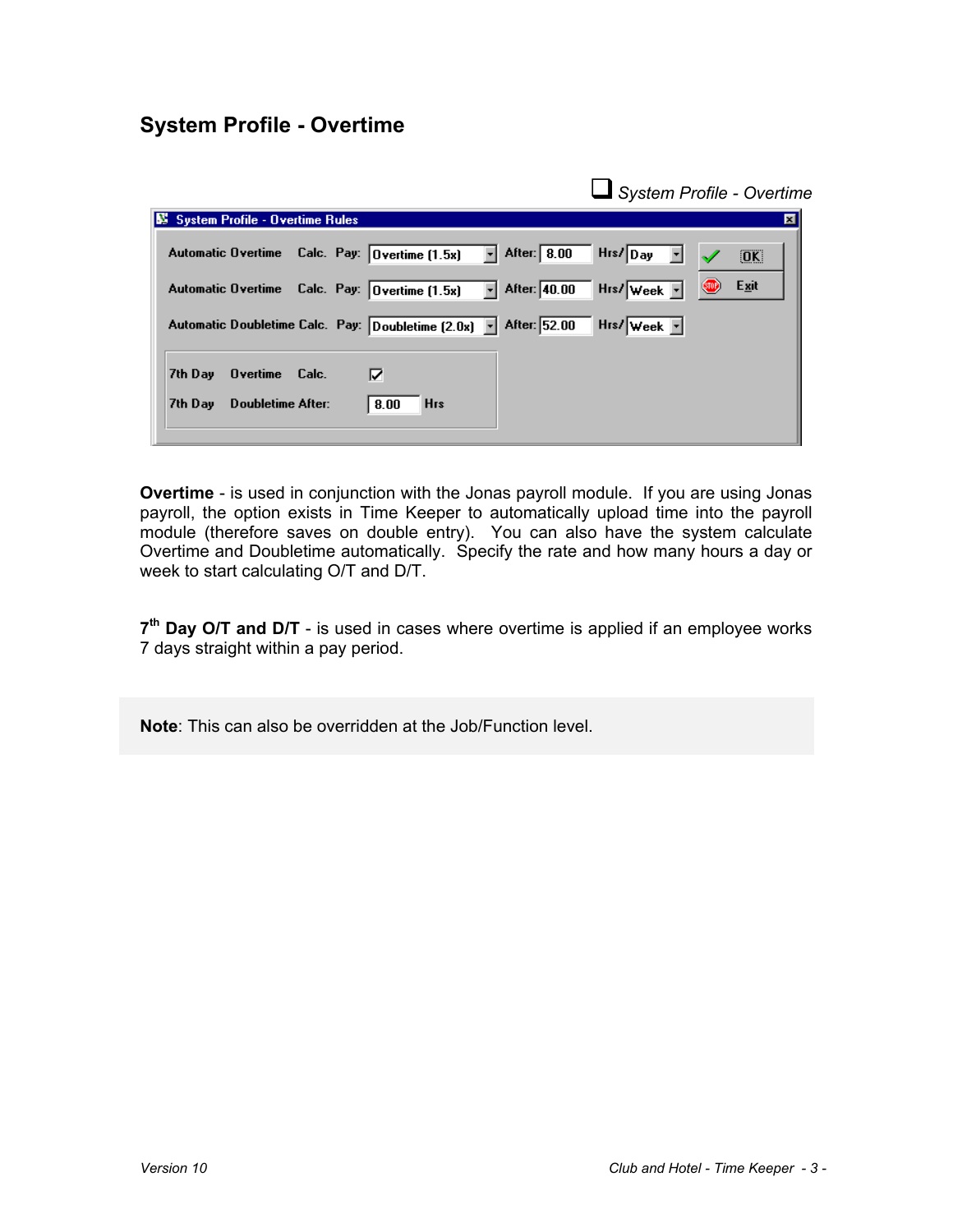## <span id="page-6-0"></span>**System Profile - Options**

|                                            | System Profile Option                                 |
|--------------------------------------------|-------------------------------------------------------|
| BS System Profile Options                  | $\vert x \vert$                                       |
| <b>Link to Payroll</b>                     | U - U.S.A.<br>[OL]                                    |
| <b>Default Payroll Code</b>                | <b>GJC</b><br>Weekly Staff Payroll<br>Exit<br>(OD)    |
| Always Use Employee Rate                   | H.                                                    |
| Log-in Only if Scheduled                   | 12                                                    |
| Login Up to (Minutes) Before Shift         | 0                                                     |
| Logout Up to (Minutes) Before End of Shift | $\bf{0}$                                              |
| <b>Edit Job in Shift Start</b>             | Print Timecards From Start/End Shift √<br>ш           |
| <b>Edit Dept Code in Shift Start</b>       | 图 20030801<br>п<br>Aug 1/03<br><b>Starting Date</b>   |
| Auto Shift Start/End on Login              | 20030814<br>12<br>围<br>Aug14/03<br><b>Ending Date</b> |
| <b>Bar Code Required</b>                   | ASCII<br>Printer                                      |
| Use Biometric Staff Confirmation           |                                                       |

**Link to Payroll/Payroll Code/Always Use Employee Rate** - All these options are for linking Time Keeper to the Jonas Payroll Module. Identify whether you are linking to Canadian Payroll or U.S. Payroll and then specify the Payroll Code that you will be uploading the time to.

**Always Use Employee Rate** - If checked, Time Keeper will look to the employee's payment screen to determine the pay rate. If desired, this can be set-by employee rather than system wide.

**Note**: If you are going to set by employee, do not check this global flag.

**Log-in Only if Scheduled** - If your are using the scheduler, you have the option to only let your staff clock in if they are scheduled. Check the flag to do this, otherwise leave blank. An **override** button will still give a POS manager the ability to clock an employee in and out, in this instance. This flag can be set at the Department level instead, if you wish to set it by department do not check this flag.

**Login Up to/Logout Up To** - Again, if using the scheduler and in conjunction with the previous flag, you can provide staff with a "window" of time where they can log in before their shift begins and logout before their shift ends (For example, they can only login ten minutes before their shift begins and logout five minutes before their shift ends). This will avoid a message coming up that they are not scheduled when they try to clock in a few minutes before their shift begins or ends. Keep in mind that the system starts recording time as soon as a staff member clocks in (excluding any grace period setup). Enter time in minutes i.e. 5,10.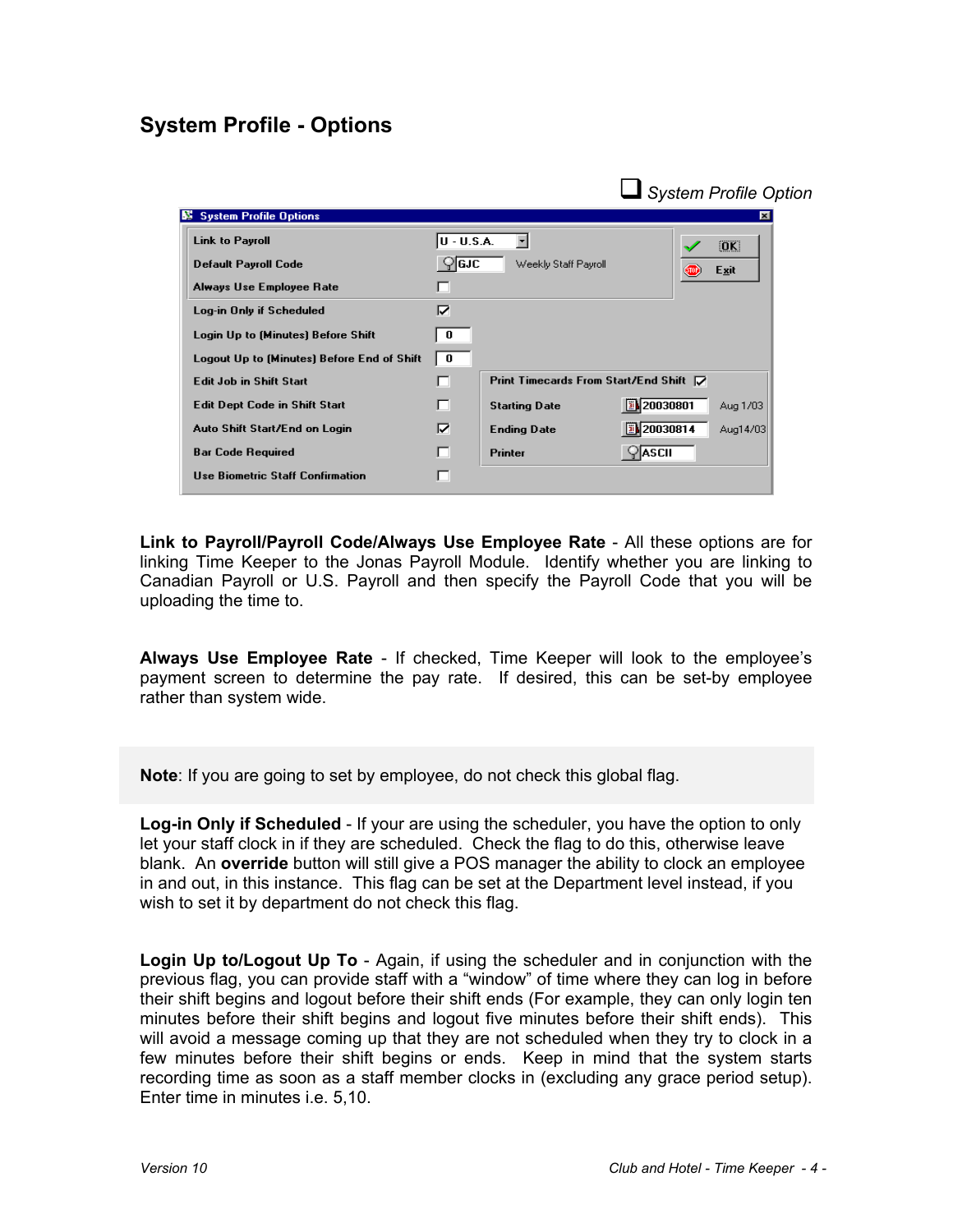**Note:** Both the Login/Logout options can be overridden at the Department Level, if required.

**Edit Job in Shift Start** - If checked, this will allow your staff to change their Job/Function codes when they are clocking in. For example: A bartender can change their job function to be a server. If checked, you can restrict which job/function codes an employee is able to choose at the Setup/Edit Staff level.

**Edit Dept Code in Shift Start** - If checked, this will allow your staff to change their Department codes when they are clocking in. If checked, you can restrict which Department codes an employee is able to choose at the Setup/Edit Staff level.

**Auto Shift Start /End on Login** - If checked, the system will not wait for staff to press the start shift or end shift buttons when clocking in and out. It will bypass this step and automatically clock them in or out. If checked, this flag disables the previous flag (Edit Job) in Shift Start.

**Barcode Required** - Check this box if you are using a device with a barcode to clock in i.e. swipe card. This will force the user to enter the barcode when setting up the staff in Time Keeper.

**Use Biometric Staff Confirmation** - If you are using a Biometric device to clock in, i.e. hand scanner, check this flag.

**Print Timecards from Start/End Shift** - This feature enables staff to print the times and shifts they have worked within the date range specified. The starting/ending dates must be an increment of 7 days. These dates **do not change automatically**; they must be adjusted as required. Only completed shifts will show on employee timecards. Normally, a chit printer (where staff clock in and out) is selected as the default printer.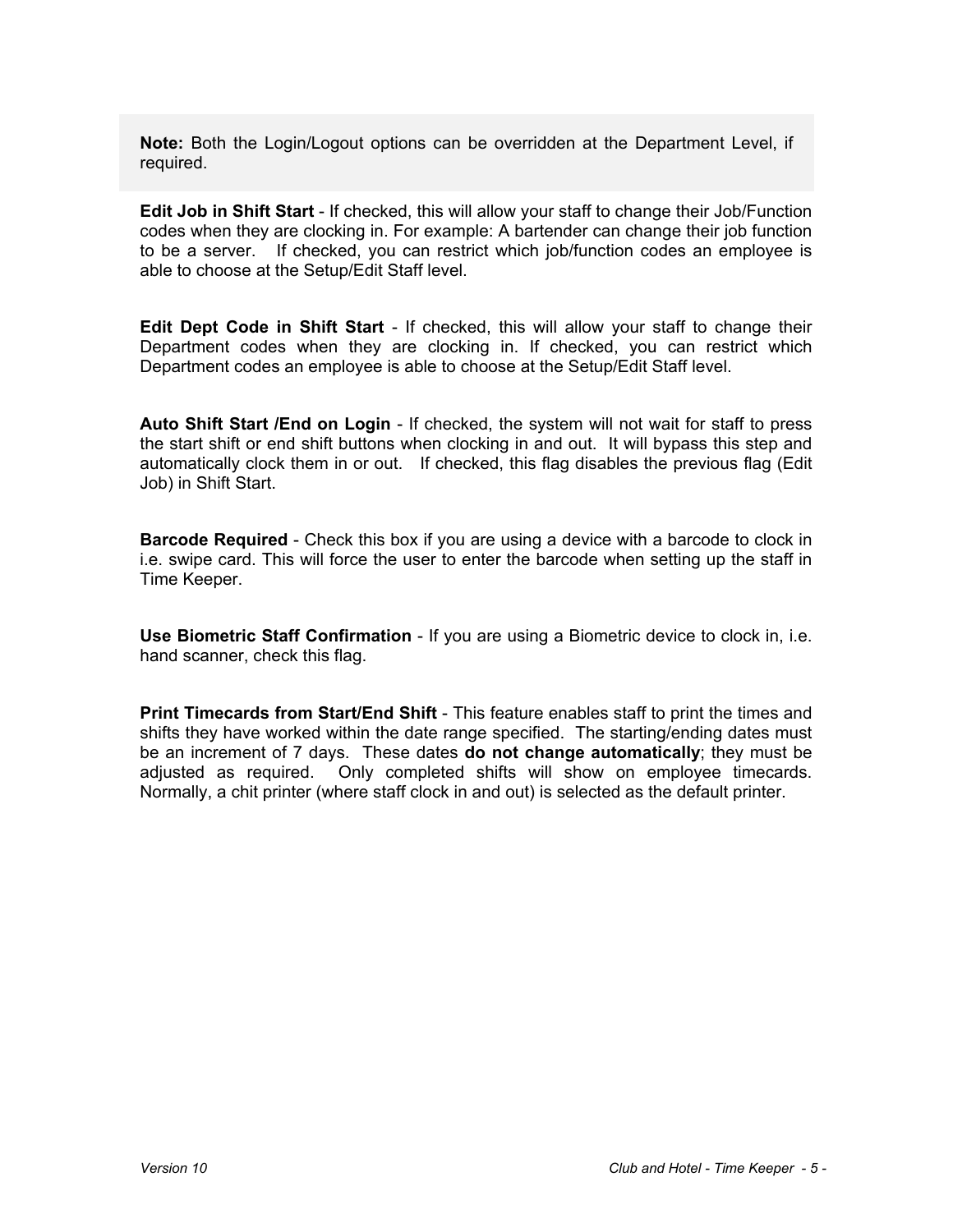### <span id="page-8-0"></span>**Departments Teams**

|                                                                    |                                                      |                                                            |                      | Department Teams                      |
|--------------------------------------------------------------------|------------------------------------------------------|------------------------------------------------------------|----------------------|---------------------------------------|
| <b>Department Teams</b>                                            |                                                      |                                                            |                      | $\vert x \vert$                       |
| Company<br>Department                                              | 01 Jonas Service & Construction<br>$\heartsuit$ DP01 | $\left  \cdot \right $                                     |                      | [OK]<br>Undo<br>.5                    |
| <b>Description</b><br><b>Short Form</b>                            | <b>F&amp;B Department</b><br>F&B                     |                                                            |                      | 俞<br><b>Delete</b><br><b>Security</b> |
| <b>Linked to POS Area</b>                                          |                                                      | Area # - Partition - Description<br>1 - MAIN - Dining Room | $\blacktriangledown$ | ●<br>Exit                             |
| <b>Schedule Start/End Time</b><br><b>Override Login Parameters</b> |                                                      | 0900<br>1700<br>г                                          |                      |                                       |
| Log-in Only if Scheduled<br>Login Up to (Minutes) Before Shift     |                                                      | ⊽<br>0                                                     |                      |                                       |
| <b>P/R Dept Code (Optional)</b>                                    | Logout Up to (Minutes) Before End of Shift           | $\bf{0}$                                                   |                      |                                       |

The next step is to setup Department Teams. Department codes can be any alpha/numeric combination. For each department team you will attach job/function codes. For example, one of your Department Teams is called Food and Beverage and within that team you would link job codes such as bartender, server, hostess etc.

**Linked to POS Area** - If you have the Jonas Point of Sale Module, you have the option of linking the department to a Point of Sale area. This will allow for additional reporting capabilities including Staff Sales Report and Profit Views (explained in more detail later).

**Scheduled Start/End Time** - This is used to enter the normal hours of operation for this department. If the hours being entered are outside the range entered, you will receive a warning.

**Override Login Parameters** - Check this flag if you setup Login Parameters (Login up to and Logout up to) in the System Profile and wish to override them for certain departments.

**Log-in Only if Scheduled** - Overrides the flag in System Profile.

See System Profile section for more information on Login fields.

**P/R Dept Code (Optional)** - If you are using the Jonas Payroll module and have the Time Keeper Department linked to the Payroll Department, the system will look to the Payroll Department setup to determine earning allocations.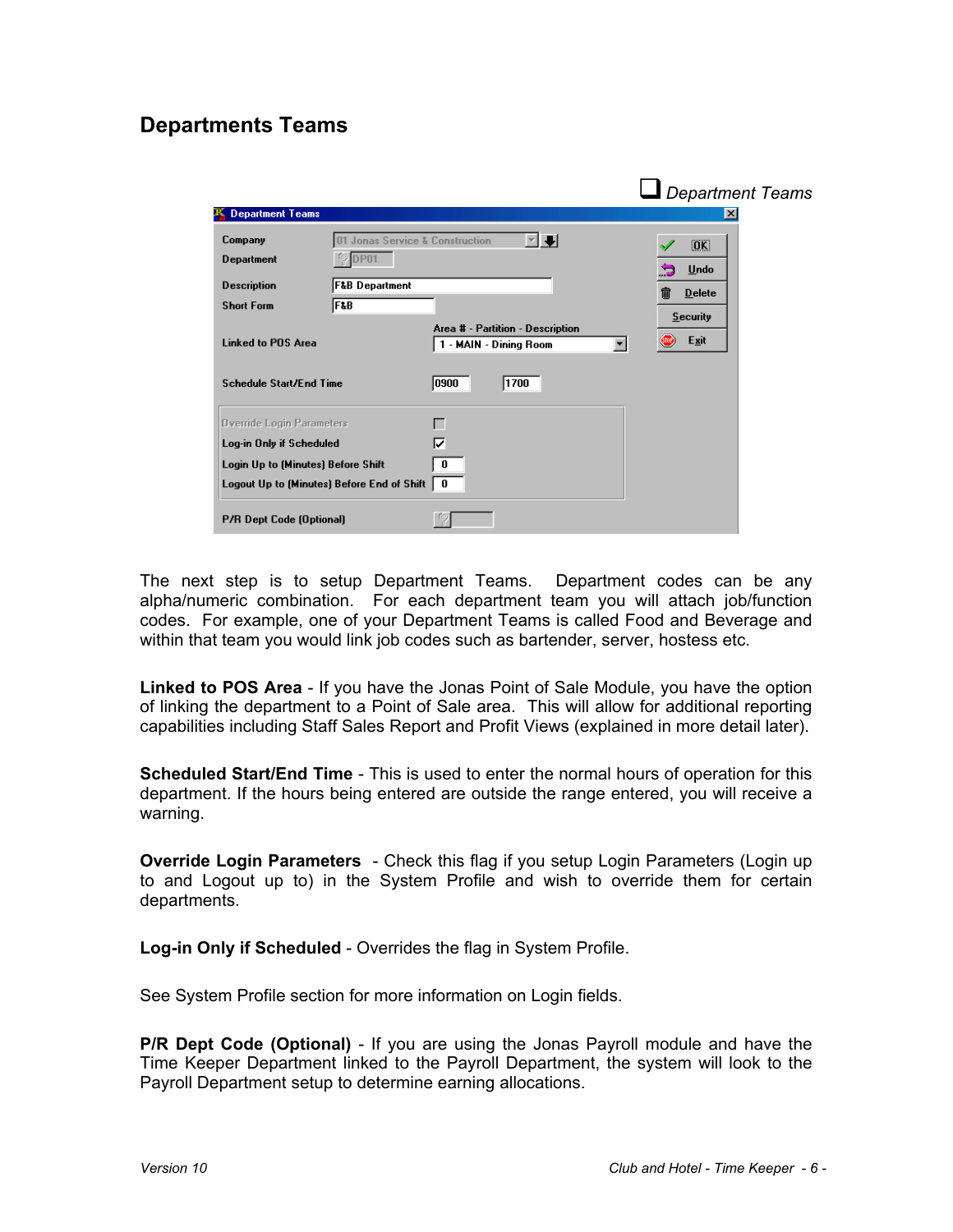## <span id="page-9-0"></span>**Department Teams - Security**

|                                          |                            |                            | Department Teams - Security |
|------------------------------------------|----------------------------|----------------------------|-----------------------------|
| <b>Department Teams - Security</b><br>в, |                            |                            |                             |
| <b>Restrict to Users</b>                 | <b>View Employee Rates</b> | <b>Managerial Override</b> | [OK]                        |
| DONNA<br>Donna Clayton                   | ⊽                          | ⊽                          | <b>Undo</b>                 |
| LUIS<br>Luis Ulloa                       | ঢ়                         | ⊽                          | 而<br><b>Delete</b>          |
|                                          |                            |                            | Exit                        |
|                                          |                            |                            |                             |
|                                          |                            |                            |                             |

The purpose of the **Department Team - Security** is to restrict access to editing Time Keeping data (Managerial Override), viewing employee rates on reports and maintain time data (View Employee Rates). If the security screen is left blank for all department teams then the system assumes no restrictions are setup and access is not restricted to anyone.

#### **Job/Function Linkages to Departments**

*Job/Function Linkages to Departments* 

Before setting up Job/Function Linkages to Departments, the actual Job/Function codes must be setup. This is done under Administration > Job/Function Codes.

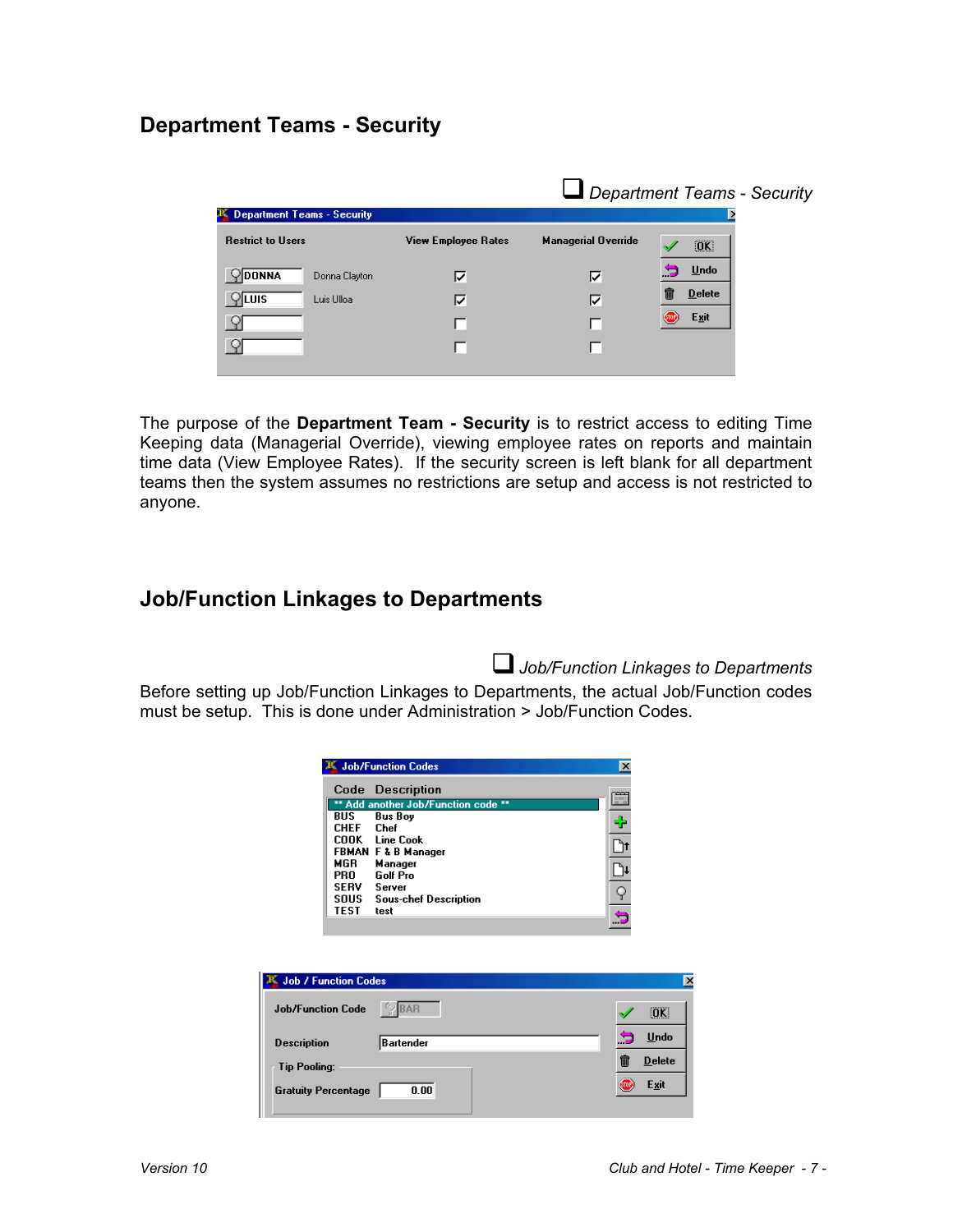**Note**: Disregard this field if you are not using the Tip Pooling Module in Jonas Point of Sale.

After setting up the Job/Function codes, you can now go into Time Keeper and link those codes to their respective Department Team(s).

| <b>W</b> Job/Function Code Linkages to Departments |            |                                        |          |                                 |                                                                  | $\vert x \vert$        |
|----------------------------------------------------|------------|----------------------------------------|----------|---------------------------------|------------------------------------------------------------------|------------------------|
| Company                                            |            | GJ The Jonas Club & Co.                |          | ≂ ∓i                            |                                                                  | <b>OK</b>              |
| Job/Function                                       | <b>BAR</b> | Bartender                              |          |                                 |                                                                  | ⋒<br><b>Delete</b>     |
| Department                                         | <b>BO</b>  | Banquet & Events                       |          |                                 |                                                                  | O)<br><b>Overtime</b>  |
| Pay Rate                                           |            | 0.000                                  |          |                                 |                                                                  | <b>STOP</b><br>Exit    |
| Round Start/End Times to the nearest               |            | 15                                     |          | minutes with a Grace Period of  | - 5                                                              | minutes                |
| <b>Hours Base</b>                                  |            | 4.00                                   |          | <b>B&amp;C Tip Disbursement</b> |                                                                  |                        |
| <b>Break Time (Hrs)</b>                            | 0.25       |                                        |          |                                 | Update ONLY hrs to P/R (no \$\$)<br>Update to P/R code (H04-H06) | г                      |
| <b>G/L Allocation</b>                              | G/L        | GJ 6000 Labor<br>40 Banquet & Catering |          |                                 |                                                                  |                        |
| Description<br>Dept                                |            | Pay Rate                               | Rounding | Grace Prd                       | <b>Hours Base</b>                                                | Break Time $ G $       |
| <b>BO</b><br><b>Bang/Catering</b>                  |            |                                        | 15       | 5                               | 4.00                                                             | 0.25GJ                 |
| <b>BR</b><br>Bar                                   |            |                                        | 15       | 5                               | 4.00<br>4.00                                                     | $0.25$ GJ<br>$0.25$ GJ |
| DR<br>Dining Room<br>GR<br>Grille Room             |            | 15.000                                 | 15<br>15 | 5.<br>5                         | 4.00                                                             | 0.25GJ                 |
|                                                    |            |                                        |          |                                 |                                                                  |                        |

Once you select the Job/Function Code, a list of all department teams will appear in the box below.

**Note:** Even though all department teams are shown, this does not mean they are linked to the job/function. Choose the first department team you wish to link the job/function code to by double clicking on it to edit.

You will now be able to enter the Pay Rate for this position. This field will be grayed out if the flag to "Always Use Employee Rate" is checked in the System Profile.

**Round Start/End Times/Grace Period** - This is an override from the setup in the System Profile. Leave blank to accept the System Profile setting, otherwise enter the new parameters for this job/function code. These fields affect the clock in and clock out times. You have the option of setting the Round Start / End times to either the nearest quarter or nearest half hour. Also, you can add an additional grace period (normally 5 or 10 minutes) to that time. For more information on this feature refer to the System Profile section of this brief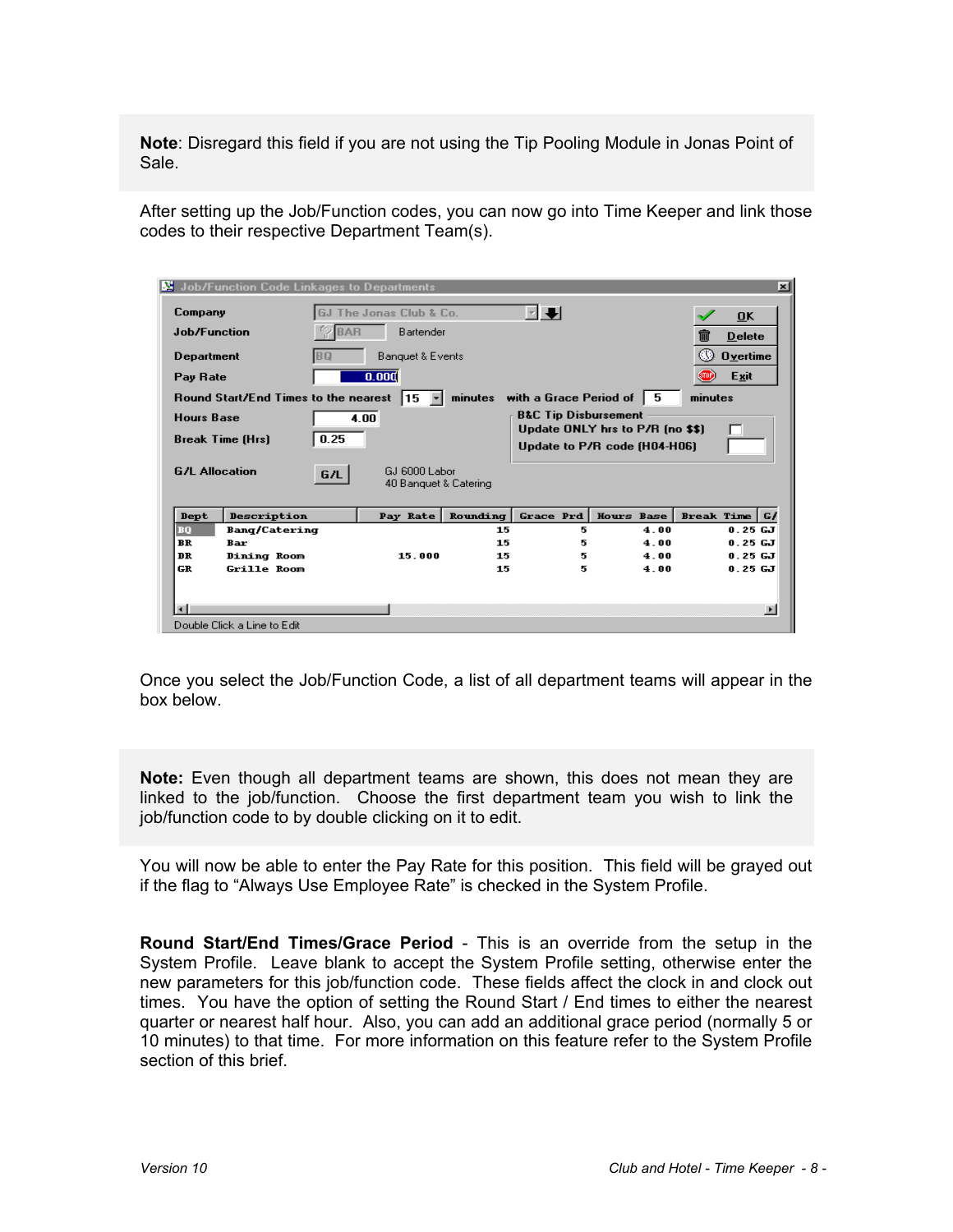<span id="page-11-0"></span>**Break Time (hrs) and Hours Base** - This is used for automatically deducting break time from employee's shift. Enter the amount of break time in decimal time, i.e. a half hour break would be entered as .5. Under Hours Base, enter the number of hours that the employee must work before break time can be deducted.

**G/L Allocation** - Enter the G/L allocation for this job/function code. Reminder - the G/L allocation setup here will be overridden by Payroll Department set up if the Time Keeper department is linked to the Payroll department.

 *Job/Functions Linkages - Overtime*  **Overtime Button** - If using the Jonas Payroll module, the option exists in Time Keeper to automatically calculate over time (O/T) and double time (D/T) when uploading time into the payroll system. Again, this is an override. If you wish this Job/Function code to follow different O/T rules than what was set up in the system profile.

**B&C Tip Disbursements Setting** - utilized in the Labor Distribution Module.

### **Setup/Edit Staff**

*User Logins* 

Before you setup staff in Time Keeper, you must first setup staff with a user login under **Administration** > **User Logins Administration**. Additionally, if you are linking Time Keeper to the Jonas Payroll, an employee code must be setup under **Payroll** > **Files** > **Maintain Employee Records**.

| 画面                                                                                                                                                                                                                                                                         | $\frac{1}{2}$                                                                                                                                                                                                                                                                                                                                                          |      | Φ |  |                                 |                                                                                               |           |                                                                                        |                 |
|----------------------------------------------------------------------------------------------------------------------------------------------------------------------------------------------------------------------------------------------------------------------------|------------------------------------------------------------------------------------------------------------------------------------------------------------------------------------------------------------------------------------------------------------------------------------------------------------------------------------------------------------------------|------|---|--|---------------------------------|-----------------------------------------------------------------------------------------------|-----------|----------------------------------------------------------------------------------------|-----------------|
| <b>Executive Dashhoard</b><br><b>General Ledger</b><br><b>Accounts Receivable</b><br><b>Accounts Payable</b><br><b>Purchase Order</b><br>Inventory<br><b>Canadian Payroll</b><br><b>U.S. Pavroll</b><br><b>Time Keeper</b><br><b>Service Billing</b><br><b>Job Costina</b> | <b>JONAS Release / Enhancements</b><br>ы<br><b>User Event Log</b><br>▶<br><b>Setup Company Profile</b><br>ь<br>Inter-Co. Relationships<br>▶<br><b>Departments / Divisions</b><br><b>Job / Function Codes</b><br><b>Print Business Profile Sheets</b><br><b>Activate / Deactivate Periods</b><br><b>User Logins, Administration</b><br><b>Indicate User Preferences</b> |      |   |  |                                 |                                                                                               |           |                                                                                        |                 |
| <b>Subcontract Control</b><br><b>Administration</b><br><b>System Administration</b><br><b>Club Management</b>                                                                                                                                                              | <sup>2</sup> User Administration<br>ь<br>User ID                                                                                                                                                                                                                                                                                                                       | - 91 |   |  |                                 | <b>OK</b><br>Delete                                                                           |           | Save As<br>A/R Access                                                                  | $\vert x \vert$ |
| <b>Point of Sale System</b><br><b>Club Inventory</b><br><b>Banquet &amp; Catering</b><br><b>Marina Management</b><br><b>Hotel Management</b><br><b>Hotel Interfaces</b><br><b>Telephone Interfaces</b><br>JONAS 'Client First' System                                      | <b>Full Name</b><br><b>Familiar Name</b><br>Password<br>Job/Function                                                                                                                                                                                                                                                                                                   |      |   |  | í e<br><b>Exit User Options</b> | Undo<br>Co. Access<br>Menu Design<br>Job Access<br>Div. Access<br>E/Q Access<br>User Security | $\bullet$ | Club Inv<br>POS Access<br>Copy Menu<br>Warehouse<br>Club Management<br>T-Sheet<br>Exit |                 |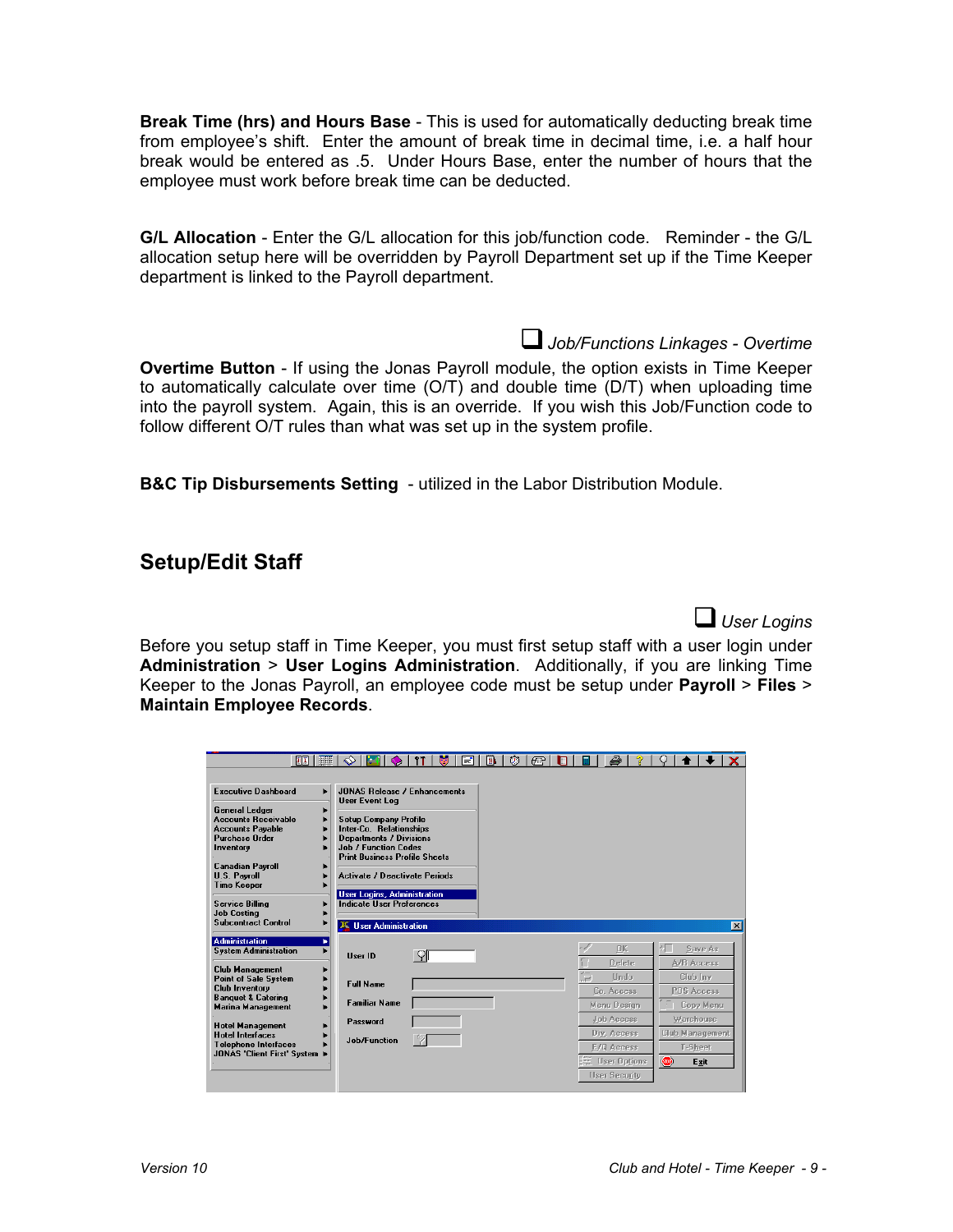## <span id="page-12-0"></span>**Staff Codes**



**Bar Code ID** - only needs to be filled if you are clocking in and out with something that has a bar code on it such as a swipe card.

**Status Active** - allows the staff member to clock in and out.

**Status Inactive** - prevents staff from clocking in and out.

**Integration to Payroll** - If the flag is not checked in the System Profile Options, this area will be grayed out. Otherwise, identify the Payroll Code and Employee Code you are linking the Time Keeper staff code to.

**Preferred Job/Function, Department** - Enter the employee's default Job/Function and Department. This is what will appear when an employee is clocking in and out. If the flag to edit a job and department is checked in System Profile Options, the employee will be able to change to another job and department at the time they are clocking in (the Job/Function Codes and Departments available to choose from can be restricted through the Restrict Button, this is explained in more detail further on).

**Note:** The preferred Job /Function code must be linked to the preferred department (step #3). Otherwise, a message will appear stating that it is not linked.

**This person is a B&C manager** - This is used in the Labor Distribution Module.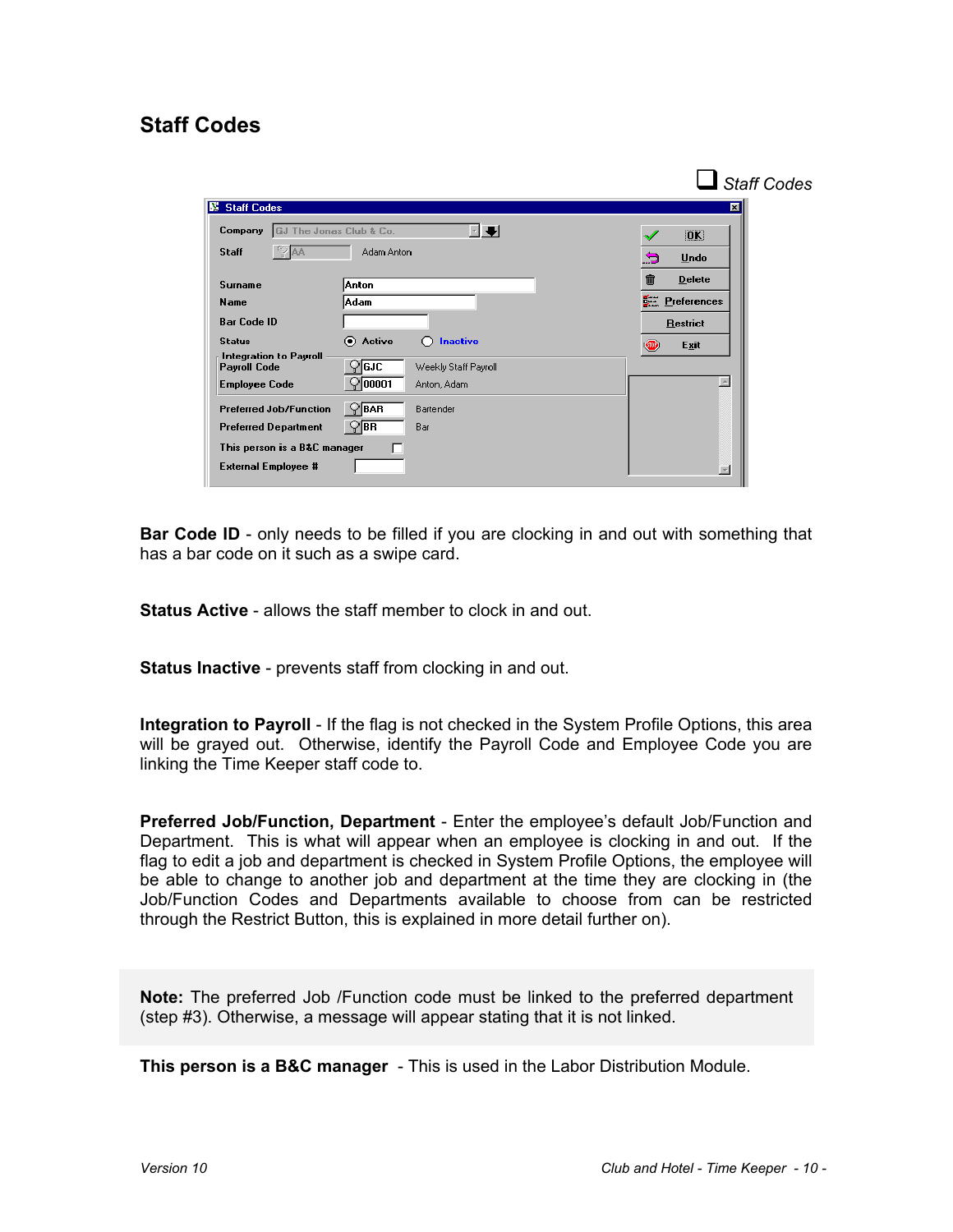#### <span id="page-13-0"></span>**Preferences**

|                                                                                                                                              | $\blacksquare$ Setup Staff - Preferences     |
|----------------------------------------------------------------------------------------------------------------------------------------------|----------------------------------------------|
| <b>P.</b> Staff Preferences                                                                                                                  | Þ                                            |
| Use Employee Rate from Payroll System<br>L<br>Does NOT Require Biometric Confirmation<br><b>Biometric User Code</b><br>Do NOT Update Payroll | [OK]<br><b>Undo</b><br><b>Delete</b><br>Exit |

**Use Employee Rate from Payroll System** (This is grayed out if not using Jonas Payroll.) - This is normally setup in System Profile Options. If you have some staff members that you want to use the rate from the payroll system and others that you want to use the rate specified in Job/Function codes, then do not check the flag in the System Profile. Instead, do it on a employee by employee basis here.

**Employee Special Rates Override:** When the user selects to use the Employee Rate from the Payroll System, the user may decide to setup special rates by job function within the Maintain Employee Records > Rates.

|                                                                                                                                                                                                                                                                                                                                                            |                                                                                                       | Setup Staff - Employee Special Rates Override                                                                                                                                                                    |
|------------------------------------------------------------------------------------------------------------------------------------------------------------------------------------------------------------------------------------------------------------------------------------------------------------------------------------------------------------|-------------------------------------------------------------------------------------------------------|------------------------------------------------------------------------------------------------------------------------------------------------------------------------------------------------------------------|
| 图 (Release 10.5) App. Brief V5<br>画工   講談<br>$\Diamond$                                                                                                                                                                                                                                                                                                    | ক<br>ਦ<br>$\sqrt{m}$                                                                                  | $\blacksquare$ e x<br>昼                                                                                                                                                                                          |
| <b>Executive Dashboard</b><br><b>General Ledger</b><br><b>Accounts Payable</b><br><b>Canadian Payroll</b><br><b>U.S. Payroll</b><br>Processing<br>ь<br><b>Time Keeper</b><br><b>Reports</b><br><b>Administration</b><br>Year-End<br><b>System Administration</b><br>ь<br>Files<br>ы<br>Maintain Employee Records                                           | <b>Maintain Employee Records</b>                                                                      | $\vert x \vert$                                                                                                                                                                                                  |
| GJ The Jonas Country Club & Co.<br>Company<br>P/R Code<br>GJC<br>Weekly Staff Payroll<br>$\triangleleft$<br>$P_{\text{rev}}$<br>Next<br>00001<br><b>Empl. Code</b><br>Special Rates<br><b>Last Name</b><br><b>Description</b><br><b>First Name</b><br>$1:$ Bartender<br>Addr 1<br>2:<br>Addr 2<br>3:<br>Addr 3<br><b>ZIP Code</b><br>4:<br>Telephone<br>5: | $\overline{\phantom{a}}$<br>$\vert x \vert$<br>Rate<br>[OK]<br>11.750<br>s<br>Undo<br>$\circ$<br>Exit | <b>OK</b><br>Undo<br><b>Delete</b><br>Payment<br>83<br>圃<br>Taxes<br>Deduct<br>F<br>Misc.Info<br>圖<br>History<br><b>Job Cost</b><br>New Code<br><b>Rates</b><br>Custom<br><b>Attendance</b><br>$\bullet$<br>Exit |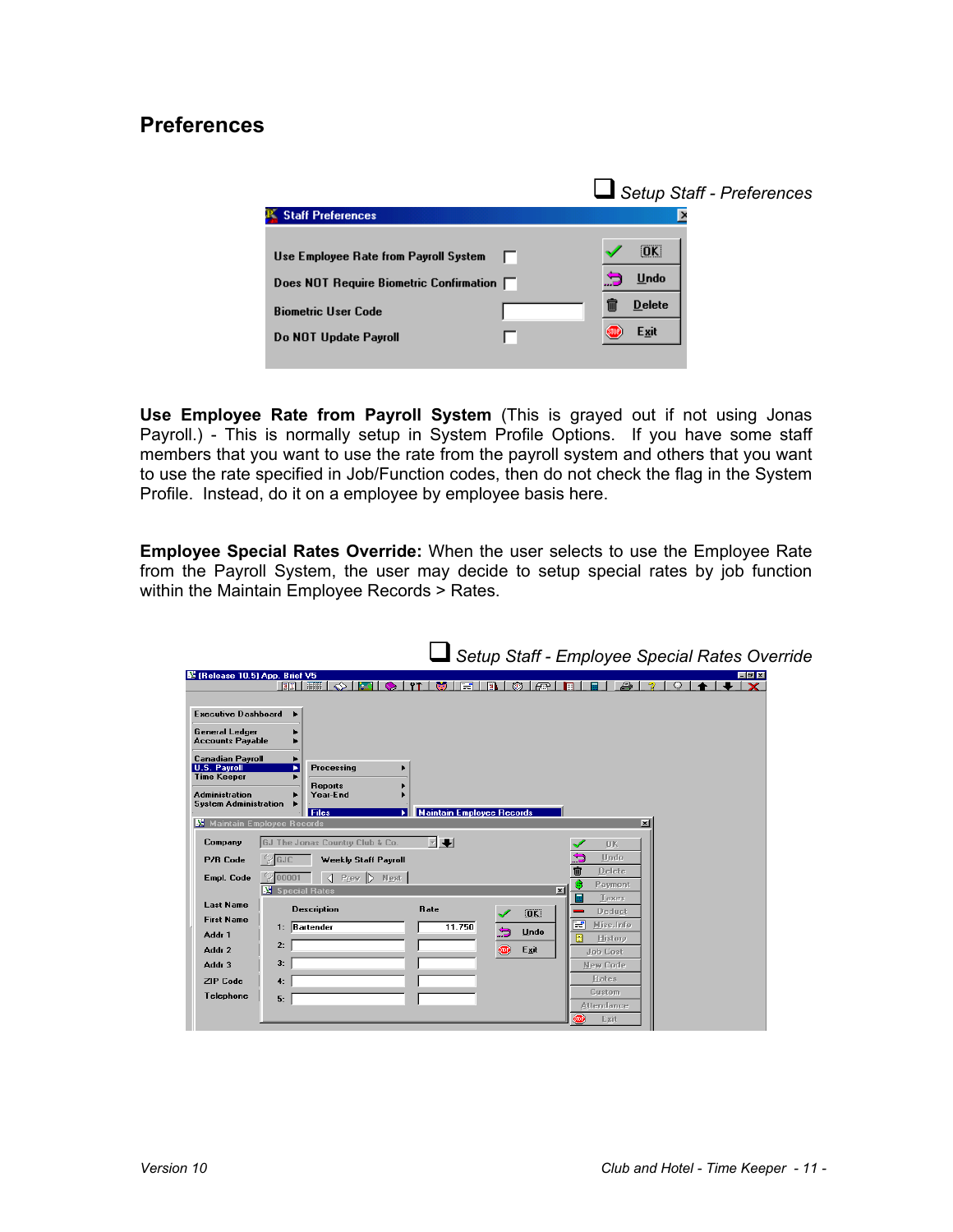<span id="page-14-0"></span>**Do Not Update Payroll** - If you are linking Time Keeper to the Jonas Payroll module but want to track the time of certain employees and not update their time to payroll, check this flag for those staff members.

**Does NOT Require Biometric Confirmation** - If using a Biometric Device, for example, hand scanners to clock in and out but have certain staff that does not have to use this device, check this flag for those employees.

**Biometric User Code** - For those staff members that are using a Biometric Device to clock in and out, enter their Biometric User code here.

### **Restrictions**



**Job/Function Restrictions and Department Restrictions** - If you have the flag checked to allow staff to edit their job/function codes and departments when clocking in you will probably want to restrict them to specific codes (up to 20) and departments (up to 5). An employee will only see and be able to choose the Job/Function Codes and Departments that are listed here. (If left blank, the employee will be able to access all codes and departments, if the previously mentioned flag is checked).

**Only Login at Workstations** - If required, each employee can be restricted to only clock in and out at specific workstations (up to 5). If an employee tries to clock in at a nonlisted workstation, a message will come up advising them that they are not allowed to login at this terminal.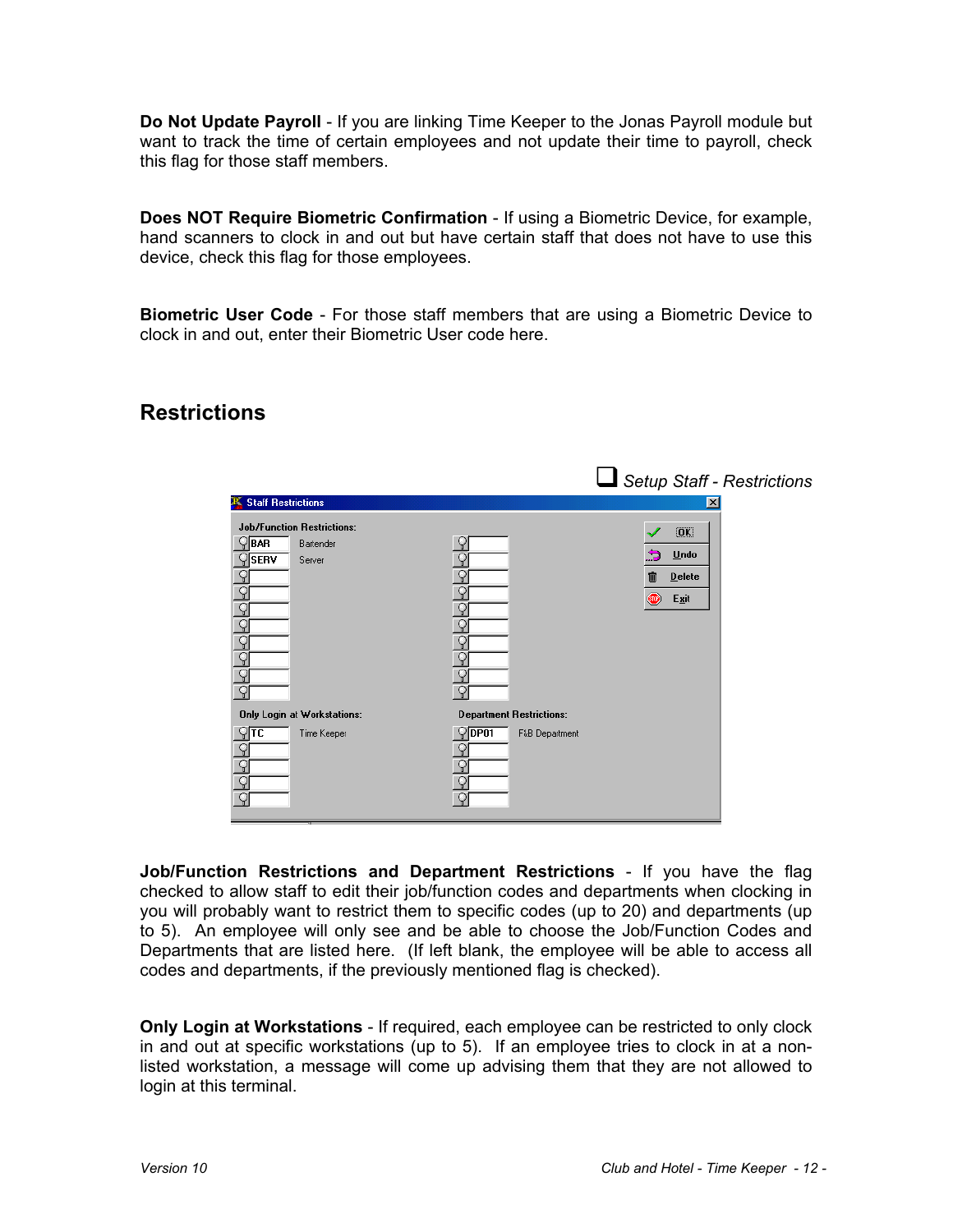## <span id="page-15-0"></span>**Terminal Setup (Optional)**

|                                                                                                                                                                                                                                              | $\blacksquare$ Terminal Setup                                  |
|----------------------------------------------------------------------------------------------------------------------------------------------------------------------------------------------------------------------------------------------|----------------------------------------------------------------|
| <b>Terminal Setup</b>                                                                                                                                                                                                                        | $\vert x \vert$                                                |
| ≂ I ∓l<br>01 Jonas Service & Construction<br>Company<br><b>Terminal ID</b><br>Description   Time Clock Terminal<br>Do NOT Allow Time Keeper Logins on This Terminal<br><b>Terminal Has a Biometric User Confirmation Device</b><br>Configure | [OK]<br>.3<br>Undo<br><b>Delete</b><br>俪<br><b>SID</b><br>Exit |
| <b>Biometric Confirmation Configuration</b><br>RSI-HP4000 - Recognition Systems HandPunch 4000<br>Device<br>◘<br>Comm Port COM1                                                                                                              | $\mathsf{x}$<br>0K<br>Undo<br><b>Delete</b><br>俪               |
|                                                                                                                                                                                                                                              | Exit<br>śmP                                                    |

**Terminal ID's -** This only needs to be setup in Time Keeper **if** you are using a Biometric Device i.e. hand scanner or you wish to restrict staff to only be able to clock in and out at specific terminals.

**Note:** Terminal ID's are shown at the bottom of the Jonas screen in brackets i.e. [T1].

If you **do not** want staff to be able to clock in at a specific terminal, add the terminal ID here and check the flag to "Do not Allow Time Keeper Logins on This Terminal."

If you are using a Biometric Device on a terminal, add the terminal ID here and check the flag that the terminal has a Biometric User Confirmation Device. You will also need to identify in the "Configure" button the device type and the port the device is attached to, usually Com 1 or Com 2.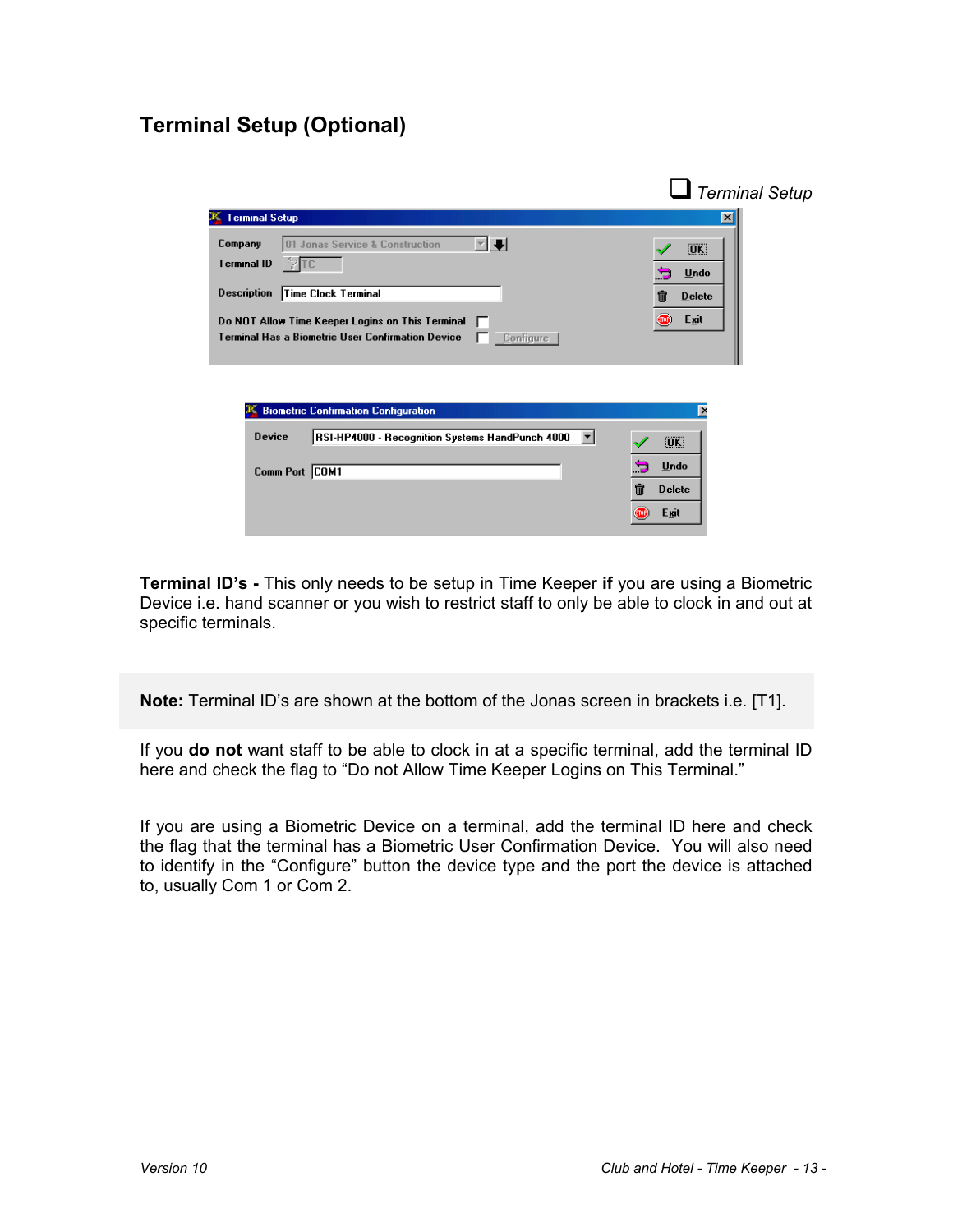#### <span id="page-16-0"></span>**Transfer Time Data to History**

*Transfer Time Data to History* 

This is a utility to transfer time data and schedule data to history (clears out records from Maintain Time Data, but information can still be pulled through reports by selecting history).

|            | <b>E</b> Transfer Time Data to History - Time Keeper System | $\boldsymbol{\mathsf{x}}$ |
|------------|-------------------------------------------------------------|---------------------------|
| Company    | <br><b>GJ The Jonas Club &amp; Co.</b><br>0K                |                           |
| As at Date | Exit<br><b>MMDD</b>                                         |                           |
|            |                                                             |                           |
|            |                                                             |                           |

**Note:** If you are using the Jonas Payroll module, this utility does not need to run because it takes place automatically when you Update to Payroll.

### **Purge Time Data from History**

*Transfer Time Data to History* 

This program allows you to remove Time Data from History. We recommend that you keep at **least one year's worth of time data history** in the system for reference purposes.

|                                                                                                                                                                                 |                         |                                               |     | $\vert x \vert$ |  |  |  |  |  |
|---------------------------------------------------------------------------------------------------------------------------------------------------------------------------------|-------------------------|-----------------------------------------------|-----|-----------------|--|--|--|--|--|
| Purge Time Data from History                                                                                                                                                    |                         |                                               |     |                 |  |  |  |  |  |
| Company                                                                                                                                                                         | GJ The Jonas Club & Co. |                                               | - J | 0K              |  |  |  |  |  |
| <b>Dates From</b>                                                                                                                                                               | 圖                       | the Beginning                                 |     | Exit            |  |  |  |  |  |
| Dates To                                                                                                                                                                        | ■ 20020520              | May 20, 2002                                  |     |                 |  |  |  |  |  |
| <b>Staff Selection</b>                                                                                                                                                          | <b>Selected Staff</b>   | <b>Staff From</b><br>$\overline{\phantom{a}}$ | -9  |                 |  |  |  |  |  |
|                                                                                                                                                                                 |                         | <b>Staff To</b>                               |     |                 |  |  |  |  |  |
| <b>Selected Staff</b>                                                                                                                                                           |                         |                                               |     |                 |  |  |  |  |  |
|                                                                                                                                                                                 |                         |                                               |     |                 |  |  |  |  |  |
|                                                                                                                                                                                 |                         |                                               |     |                 |  |  |  |  |  |
|                                                                                                                                                                                 |                         |                                               |     |                 |  |  |  |  |  |
| This program allows you to remove Time Data from History. We recommend that<br>you keep AT LEAST one year's worth of time data history in the system for<br>reference purposes. |                         |                                               |     |                 |  |  |  |  |  |
|                                                                                                                                                                                 |                         |                                               |     |                 |  |  |  |  |  |
|                                                                                                                                                                                 |                         |                                               |     |                 |  |  |  |  |  |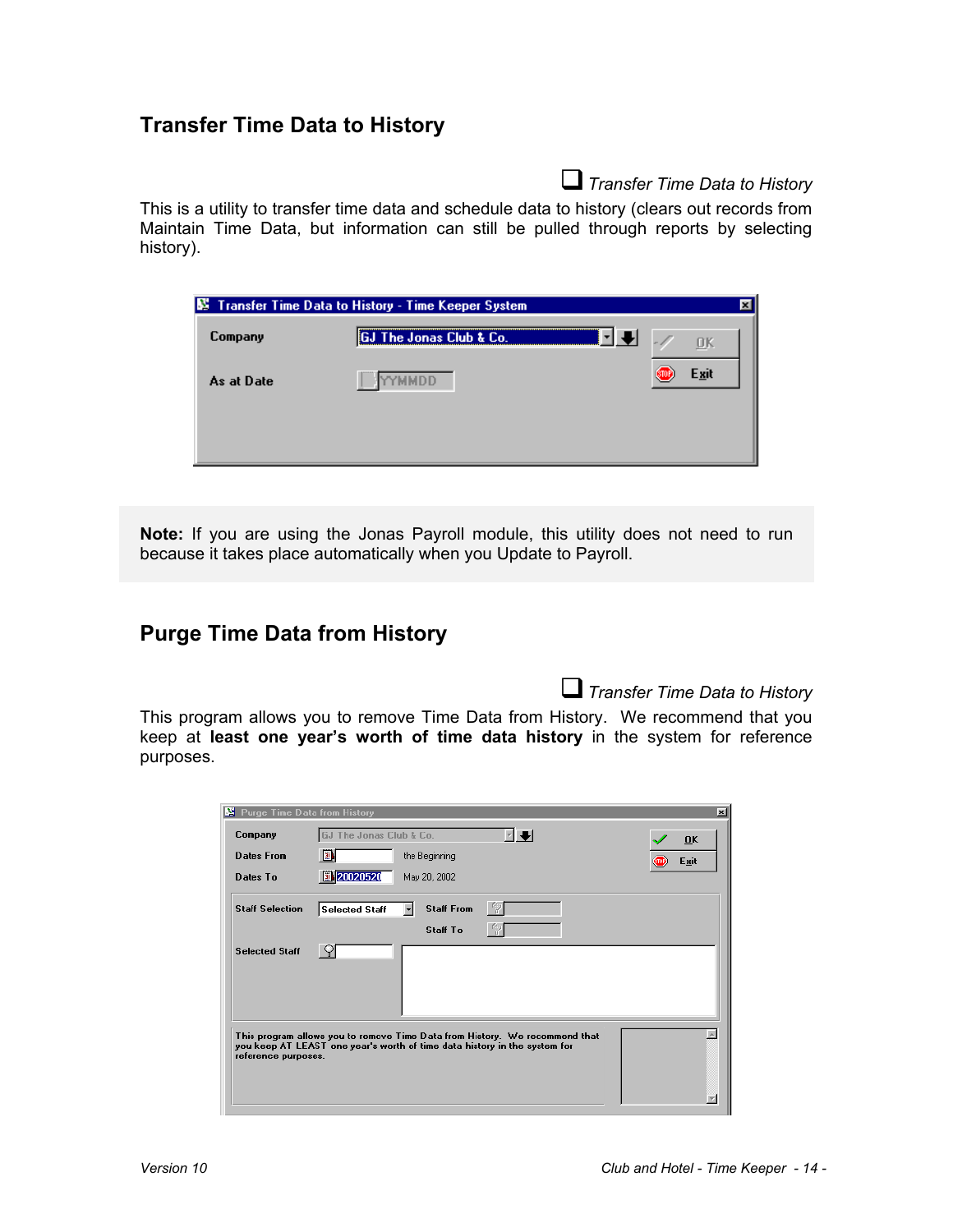## <span id="page-17-0"></span>**Processing**

### **Actual Clock In/Out Process**

 *Clock In/Out Process - Workstation Setup*  To clock in and out of Time Keeper, a workstation must be setup as a touch screen. Even if the workstation isn't actually a touch screen, it still must be flagged as a touch screen so that the Clock in/out button shows on the screen.

To flag a workstation as a touch screen go into System Administration > System Setup > Workstation Setup and click Touchscreen.

| <b>Workstation Setup</b>               |                                          | $\vert x \vert$           |
|----------------------------------------|------------------------------------------|---------------------------|
| <b>Workstation ID</b>                  | MG                                       | $\overline{\mathbf{0}}$ K |
| <b>Location Desc.</b>                  | Mary                                     | <b>Delete</b><br>丽        |
| Type of Workstation                    | <b>COLOR</b><br><b>PC Color Terminal</b> |                           |
| <b>Nearest Printer</b>                 | LASER<br><b>Laser Printer</b>            | Undo<br>æ                 |
| <b>Modem Installed on this Machine</b> |                                          | ê<br><b>Printers</b>      |
| Overrides System Parameters :          |                                          | ▥<br>Exit                 |
| <b>Fax Directory</b>                   |                                          |                           |
| <b>Lotus Directory</b>                 |                                          |                           |
|                                        |                                          |                           |
| <b>Touch Screen?</b>                   | Keyboard<br><b>Touchscreen</b>           |                           |
| <b>Inquiry Station Only</b>            |                                          |                           |
| <b>Normal User ID</b>                  | <b>CLUB</b>                              |                           |
| Login Screen Image                     |                                          |                           |
| <b>Dispatch Screen Size</b>            | Std - no override                        |                           |
| <b>Color Menus</b>                     |                                          |                           |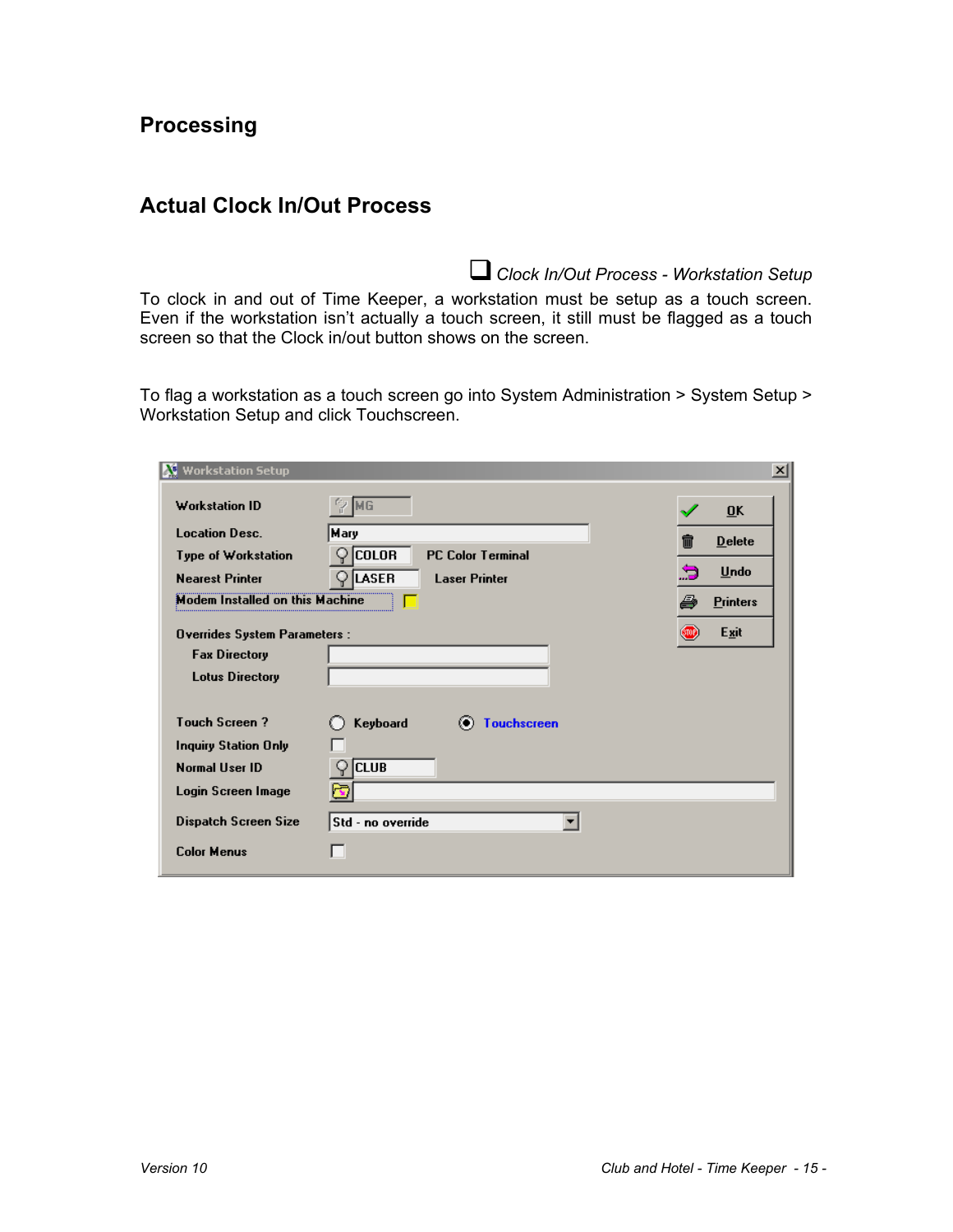*Actual Clock In/Out Process* 

S Please enter your User I.D. Del 1  $\overline{2}$ 3 4 5 6  $\overline{7}$ 8 9 0 €  $Ins$ W E R. T Y U  $\mathbf{I}$ O P Q Л  $\overline{\mathsf{N}}$ S F Cap  $\mathbf{A}$ D G н J K L Ŧ. Clock In/Out **Button Spc**  $\mathsf{Z}$ Ć V X B N M  $\overline{\phantom{a}}$ í, **Clock** Scan Room In/Out  $Go$ Find Next **Back** 

<span id="page-18-0"></span>When a workstation is flagged as a touch screen the login screen will show as below:

To clock in or out, the employee must hit the clock in/out button indicated in the above screen. The button will change to "YES." An employee must then enter their login name followed by their password. The following Clock In/Out screen will appear:

| Start Time Keeper Shift |                                                                  | × |
|-------------------------|------------------------------------------------------------------|---|
| User ID                 | AA<br>Adam Anton                                                 |   |
| <b>Starting Date</b>    | YYMMDD<br><b>Ending Date</b><br>20030520                         |   |
| <b>Starting Time</b>    | 1040<br><b>Ending Time</b>                                       |   |
| <b>Job Code</b>         | <b>BAR</b><br><b>Bartender</b>                                   |   |
| Department              | IBR.<br>Bar                                                      |   |
|                         | Print<br>Ø<br>Clock-In<br><b>STOP</b><br>Exit<br><b>Timecard</b> |   |

**Note:** If you click the clock in/out button a second time, it will revert back to "No" and just log you into Jonas without bringing up the clock in/out screen.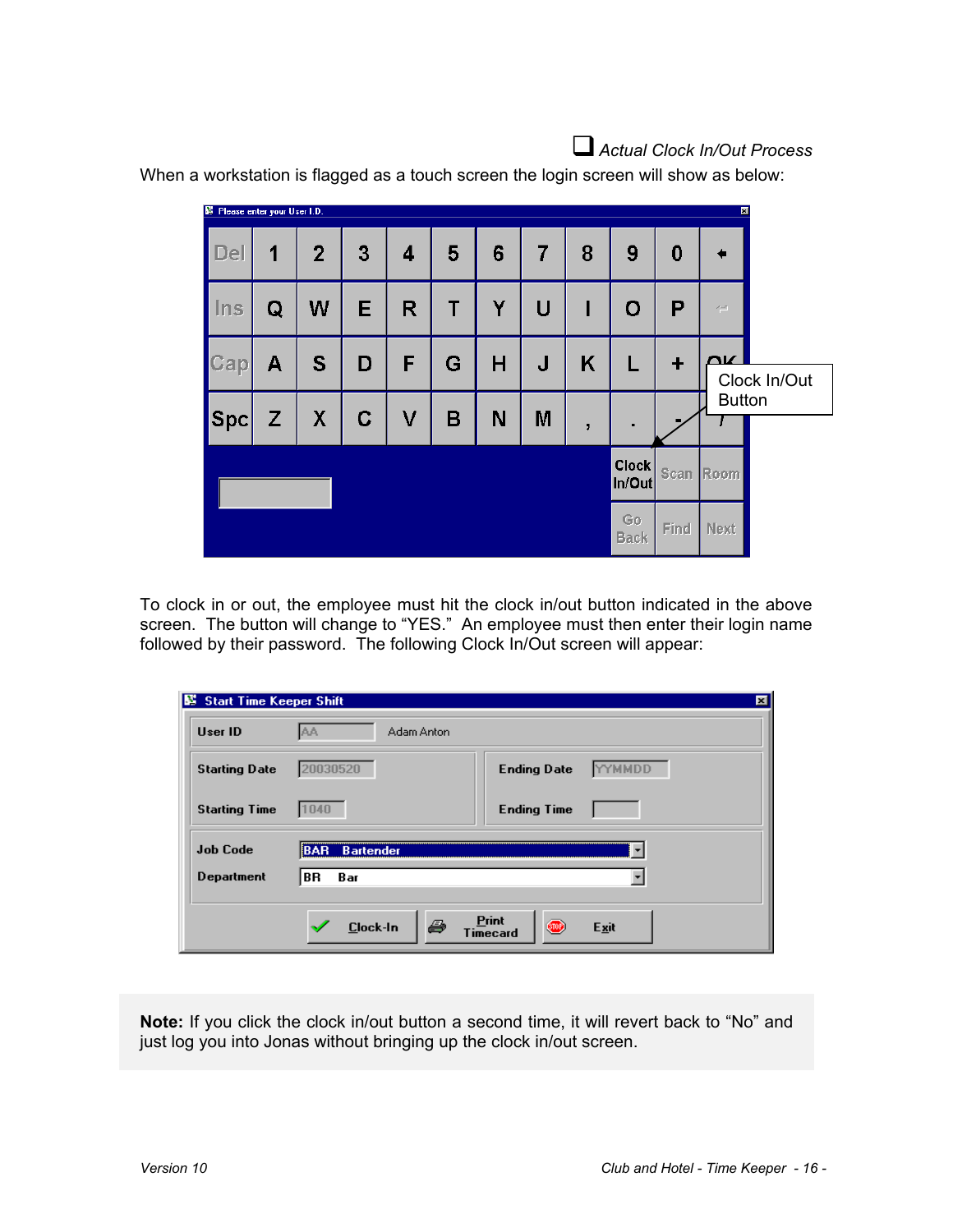<span id="page-19-0"></span>If a shift is beginning, the Start Shift will appear. If the shift is ending, then the End Shift button will display.

Click on the **Start Shift or End Shift** button. If the user is clocking in, the system will take them to the Jonas menu. If you have employees that you need to clock in and out but you do not want them to have access to any of the menus in Jonas, do not give them access to any menus under their User Logins (in Administration menu). Therefore, the system will go back to the login screen after they click on the start shift button.

There are three flags in Time Keeper System Profile > Options that affect this screen, 1) Edit Job in Shift Start, 2) Log In Only if Scheduled and 3) Print Time Cards from Start/End shift.

**#1) Edit Job in Shift Start** - The system defaults to the preferred job code and department specified in Setup/Edit Staff. If the Edit Job in Shift Start flag is checked, the job code and department fields will be open so that they can be changed. You can control which jobs and departments appear for each employee through the Restrict button in Setup/Edit Staff.

*Clock In - Edit Job in Shift Start* 

**#2) Log in Only if Scheduled** - If checked and an employee tries to clock in or out before their scheduled times or when they are not scheduled, the following message will appear:



In order to be able to clock in, the schedule must be modified or a manager can override by clicking the Override button (manager must have POS Supervisor Access checked in Administration > User Logins > POS Access). If the OK button is clicked, they will be reverted to the login screen and will not be clocked in.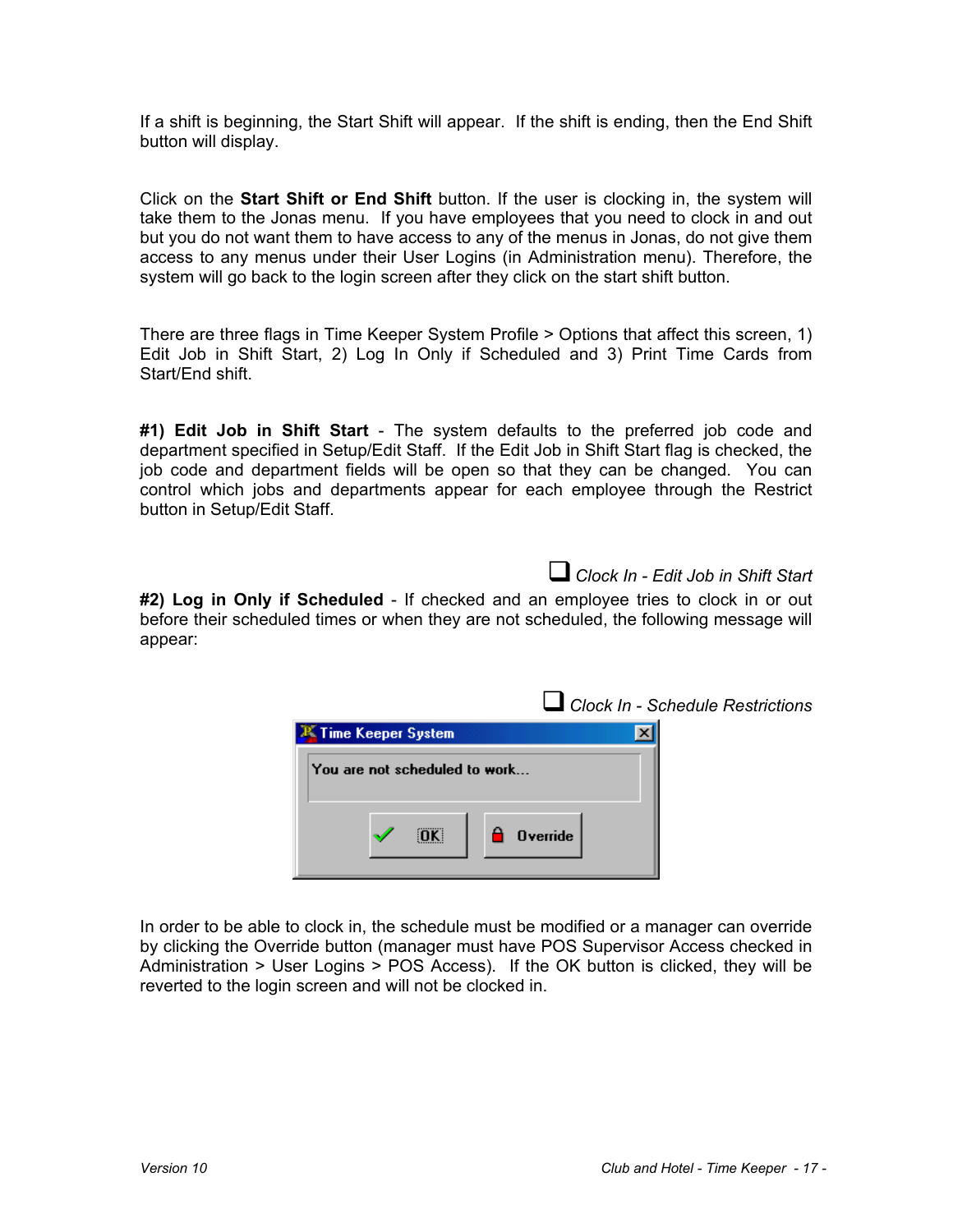<span id="page-20-0"></span>**#3) Print Time Cards from Start/End Shift** - If this flag is checked, it will enable staff to print a list of completed shifts for a specified date range from a POS terminal when they click on the Print Timecard button. The date range is specified under the Options screen in System Profile as well.

#### **Build Schedules**

*Build Schedules* 

*Clock In/ Out Print Time Cards* 

The **Builder Schedules** is a quick access, "click and choose" program that will allow the manager to quickly schedule employees. Based on preferences defined in the setup programs, conflict checking and availability views the Schedule provides for a multi-user, multi-department environment. All of the functionality in Build Schedules is controlled by the setups under Time Keeper > Files. Establishing correct codes and linkages is essential for accurate control.

|                          | Department                          | $Q$ *ALL*<br>Show ALL Departments       |                          |        |                  |          |               |                  |               | Add Other Staff |
|--------------------------|-------------------------------------|-----------------------------------------|--------------------------|--------|------------------|----------|---------------|------------------|---------------|-----------------|
| Week Of                  |                                     | 图 18052003                              | May 18/03                |        |                  |          |               |                  | $\bullet$     | Exit            |
| Sort By                  |                                     | Job/Function Code                       | $\overline{\phantom{a}}$ |        |                  |          |               |                  |               |                 |
|                          | Job/Function                        | $\sqrt{2}$ *ALL*                        | Show ALL Job/Functions   |        |                  |          |               |                  |               |                 |
| Job                      | Code                                | <b>Name</b>                             | Sun 18                   | Mon 19 | <b>Tue 20</b>    | Wed 21   | <b>Thu 22</b> | <b>Fri 23</b>    | <b>Sat 24</b> | <b>Ttl Hrs</b>  |
| <b>ALL</b>               | <b>BM</b>                           | Gillian, Mary                           |                          |        | $\overline{8-4}$ | $8-4$    | $8-4$         | $\overline{8-4}$ |               | 30.00           |
| <b>BAR</b>               | AA                                  | Anton, Adam                             |                          |        |                  |          |               |                  |               | 0.00            |
| <b>BAR</b><br><b>BUS</b> | <b>TM</b><br>$\overline{\text{cc}}$ | McQuarrie, Ian                          |                          |        | $10-6$           |          |               |                  |               | 0.00<br>7.50    |
| <b>WAI</b>               | <b>BB</b>                           | Carlton, Cary<br><b>Bathurst, Bella</b> |                          |        |                  |          |               |                  |               | 0.00            |
| WAI                      | <b>GD</b>                           | Dunne, Gregory                          |                          |        |                  |          |               |                  |               | 0.00            |
| <b>WAI</b>               | <b>JPD</b>                          | Donlevy, JP                             | $2 - 10$                 | $2-10$ | $2 - 10$         | $2 - 10$ | $2 - 10$      | $2 - 10$         |               | 45.00           |
| WAI                      | s                                   | <b>Martin, Scott</b>                    |                          |        |                  |          |               |                  |               | 0.00            |
|                          |                                     |                                         |                          |        |                  |          |               |                  |               |                 |
|                          |                                     |                                         |                          |        |                  |          |               |                  |               |                 |
|                          |                                     |                                         |                          |        |                  |          |               |                  |               |                 |
|                          |                                     |                                         |                          |        |                  |          |               |                  |               |                 |
|                          |                                     |                                         |                          |        |                  |          |               |                  |               |                 |
|                          |                                     |                                         |                          |        |                  |          |               |                  |               |                 |
|                          |                                     |                                         |                          |        |                  |          |               |                  |               |                 |
|                          |                                     |                                         |                          |        |                  |          |               |                  |               |                 |
|                          |                                     |                                         |                          |        |                  |          |               |                  |               |                 |
|                          |                                     |                                         |                          |        |                  |          |               |                  |               |                 |
|                          |                                     |                                         |                          |        |                  |          |               |                  |               |                 |

When building a schedule, you can choose selected departments and job/functions or select all. You are able to have the schedule sort by Job/Function code, Staff code or Last name. The program will show a week of scheduling at a time and will default to the first day of the current week to schedule. The **First Day of Schedule** is pulled from the System Profile.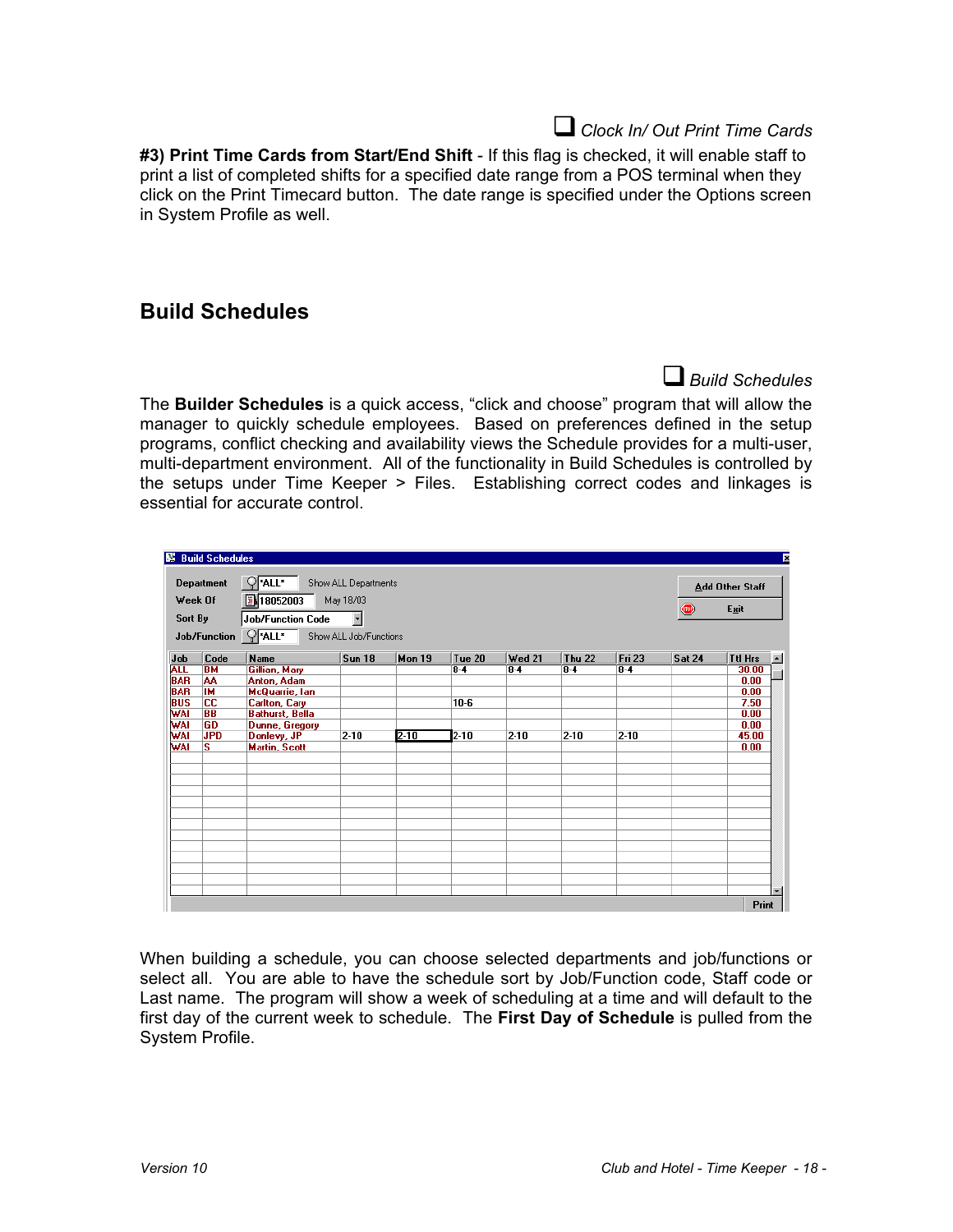<span id="page-21-0"></span>Based on the parameters entered, the system will then show the staff and their shifts (if already entered) on a grid. The grid is divided into columns denoting Job/Function codes, Staff codes and the days of the week. All active staff will show on the schedule. If you have staff that you do not want to show when building schedules (i.e. seasonal staff in the off season time) mark them as inactive under Setup/Edit Staff (Note: This will also prevent them from being able to clock in or out).

Clicking the **Print** button in the bottom right hand corner will print the schedule as you see it. Options to view the schedule through an inquiry and to print the schedule based on date range are available under the Inquiry and Reports menu respectively.

To add/edit or view a shift in more detail, click the cell in the schedule or hit enter. The system will not allow shifts to be entered or edited for dates prior to the current day.

| 图 Add/Edit Schedule Entry               |                        |               |                  |      |             |      |               | ⊠ |
|-----------------------------------------|------------------------|---------------|------------------|------|-------------|------|---------------|---|
| Date                                    | 20030520               |               | May 20, 2003     |      |             |      | OK!           |   |
| <b>Staff Code</b>                       | BM                     |               | Gillian, Mary    |      |             |      | Undo          |   |
| Job/Function                            | VALL                   |               | Does Everything  |      |             | 俪    | <b>Delete</b> |   |
| <b>Start Time</b>                       | 0800                   | AМ            |                  |      |             |      | Repeat        |   |
| <b>End Time</b>                         | 0400                   | PМ            |                  |      |             | SWD) | Exit          |   |
| Department                              | ©∣BQ                   |               | Banquet & Events |      |             |      |               |   |
| <b>Description</b>                      |                        |               |                  |      |             |      |               |   |
| <b>Existing Schedule For This Week:</b> |                        |               |                  |      |             |      |               |   |
| Date                                    | <b>Start</b>           | End           | <b>Job</b>       | Dept | Description |      |               |   |
| **Add New**                             |                        |               |                  |      |             |      |               |   |
| May 20/03                               | $8:00$ $\overline{BM}$ | $4:00$ PM ALL |                  | вo   |             |      |               |   |
| May 21/03                               | $8:00$ AM              | $4:00$ PM ALL |                  | BO   |             |      |               |   |
| May 22/03                               | $8:00$ AM              | $4:00$ PM ALL |                  | BO   |             |      |               |   |
| May 23/03                               | $8:00$ AM              | $4:00$ PM ALL |                  | вo   |             |      |               |   |
|                                         |                        |               |                  |      |             |      |               | 브 |

*Build Schedules - Add/Edit Schedule Entry* 

Job/Function and Department default to the preferred settings specified in Setup/Edit Staff. These fields can be changed to other job/functions and departments (if link is setup). When this is done, the shift will still show with the employee's regular shifts but will be highlighted with an **\*** (as shown in the screen shot on the previous page). In addition, multiple shifts can be setup for the same employee on the same day. In this instance, "**multi**" will appear on the grid.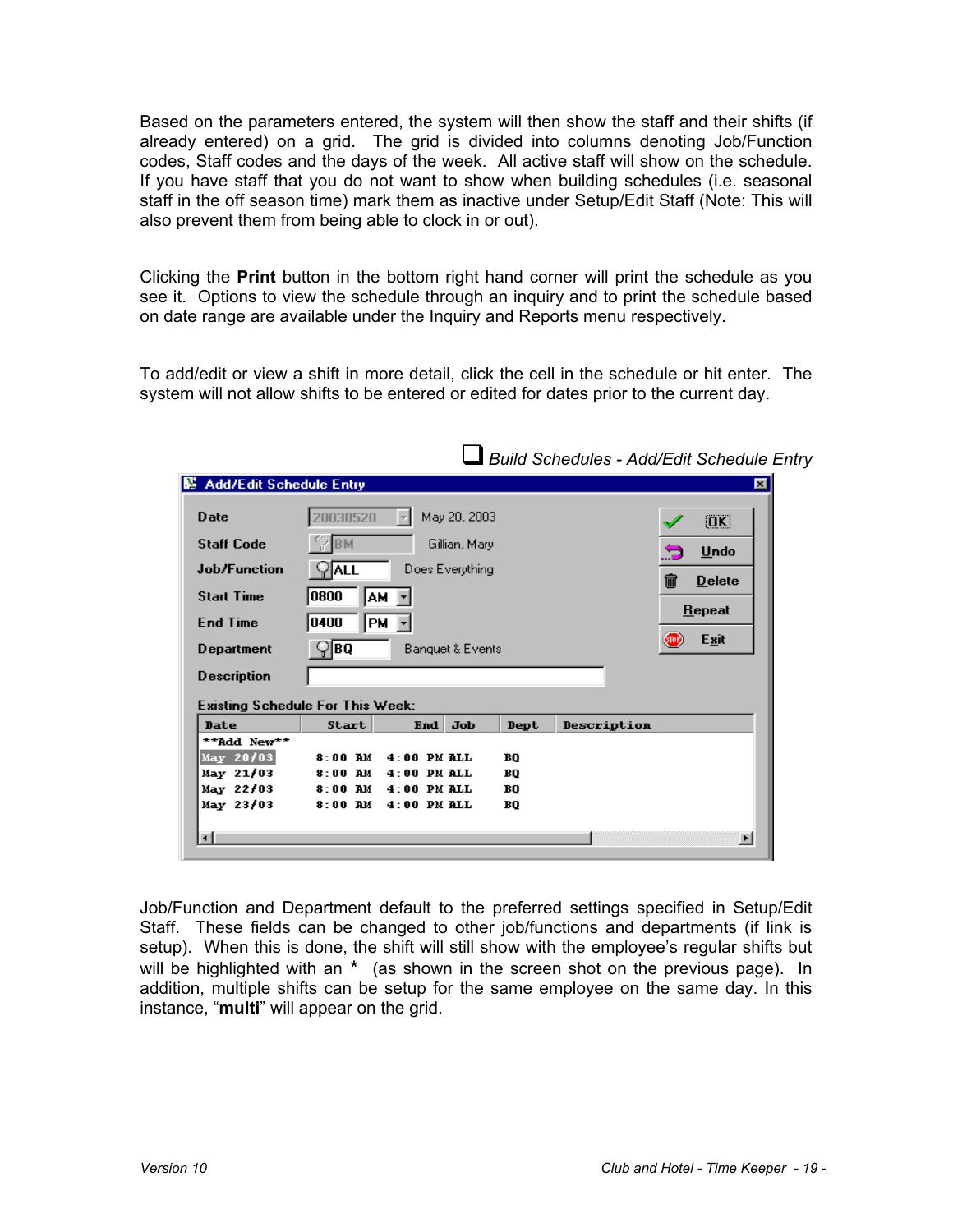<span id="page-22-0"></span>When entering times, enter as standard time. Examples:

11:30pm should be entered as 1130 and then choose PM.

6:00am should be entered as 0600 and then choose AM.

4:45pm should be entered as 0445 and then choose PM.

When editing a shift, all other shifts that week will show in the box above. If necessary, these shifts can be clicked and edited from here as well (except for shifts prior to the current day).

### **Repeat Function**

*Build Schedules - Repeat Function*

If an employee's schedule is normally the same for every shift, there is an option to automatically duplicate the shift in subsequent days by clicking the **Repeat** button once you have created the first shift.

| <b>E</b> Recurring Schedule                                                                                                 |                                         |                                    |                                 | × |
|-----------------------------------------------------------------------------------------------------------------------------|-----------------------------------------|------------------------------------|---------------------------------|---|
| -Recurrence Pattern-<br><b>⊙</b> Daily<br>Weekly                                                                            | $\odot$ Every<br>◯ Weekdays<br>Weekends | day(s)                             |                                 |   |
| $\mathsf{\scriptstyle \mathsf{r}}$ Recurrence Range $\mathsf{\scriptstyle \mathsf{\scriptstyle r}}$<br><b>Starting Date</b> | 21052003<br>Þ                           | $\odot$ End By<br><b>End After</b> | 图31072003<br><b>Occurrences</b> |   |
| 0K                                                                                                                          |                                         |                                    | Exit                            |   |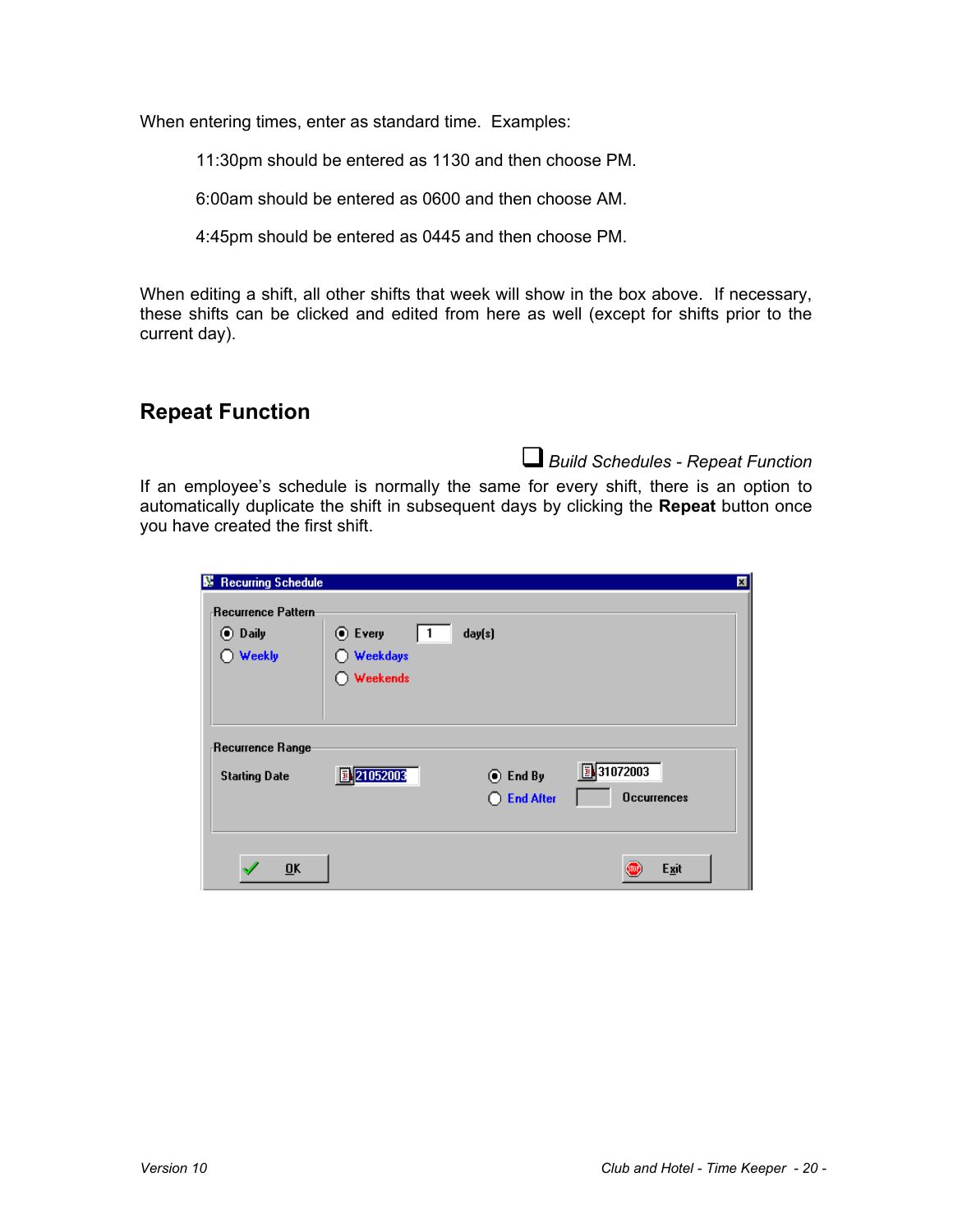| IS.<br><b>Recurring Schedule</b><br>-Recurrence Pattern |             |   |               |                                        |                 |            |                    | ⊠ |
|---------------------------------------------------------|-------------|---|---------------|----------------------------------------|-----------------|------------|--------------------|---|
| $\bigcirc$ Daily<br>(C) Weekly                          | Recur every |   | $week[s]$ on: |                                        |                 |            |                    |   |
|                                                         | Sunday      | ш | Monday        | П                                      | Tuesday         | ⊽          | Wednesday $\nabla$ |   |
|                                                         | Thursday    | R | Friday        | R                                      | <b>Saturday</b> | П          |                    |   |
| -Recurrence Range-<br><b>Starting Date</b>              | 图 21052003  |   |               | $\odot$ End By<br>$\bigcirc$ End After |                 | 图 30092003 | <b>Occurrences</b> |   |
| [OK]                                                    |             |   |               |                                        |                 |            | Exit               |   |

**Recurrence Pattern** - Choose either daily or weekly. If you choose **Daily**, you have the option to repeat the shift by day, weekdays or weekends. You must also specify how often you want to repeat the shift (every day, every  $2^{nd}$  day, every  $3^{rd}$  day etc.).

If you choose the **Weekly** recurrence, specify for the number of weeks you wish to repeat the shift and on what days.

**Recurrence Range** - Once the Recurrence Pattern is set, the starting date must be specified. An ending date or the number of occurrences to end must also be indicated. For example, if you wanted to repeat a shift entered on August 7 for the next 4 days you could enter August 8 as the starting date and then tell the system to either stop after 4 occurrences or stop after August 11.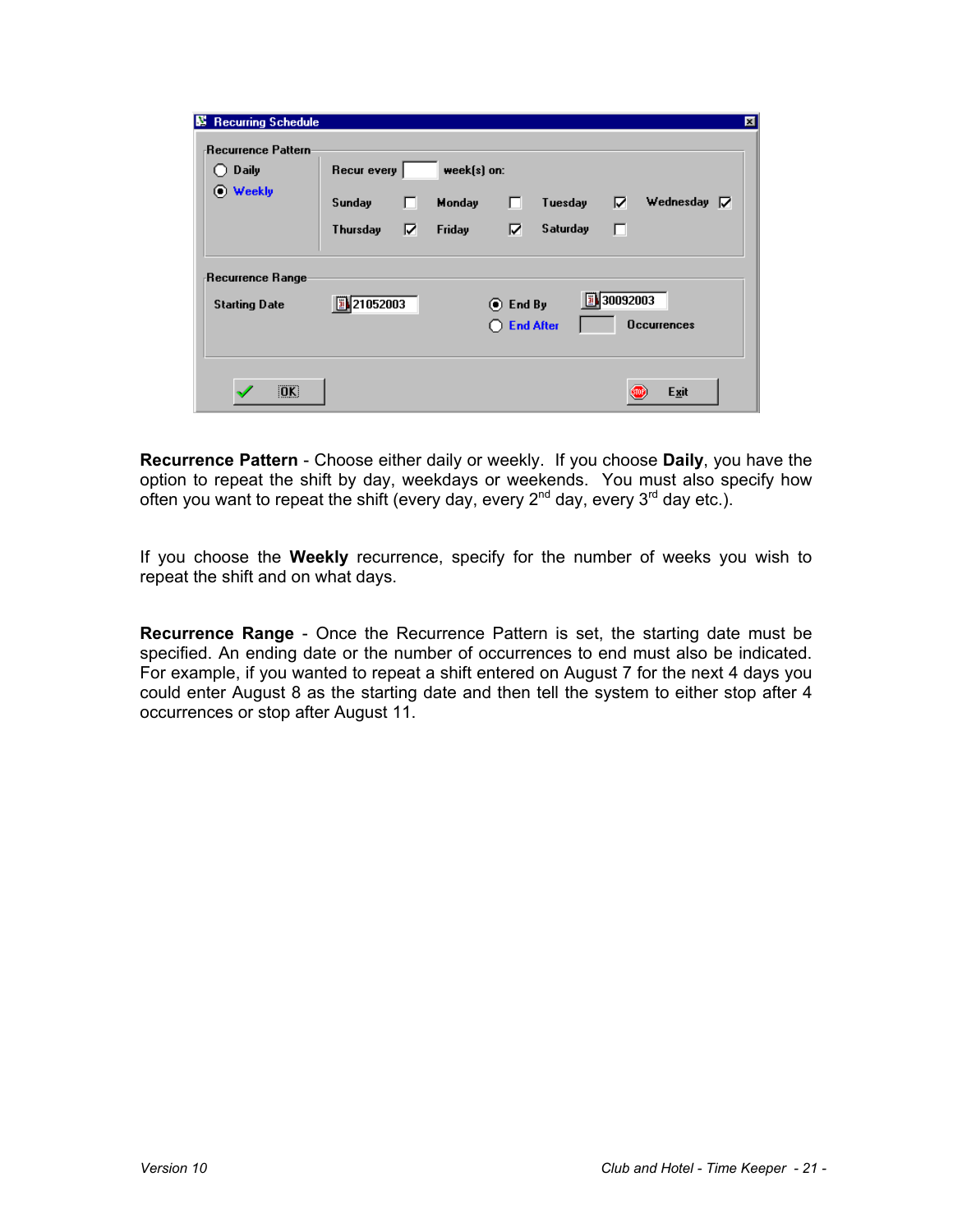After clicking OK, the system will determine the dates and if any conflicts exist and the following screen will pop-up:

| <b>Available Dates</b>                                                                                                                                                                                                                                                                                                                                                                                                                 | <b>Conflicting Dates</b> | Finish |
|----------------------------------------------------------------------------------------------------------------------------------------------------------------------------------------------------------------------------------------------------------------------------------------------------------------------------------------------------------------------------------------------------------------------------------------|--------------------------|--------|
| Wednesday May 21/03<br>Thursday May 22/03<br>Friday May 23/03<br>Tuesday May 27/03<br>Wednesday May 28/03<br>Thursday May 29/03<br>Friday May 30/03<br>Tuesday Jun 3/03<br>Wednesday Jun 4/03<br>Thursday Jun 5/03<br>Friday Jun 6/03<br>Tuesday Jun 10/03<br>Wednesday Jun 11/03<br>Thursday Jun 12/03<br>Friday Jun 13/03<br>Tuesday Jun 17/03<br>Wednesday Jun 18/03<br>Thursday Jun 19/03<br>Friday Jun 20/03<br>Tuesday Jun 24/03 |                          | Exit   |

To accept the dates click Finish. Otherwise, choose exit and restart the repeat process. If there are conflicting dates and you choose accept, the system will exclude those dates when creating shifts.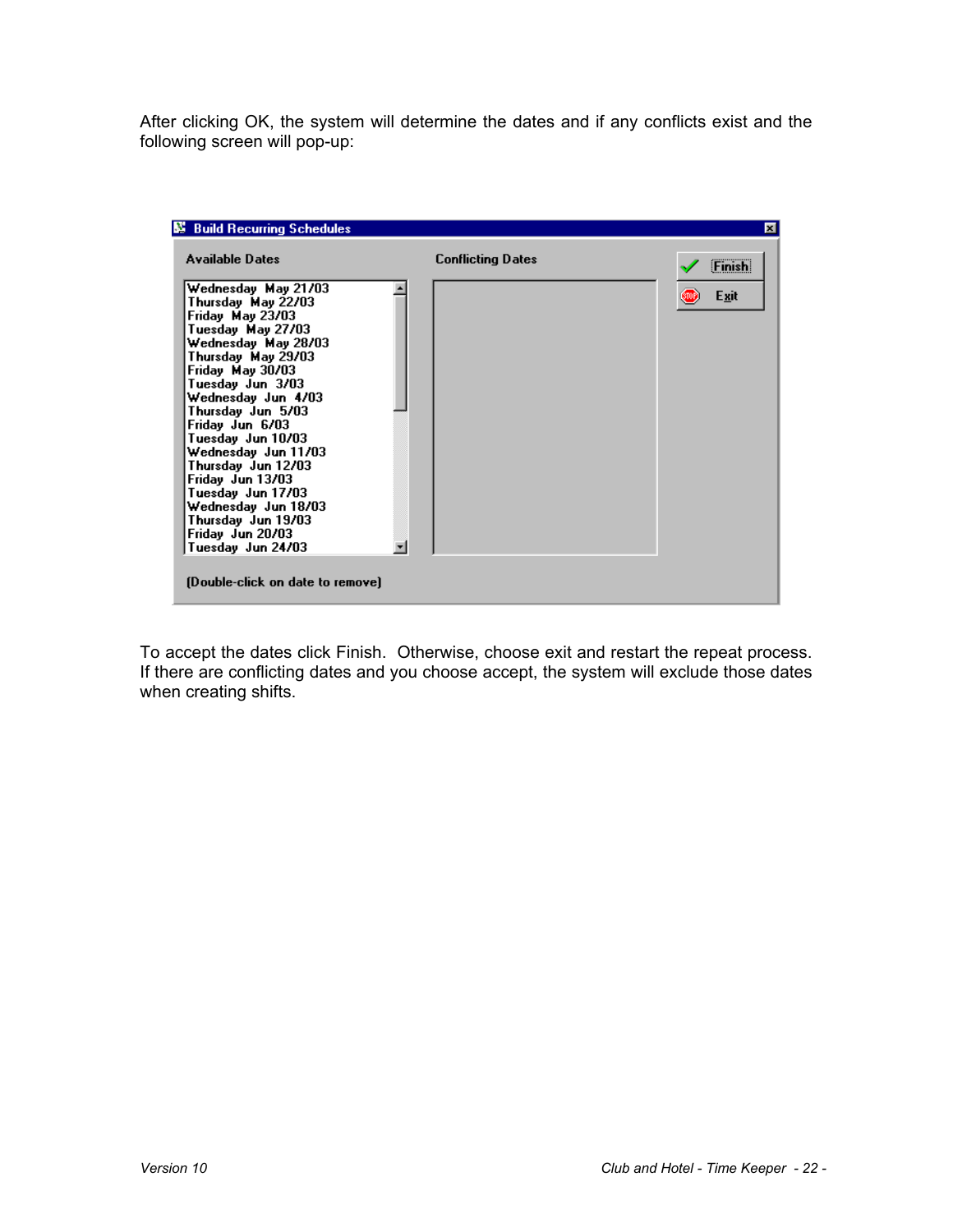### <span id="page-25-0"></span>**Build Schedules - Messages**

*Build Schedules - Messages*

When building a schedule, certain messages may appear:



This message warns that either the starting or ending time or both times that you are entering are outside the normal start/end times for that department. This message is more of a check to ensure that the time entered is correct. Click Ok to continue without changing the time. The message will reappear when you go to accept the shift.

**Reminder:** Schedule Start/End Times are setup under Department Teams.





The first message indicates that the Job/Function Code "Wait" is not linked to any departments. To link a Job Function code to a department you must go into Files > Job/Function Linkages to Departments and link the job to a department by specifying a G/L account.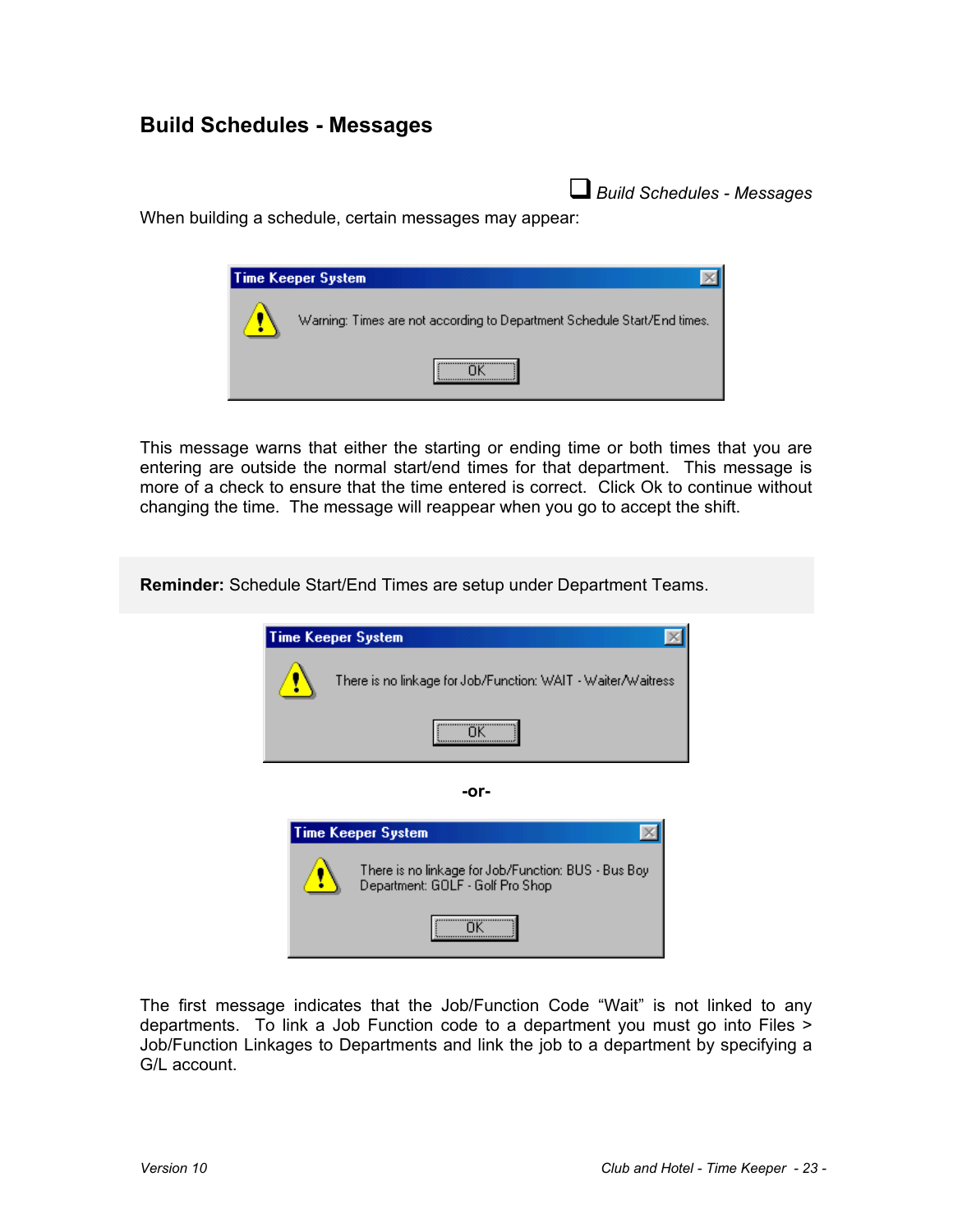<span id="page-26-0"></span>The second message indicates that there are department linkages setup for the Job/Function "BUS" but not to the department "Golf." Either the department needs to be changed or the linkage needs to be setup here as well.

### **Clock In/Clock Out Status**

|                                  |                              | Clock In/Clock Out Status |
|----------------------------------|------------------------------|---------------------------|
| <b>Clock In/Out Status</b><br>в. |                              | ×                         |
| Company                          | GJ The Jonas Club & Co.      | $\overline{0}$ K          |
| <b>Dates From</b>                | 图 07082003<br>Aug 07, 2003   | Exit                      |
| Dates To                         | 图 07082003<br>Aug 07, 2003   |                           |
| Department                       | <b>Print ALL Departments</b> |                           |
| <b>Terminal ID</b>               | Print ALL Terminal ID's      |                           |
| <b>Staff to Print</b>            | Print ALL Staff              |                           |
| Show Clocked In Only $\Box$      |                              |                           |

This report shows, by employee their: department, clock in and clock out date, clock in and clock out time as well as the terminal they clocked in and out from. In addition, if you are using the Scheduler, a report will show their scheduled clock in and clock out times.

When printing the report you are able to specify from/to dates. Options exist to print the report for all departments or a selected department, all terminals or a selected terminal and all staff or, a selected employee.

**Show Clocked In Only** - If checked, the report will show only employees who are clocked in and have not yet clocked out.

|               |                                                                                                                                                    |                                         |            |  | $GJ$ - The Jonas Club & Co. |                             |                                      |
|---------------|----------------------------------------------------------------------------------------------------------------------------------------------------|-----------------------------------------|------------|--|-----------------------------|-----------------------------|--------------------------------------|
| Pq 1          | Clock In/Clock Out Status From: Aug 7/03 To: Aug 7/03<br>By Staff Code (Clocked In Only?: No)<br>All Departments<br>All Terminal ID's<br>All Staff |                                         |            |  |                             |                             |                                      |
| Staff<br>Code | Name                                                                                                                                               | Dpt. Login Starting Sched. Actual<br>PC | Date       |  | Clock In Clock In           | Logout Ending<br>Date<br>PC | Sched. Actual<br>Clock Out Clock Out |
| ANDREW        | Cole, Andrew                                                                                                                                       | $F\&B$<br>ML                            |            |  | Aug 7/03 11:00AM 10:55AM    |                             | 4:00PM                               |
| <b>BILL</b>   | Buck, Bill                                                                                                                                         | F&B                                     | Aug $7/03$ |  | 11:00AM                     | Aug 7/03                    | 11:30PM                              |
| CHARLES       | Sue, Charles                                                                                                                                       | F&B                                     | Aug $7/03$ |  | 7:00AM                      | Aug $7/03$                  | 1:30PM                               |
| MICHAEL       | Harder, Michael GOLF                                                                                                                               |                                         | Aug $7/03$ |  | 6:00AM                      | Aug $7/03$                  | 11:39AM                              |
|               |                                                                                                                                                    |                                         |            |  |                             | $====$ End of Report $====$ |                                      |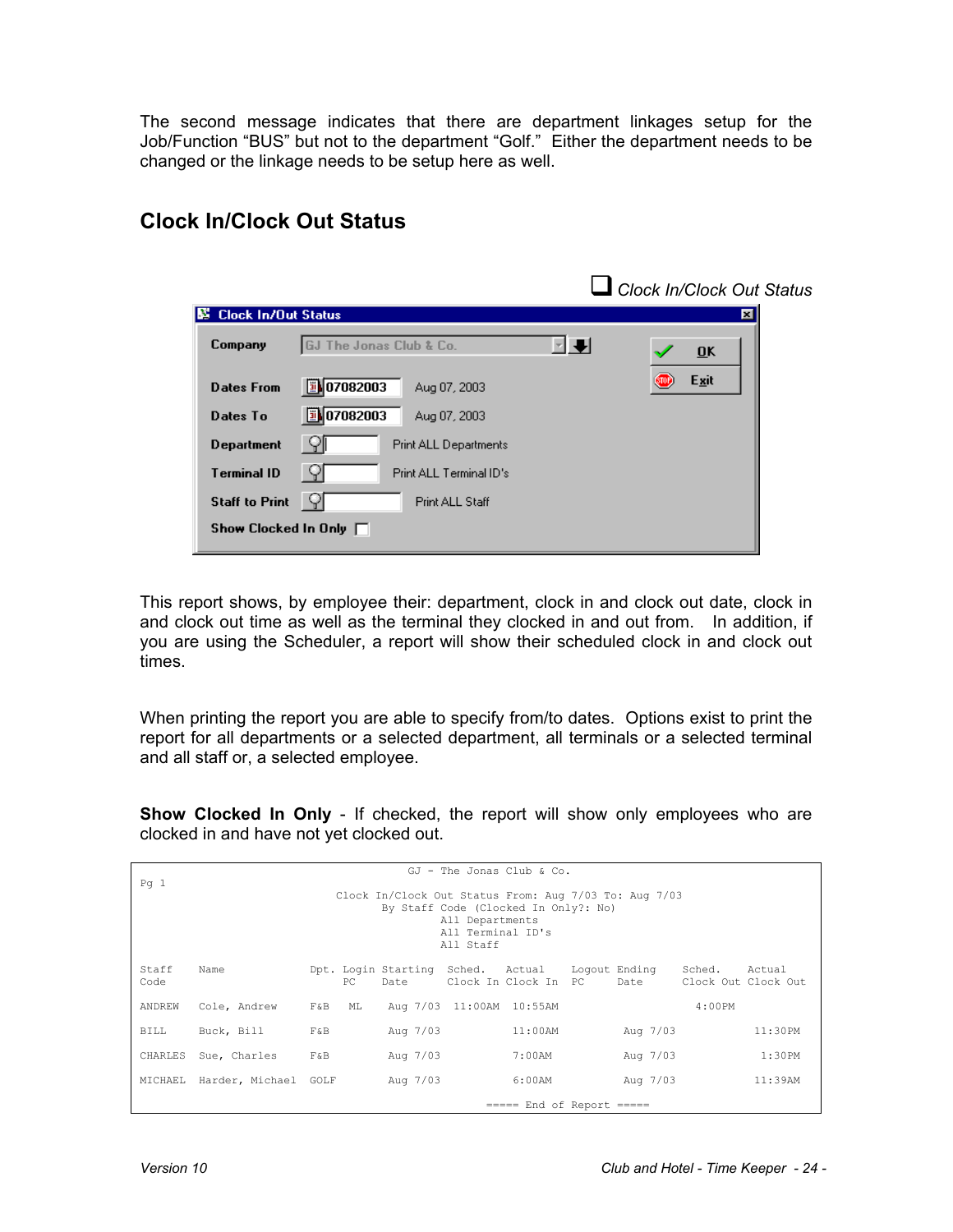## <span id="page-27-0"></span>**Payroll Audit Reports**

*Payroll Audit Reports* 

The Payroll Audit Report is a **weekly** report that shows employees hours for each day (time is shown in decimal format).

| <b>E Payroll Audit Report</b> |                               |                       | $\vert x \vert$ |
|-------------------------------|-------------------------------|-----------------------|-----------------|
| Company                       | GJ The Jonas Club & Co.       | 0K                    |                 |
| Week Ending                   | 圖<br>07082003<br>Aug 07, 2003 | <b>Exit</b><br>(STOP) |                 |
| Department                    | All Departments               |                       |                 |
| <b>Staff to Print</b>         | Print ALL Staff               |                       |                 |
| <b>Include Rates</b>          | U                             |                       |                 |
|                               |                               |                       |                 |

All departments or a specific department may be selected. If department restrictions are setup, the user will only be able to view departments they have been given security access to. This will allow managers of applicable departments to check their own staff hours and rates prior to updating or importing to payroll. In addition, a report can be printed for a selected employee.

If the **Include Rates** flag is checked, the report will show the regular rate, total wages and resulting cost per hour by employee and department (the "Include Rates" flag is also controlled by department security setup, if an employee is not setup under department security to be able to view rates for that department, then this flag will be disabled). The total wages and resulting cost per hour will take into account Overtime Parameters setup in the System Profile.

Hours and wages are summarized by job/function for each department and by job/function and staff for the overall report. **See Appendix A for an example of this Report.**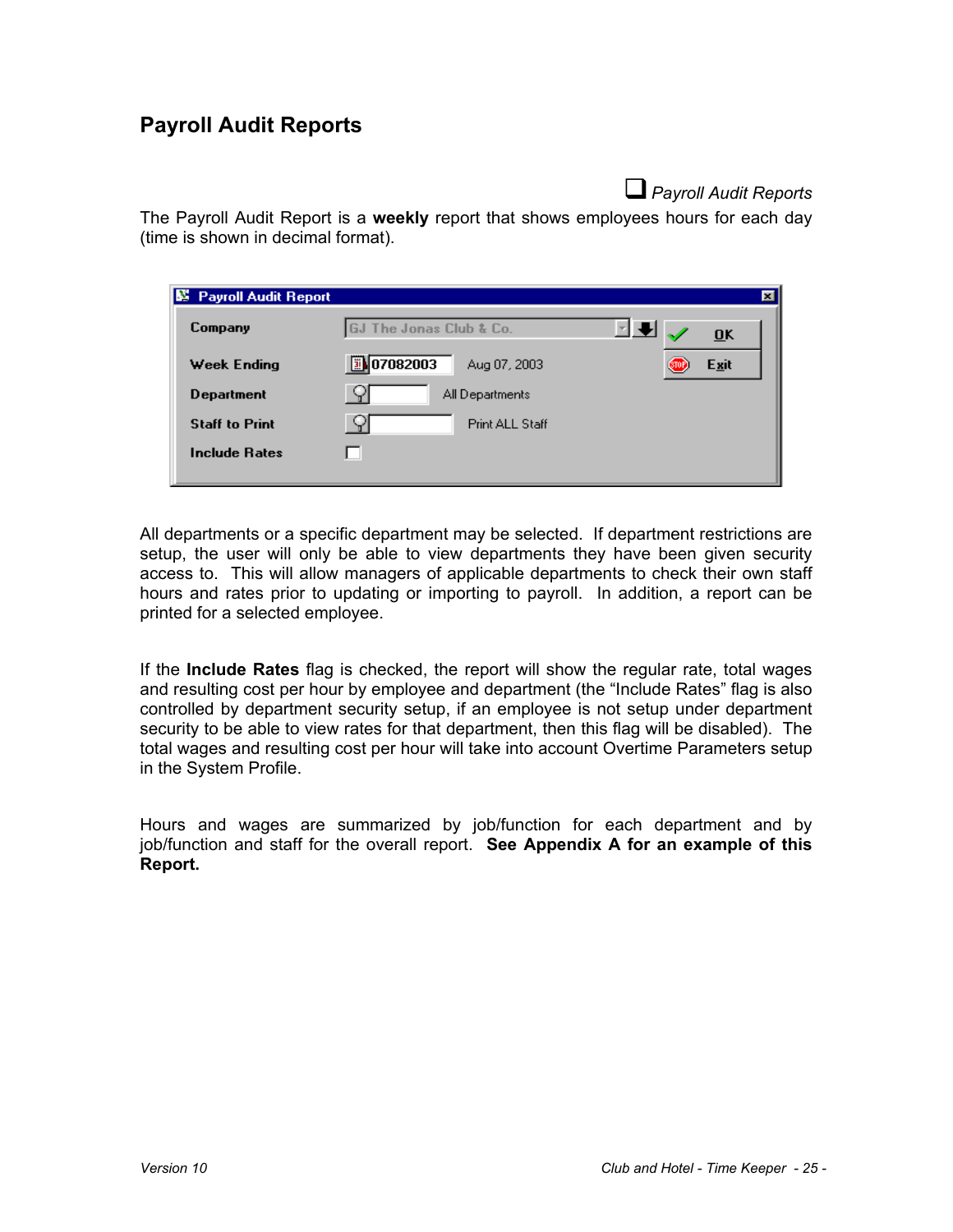### <span id="page-28-0"></span>**Maintain Time Data**

*Maintain Time Data* 

The purpose of this program is to allow the user to alter existing time records as well as add or delete records for their staff. For other areas in Time Keeper, access to Maintain Time Data is controlled by the security setup in the Timekeeping Departments. The ability for "Department Heads" to alter time records can save the person responsible for the final update to payroll a considerable amount of time if the various departments are performing accuracy checks.

| <b>Maintain Time Records</b><br>$\mathbf{P}$      | $\times$     |
|---------------------------------------------------|--------------|
| 18<br>01 Jonas Service & Construction<br>Company  | J.v. Proceed |
| $\gamma$<br>Department<br>All Departments         | Exit         |
| $\gamma$<br>Staff<br>All                          |              |
| For Week Ended<br>7A<br><b>Include Rates</b><br>⋉ |              |

Records can be brought up for a selected department and selected staff. **For Week Ended** will show records from the past seven days from the day entered. If left as N/A, all existing records will show up.

**Include Rates** - If checked, when editing the actual record, the employee's rate will show as well. This flag can only be checked if the user has been given access to view rates in Time Keeper Department setup.

To **add** a completely new record, click **Add a New Record.** To **edit** an existing record, locate the record and double click or hit enter on the keyboard.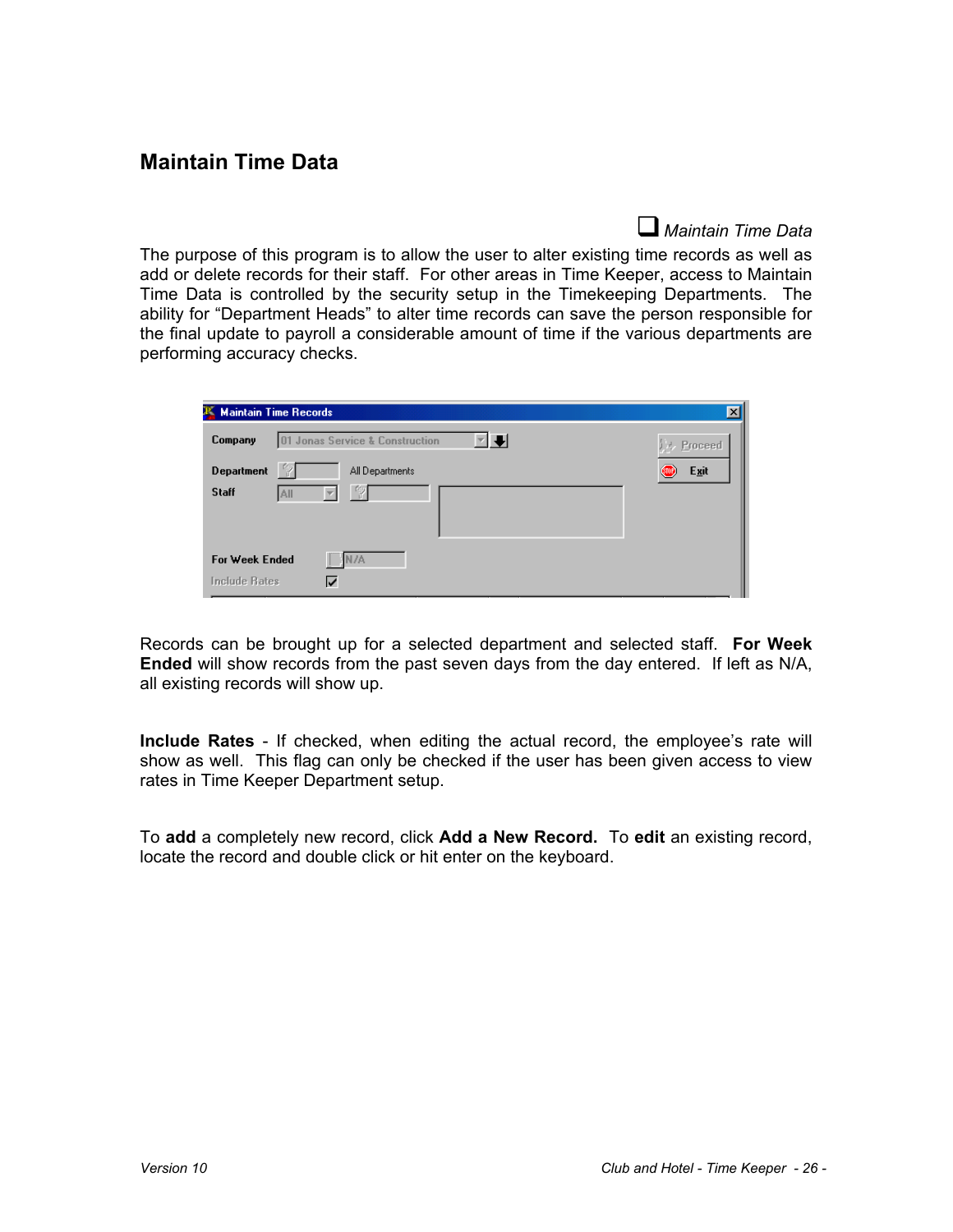The record will come up in the format below. It will show in detail: the dates, times, department, job/function and the resulting hours.

| B.<br><b>Maintain Time Records</b> |                               | 囨                      |
|------------------------------------|-------------------------------|------------------------|
| <b>Staff Code</b>                  | Adam Anton<br>AΑ              | [OK]                   |
| <b>Starting Date</b>               | 03022002<br>Feb 3/02          | .3<br>$u$ ndo          |
| Sequence                           | 001                           | û<br>$D$ elete         |
| <b>Starting Time</b>               | 1100<br>11:00am               | $\circledcirc$<br>Exit |
| <b>Job/Function Code</b>           | BAR<br><b>Bartender</b>       |                        |
| <b>Department Code</b>             | V∣BR<br>Bar                   |                        |
| <b>Ending Date</b>                 | <b>D</b> 03022002<br>Feb 3/02 |                        |
| <b>Ending Time</b>                 | 1400<br>2:00 <sub>pm</sub>    |                        |
| <b>Hours</b>                       | 3.00                          |                        |
| Rate                               | 20.750                        |                        |

All areas not grayed out may be edited. To remove the record completely, click the Delete button. The rate for the job will also be displayed if the flag on the previous screen is checked. This field may also be edited, if necessary.

You may also edit shifts that have not yet been closed (i.e. to adjust the starting time). A message will come up asking if you want to keep the employee logged in, answer, "Yes" and then change the time. When you click OK, the message will appear again, click "Yes" one more time. If you want to close the shift from here, answer "No" to the question and enter the ending date and time.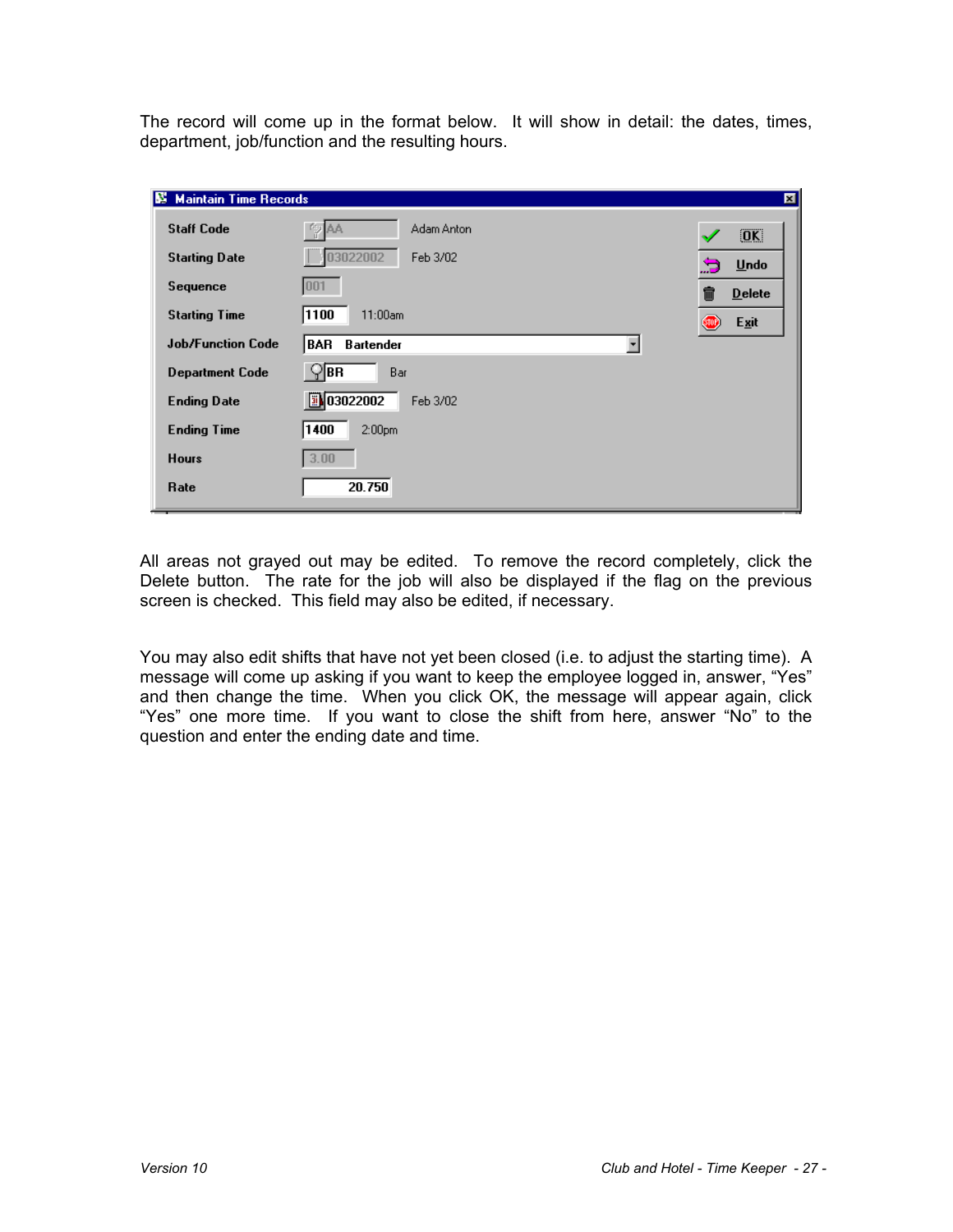## <span id="page-30-0"></span>**Update to Payroll**

*Update to Payroll* 

If using Jonas Payroll, the Update to Payroll program allows you to automatically update time from Time Keeper to Payroll, saving time and expense as a result of reducing the amount of manual time entry.

| Update Time Keeper Data to Payroll | $\mathbf{x}$                                         |
|------------------------------------|------------------------------------------------------|
| Company                            | <b>GJ The Jonas Club &amp; Co.</b><br>0 <sub>K</sub> |
| <b>Starting Date</b>               | 图 18052003<br>May 18, 2003<br>Exit<br><b>STOP</b>    |
| <b>Ending Date</b>                 | 图 24052003<br>May 24, 2003                           |
| <b>Pay Period Ending</b>           | 图 24052003<br>May 24, 2003                           |
| Department                         | All Departments                                      |
| <b>Staff Code</b>                  | Print ALL Staff                                      |
| <b>Update Option</b>               | • Preview Report Only                                |
|                                    | <b>Update to Payroll</b>                             |

The Update to Payroll process involves four steps:

Step 1) Setup pay period in the Payroll module Step 2) Run a preview under Update to Payroll in Time Keeper Step 3) Update time from Time Keeper Step 4) Update time in the Payroll module through "Hours from Time Keeper" (under Employee Earnings and Deductions)

**Step 1** - You must first setup the pay period in Payroll. You will then use this date for the Pay Period Ending field in the Update from Time Keeper screen. If you try and do an update without a valid pay period setup, the system will prompt a message that "there are missing pay periods" and time will not get updated (an audit trail will still print).

**Step 2 -** Choose "Preview Report only" to confirm what will be updated to payroll (this step is optional but is advisable to do).

**Step 3 -** Choose "Update to Payroll," you may update time for a selected department or employee or all departments and employees. See Appendix A for an example of an update audit trail.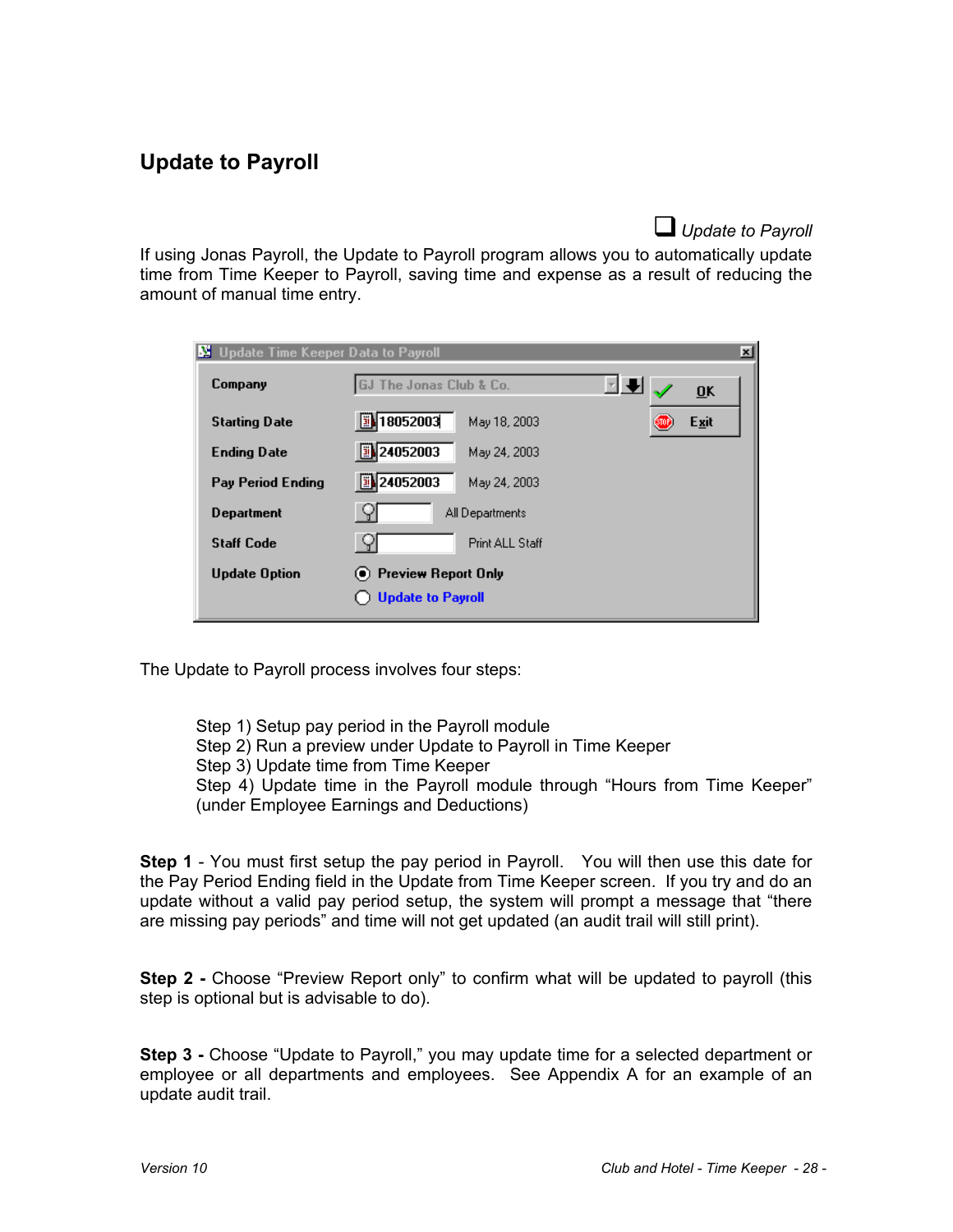If you are on a weekly or biweekly pay cycle and have **Overtime rules** setup based on a certain # of hours **per week**, ensure that you are uploading time in 7 or 14 day increments in order for the overtime to calculate correctly.

**Important -** This step will update the time to a temporary file. To actually pull time into payroll, after completing this step, you will need to go under Payroll Processing > Earning and Deductions > and select update method "Hours from Time Keeper."

You may complete Step 3 repeatedly before actually pulling the time into payroll. The temporary file is appended each time the update is done.

Once time is uploaded to the temporary file, the shifts are cleared from Maintain Time Data. Shifts can still be viewed in Time Keeper through reports when selecting the history option.

**Step 4 - Pull time from the temporary file to the Payroll module by selecting "Hours from** Time Keeper," under Employee Earnings and Deductions.

| <b>Employee Earnings &amp; Deductions</b><br>в |                               | ⊠    |
|------------------------------------------------|-------------------------------|------|
| Company                                        | GJ The Jonas Club & Co.       | [OK] |
| <b>Payroll Code</b>                            | ?GJC<br>Weekly Staff Payroll  | Exit |
| <b>Pay Period Ending</b>                       | 23022003<br>Feb 23, 2003      |      |
| <b>Select Entry Method</b>                     | <b>Hours from Time Keeper</b> |      |
|                                                |                               |      |

**Note:** Once this step is completed, the temporary file is cleared and those shifts cannot be uploaded again.

Once time is in Payroll, it can still be edited through normal payroll processes.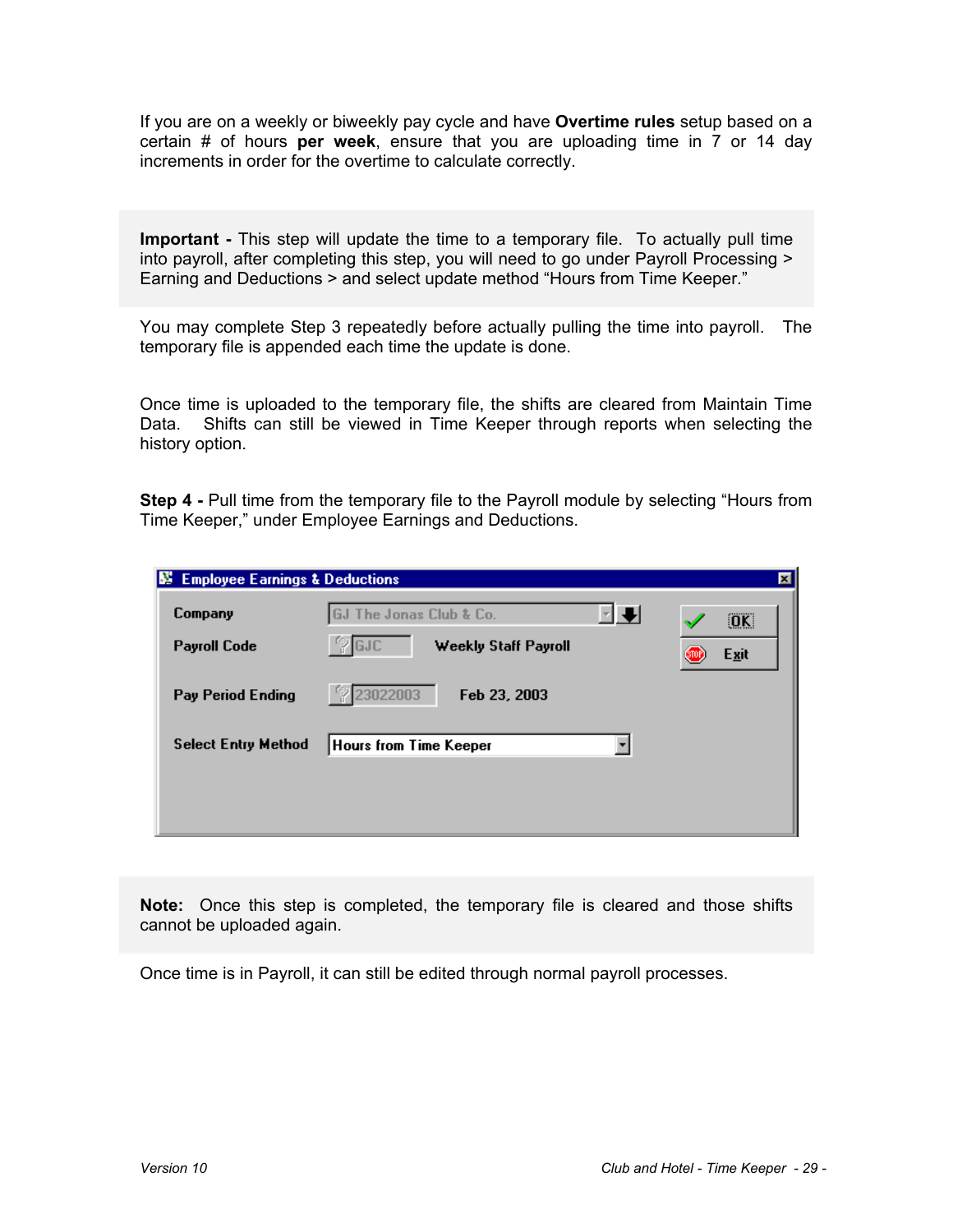## <span id="page-32-0"></span>**Ceridian Download**

The Jonas Ceridian Download program exports Time Keeper data, based on the date range selected. The program produces an ASCII Text file named "TCCER.TXT" in the Jonas data directory.

**Note**: You will be required to move the Time Keeper data to history when desired, as the download program does not manipulate Time Keeper data.

| <b>Ceridian Download</b><br>м   |                              |           | ⊠ |
|---------------------------------|------------------------------|-----------|---|
| Company                         | GJ The Jonas Club & Co.<br>H | <u>ОК</u> |   |
| <b>Starting Date</b>            | MMYY                         | Exit      |   |
| <b>Ending Date</b>              | <b>DMMYY</b>                 |           |   |
| Regular Hours/Week              |                              |           |   |
| <b>Details Of Last Download</b> |                              |           |   |
|                                 |                              |           |   |
|                                 |                              |           |   |
|                                 |                              |           |   |
|                                 |                              |           |   |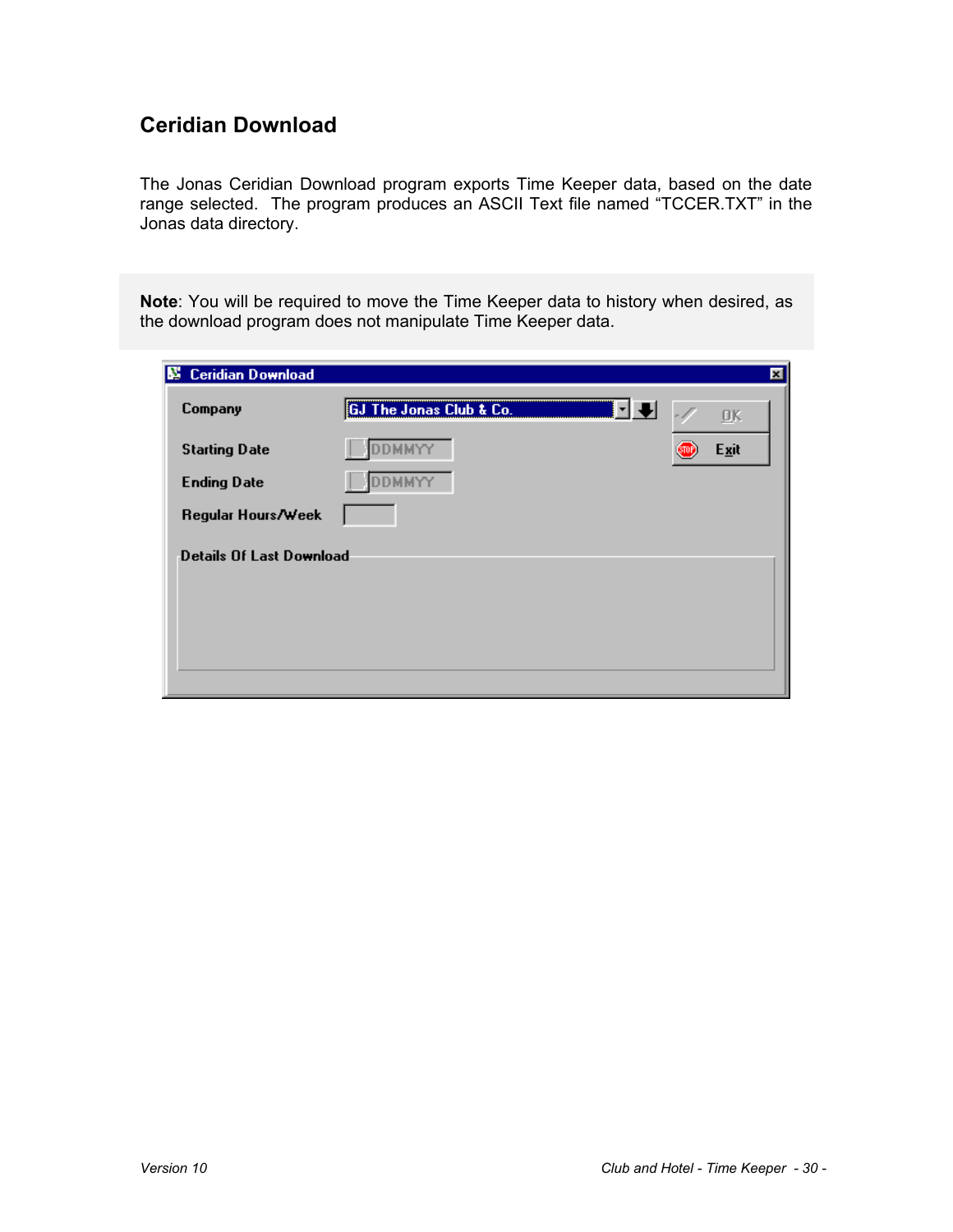## <span id="page-33-0"></span>**ADP Download**

The Jonas ADP Download program exports Time Keeper data, based on the date range selected. The program produces an ASCII Text file named "PRE27EPI.CSV" in the following directory "C:\ADP\PCPN\ADPDATA\".

**Note**: You will be required to move the Time Keeper data to history when desired, as the Download program does not manipulate Time Keeper Data.

| 图 ADP Download - Time Keeper System |                                        |           | × |
|-------------------------------------|----------------------------------------|-----------|---|
| Company                             | <b>GJ The Jonas Club &amp; Co.</b><br> | <b>ΠK</b> |   |
| <b>Starting Date</b>                |                                        | Exit      |   |
| <b>Ending Date</b>                  | <b>DMMYY</b>                           |           |   |
| Regular Hours/Week                  |                                        |           |   |
| <b>Details Of Last Download</b>     |                                        |           |   |
|                                     |                                        |           |   |
|                                     |                                        |           |   |
|                                     |                                        |           |   |
|                                     |                                        |           |   |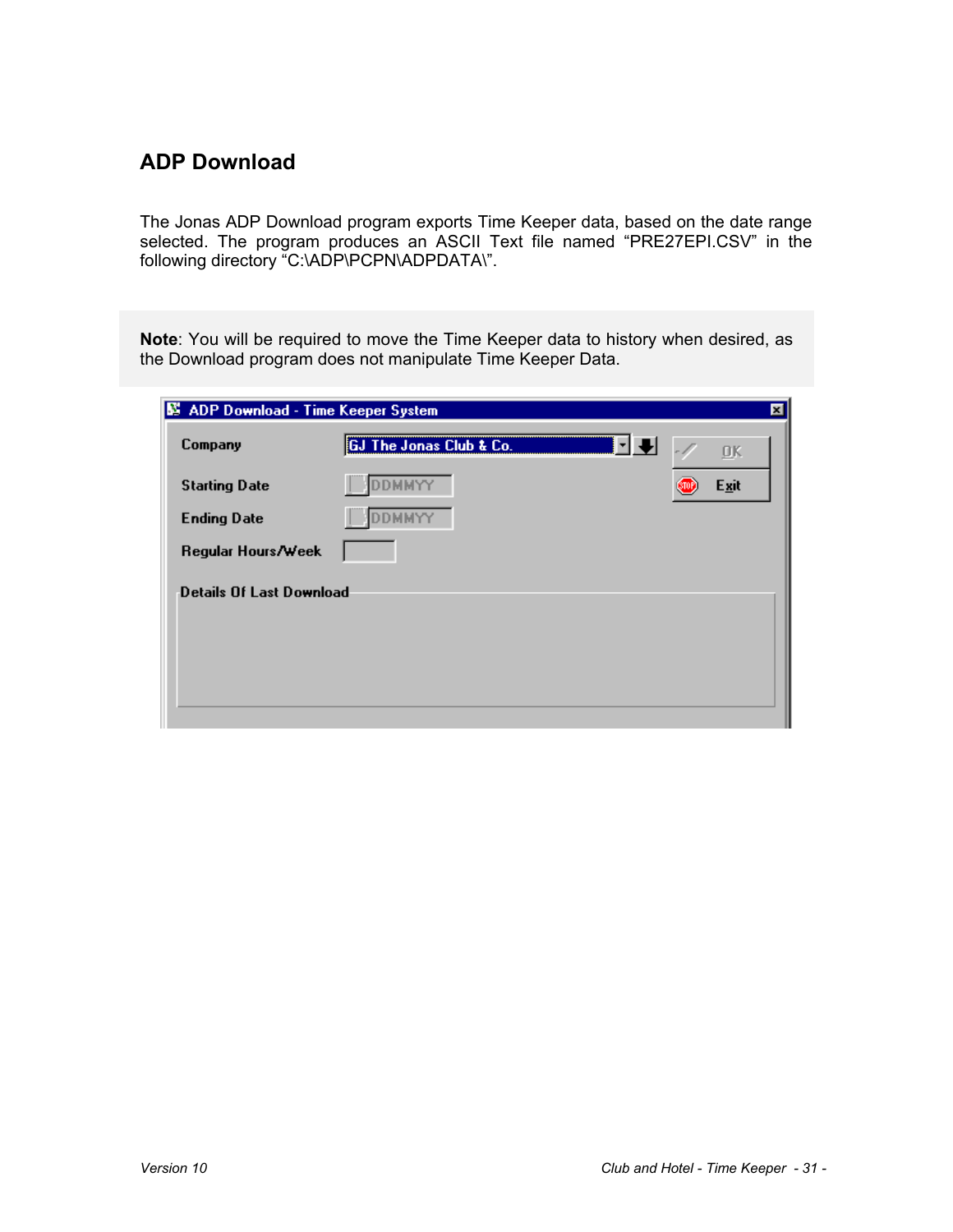## <span id="page-34-0"></span>**Time Keeper Inquiries**

#### **Staff Views**

*Staff Views Report* 

The purpose of this view is to give the user a "quick view" of the status of any employee. A report is available by date range and can be run for selected staff, range of staff or all staff.

| <b>Staff Views</b><br>N |                         |              |  | ×    |
|-------------------------|-------------------------|--------------|--|------|
| Company                 | GJ The Jonas Club & Co. |              |  | [OL] |
| <b>Dates From</b>       | 18052003                | May 18, 2003 |  | Exit |
| Dates To                | 24052003                | May 24, 2003 |  |      |
| <b>Staff Selection</b>  | All Staff               | ×            |  |      |
| <b>Staff From</b>       | -9                      |              |  |      |
| <b>Staff To</b>         | Y                       |              |  |      |
| <b>Selected Staff</b>   | -9                      |              |  |      |
|                         |                         |              |  |      |
|                         |                         |              |  |      |

**Note:** Only staffs that are scheduled during the date range specified will show on the view.

Example of Staff View follows:

| Staff Views               |                          |                     |                               | 図          |
|---------------------------|--------------------------|---------------------|-------------------------------|------------|
| <b>BM</b> - Gillian, Mary |                          |                     | From: May 18/03 To: May 24/03 |            |
| <b>Current Clock In:</b>  |                          |                     |                               |            |
| Date                      | Dpt                      | Job/Fn              | From<br>To                    | <b>Hrs</b> |
| Inquiry Schedule:         |                          |                     |                               |            |
| Tue, May 20/03            | BQ Bang/Catering         | ALL Does Everything | 8:00RM<br>4:00PM              | 8.0        |
| Wed, May 21/03            | BQ Bang/Catering         | ALL Does Everything | 8:00 AM<br>4:00PM             | 8.0        |
| Thu. May 22/03            | BO Bang/Catering         | ALL Does Everything | 8:00AM<br>4:00PM              | 8.0        |
| Fri, May 23/03            | BQ Bang/Catering         | ALL Does Everything | 8:00AM<br>4:00PM              | 8.0        |
| <b>Total for Inquiry:</b> |                          |                     |                               | 32.0       |
|                           |                          |                     |                               |            |
|                           |                          |                     |                               |            |
|                           |                          |                     |                               |            |
|                           |                          |                     |                               |            |
|                           | <b>Next Inquiry</b><br>a | Print               | <b>New Inquiry</b>            |            |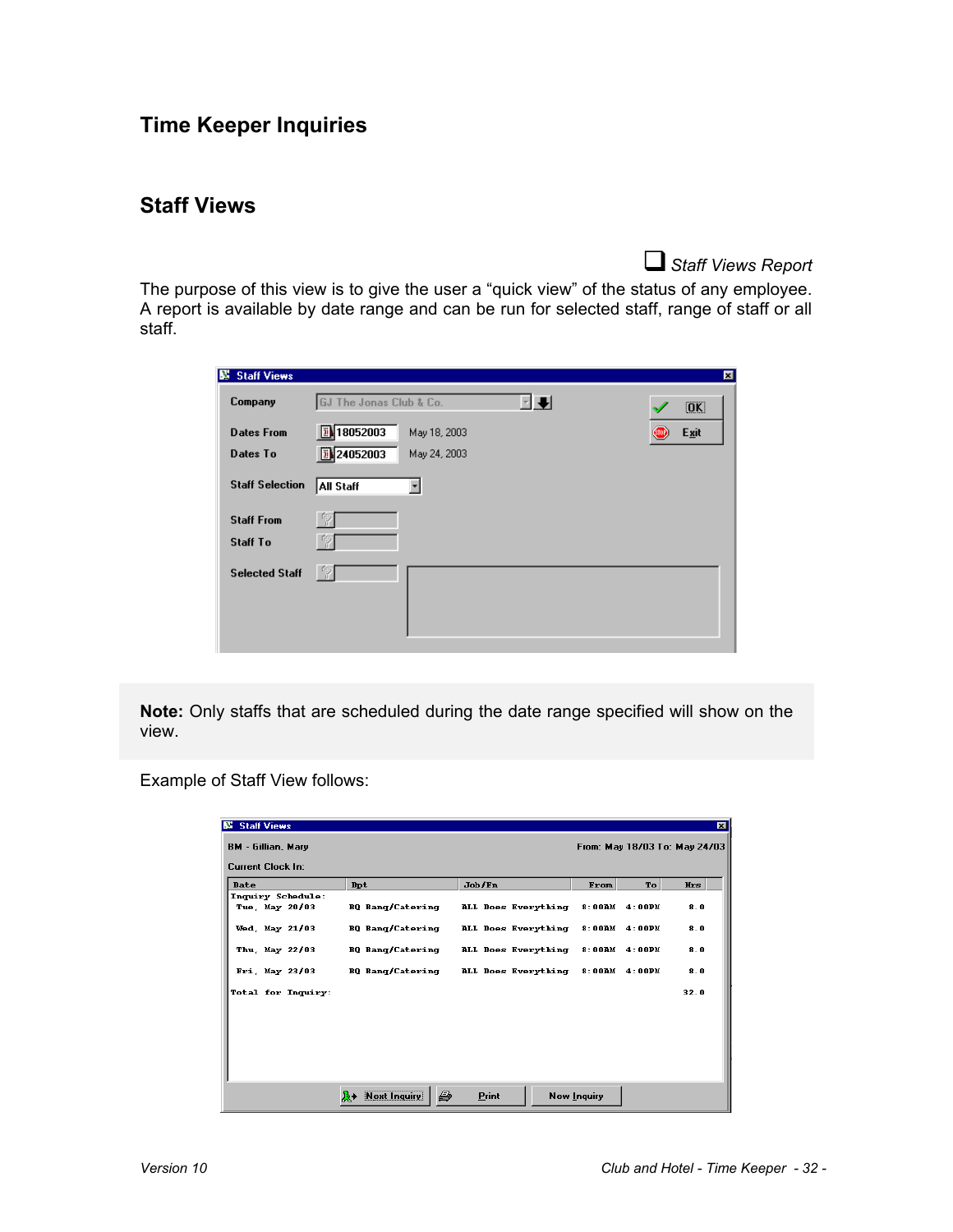#### <span id="page-35-0"></span>**Schedule Views**

*Schedule Views* 

This view shows a department(s) schedule. The user will see the same screen view as in the Schedule Builder (see Processing section). The only difference between the Views program and the Schedule Builder is that no input is allowed on the schedule grid in Schedule Views.

As with the Schedule Builder, access to the Schedule Views can be restricted by department.

|                          | Schedule Views         |                                         |                                   |                                         |                        |                                |          | ×                                    |
|--------------------------|------------------------|-----------------------------------------|-----------------------------------|-----------------------------------------|------------------------|--------------------------------|----------|--------------------------------------|
| Week Of                  | Department             | 'ALL"<br>18052003<br>围                  | Show ALL Departments<br>May 18/03 |                                         |                        |                                |          | Add Other Staff<br>$\bullet$<br>Exit |
| Sort By                  |                        | <b>Job/Function Code</b>                |                                   |                                         |                        |                                |          |                                      |
|                          | Job/Function           | $Q$ -ALL                                | Show ALL Job/Fu                   | Schedule Views                          |                        |                                |          | 図                                    |
| Job<br>ALL               | Code<br>BM             | <b>Name</b><br>Gillian, Mary            | <b>Sun 18</b>                     | <b>Existing Schedule For This Week:</b> |                        |                                |          | Exit<br><b>SUP</b>                   |
| <b>BAR</b><br><b>BAR</b> | AA<br>ĪМ               | Anton, Adam<br>McQuarrie, Ian           |                                   | <b>Staff Code</b>                       | $\frac{1}{2}$ BM       | Gillian, Mary                  |          |                                      |
| <b>BUS</b><br>WAI        | <b>CC</b><br><b>BB</b> | Carlton, Cary<br><b>Bathurst, Bella</b> |                                   | Date                                    | Start                  | <b>Job</b><br>End              | Dept     | Description                          |
| WAI                      | <b>GD</b>              | Dunne, Gregory                          |                                   | May 20/03                               | $8:00$ AM              | $4:00$ PM ALL                  | BQ       |                                      |
| WAI                      | <b>JPD</b>             | Donlevy, JP                             | $2-10$                            | May 21/03<br>May 22/03                  | $8:00$ AM<br>$8:00$ AM | $4:00$ PM ALL<br>$4:00$ PM ALL | BO<br>вQ |                                      |
| WAI                      | ls.                    | Martin, Scott                           |                                   | May 23/03                               | $8:00$ AM              | $4:00$ PM ALL                  | BQ       |                                      |
|                          |                        |                                         |                                   |                                         |                        |                                |          |                                      |
|                          |                        |                                         |                                   |                                         |                        |                                |          |                                      |
|                          |                        |                                         |                                   |                                         |                        |                                |          |                                      |
|                          |                        |                                         |                                   |                                         |                        |                                |          |                                      |
|                          |                        |                                         |                                   |                                         |                        |                                |          |                                      |
|                          |                        |                                         |                                   |                                         |                        |                                |          |                                      |
|                          |                        |                                         |                                   |                                         |                        |                                |          |                                      |
|                          |                        |                                         |                                   |                                         |                        |                                |          |                                      |
|                          |                        |                                         |                                   | $\blacksquare$                          |                        |                                |          | 븨                                    |
|                          |                        |                                         |                                   |                                         |                        |                                |          |                                      |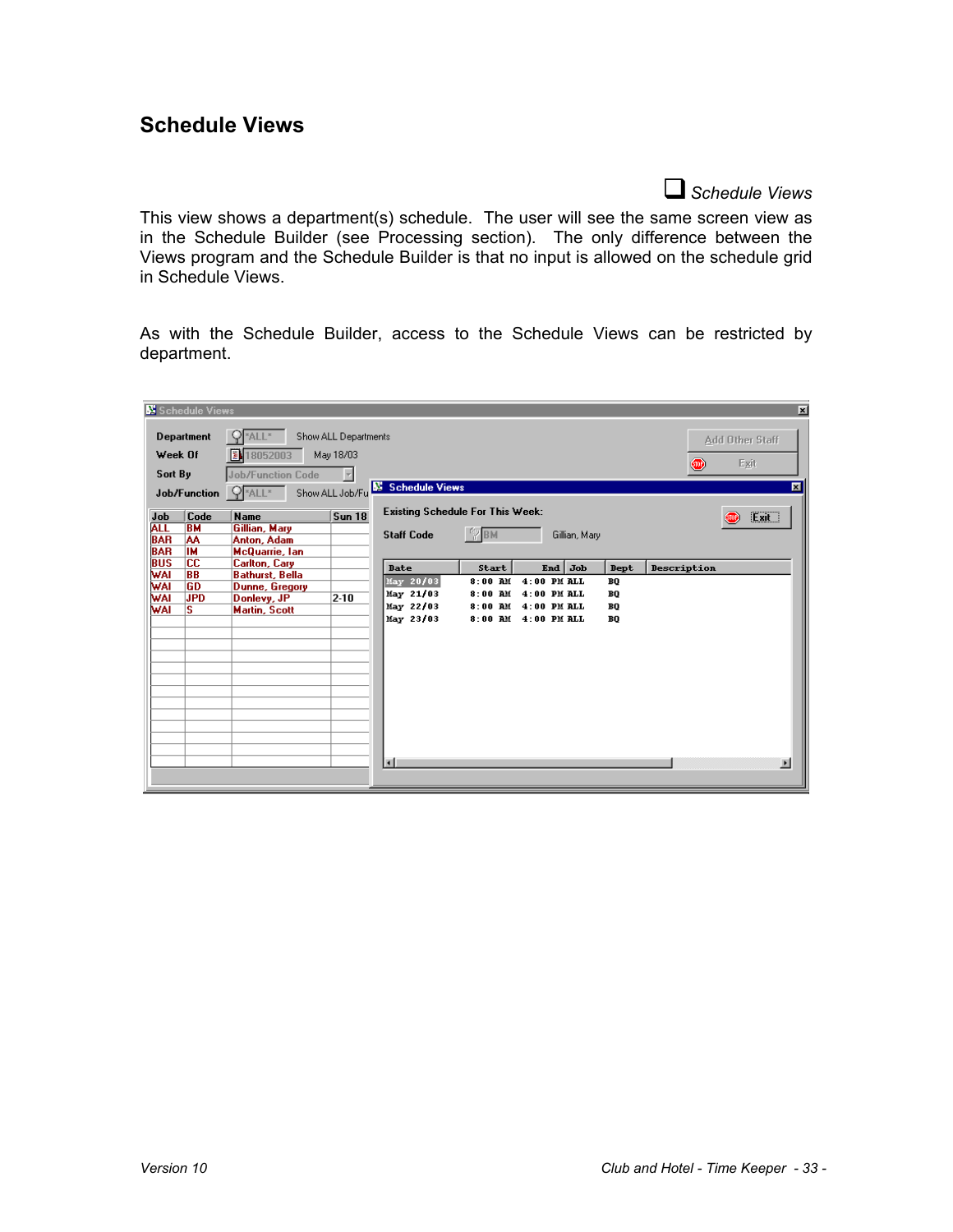### <span id="page-36-0"></span>**Availability Views**



This view provides a "quick view" of all the available staff by job/function for a specified week. It will show the day entered plus the following 6 days. You are able to choose all job/ functions, range of job/functions or selected job/functions.

| <b>Availability Views</b><br>IS.                 | ⊠    |
|--------------------------------------------------|------|
| GJ The Jonas Club & Co.<br>Company               | [OK] |
| 图 18052003<br>May 18, 2003<br><b>Date</b>        | Exit |
| Job/Func'n Selection<br><b>All Job/Functions</b> |      |
| Job/Func'ns From                                 |      |
| Job/Func'ns To                                   |      |
| Selected Job/Func'n                              |      |
|                                                  |      |

The following screen will appear:

| <b>Job/Function</b>    |     |     |     | Sun May18 Mon May19 Tue May20 Wed May21 Thu May22 Fri May23 |     |     | Sat May24                                |
|------------------------|-----|-----|-----|-------------------------------------------------------------|-----|-----|------------------------------------------|
| <b>Does Everything</b> | 1.0 | 1.0 |     |                                                             |     |     | $\overline{1.0}$                         |
| <b>Bartender</b>       | 2.0 | 2.0 | 2.0 | 2.0                                                         | 2.0 | 2.0 | 2.0                                      |
| <b>Bus Boy</b>         | 1.0 | 1.0 |     | 1.0                                                         | 1.0 | 1.0 | 1.0                                      |
| <b>Captain</b>         |     |     |     |                                                             |     |     |                                          |
| <b>Controller</b>      |     |     |     |                                                             |     |     |                                          |
| F & B Manager          |     |     |     |                                                             |     |     |                                          |
| <b>House</b>           |     |     |     |                                                             |     |     |                                          |
| <b>Service</b>         |     |     |     |                                                             |     |     |                                          |
| Wait Staff             | 3.0 | 3.0 | 3.0 | 3.0                                                         | 3.0 | 3.0 | 4.0                                      |
|                        |     |     |     |                                                             |     |     |                                          |
| <b>Totals</b>          | 7.0 | 7.0 | 5.0 | 6.0                                                         | 6.0 | 6.0 | 8.0                                      |
|                        |     |     |     |                                                             |     |     |                                          |
|                        |     |     |     |                                                             |     |     | <b>New Inquiry</b><br><b>Next 7 Days</b> |

Each number represents the number of staff by their preferred job/function code (setup in Setup/Edit staff) that is not yet scheduled for those days. If you click the number, the employee names will appear in the box below. Select the appropriate arrow to view the next or previous seven days.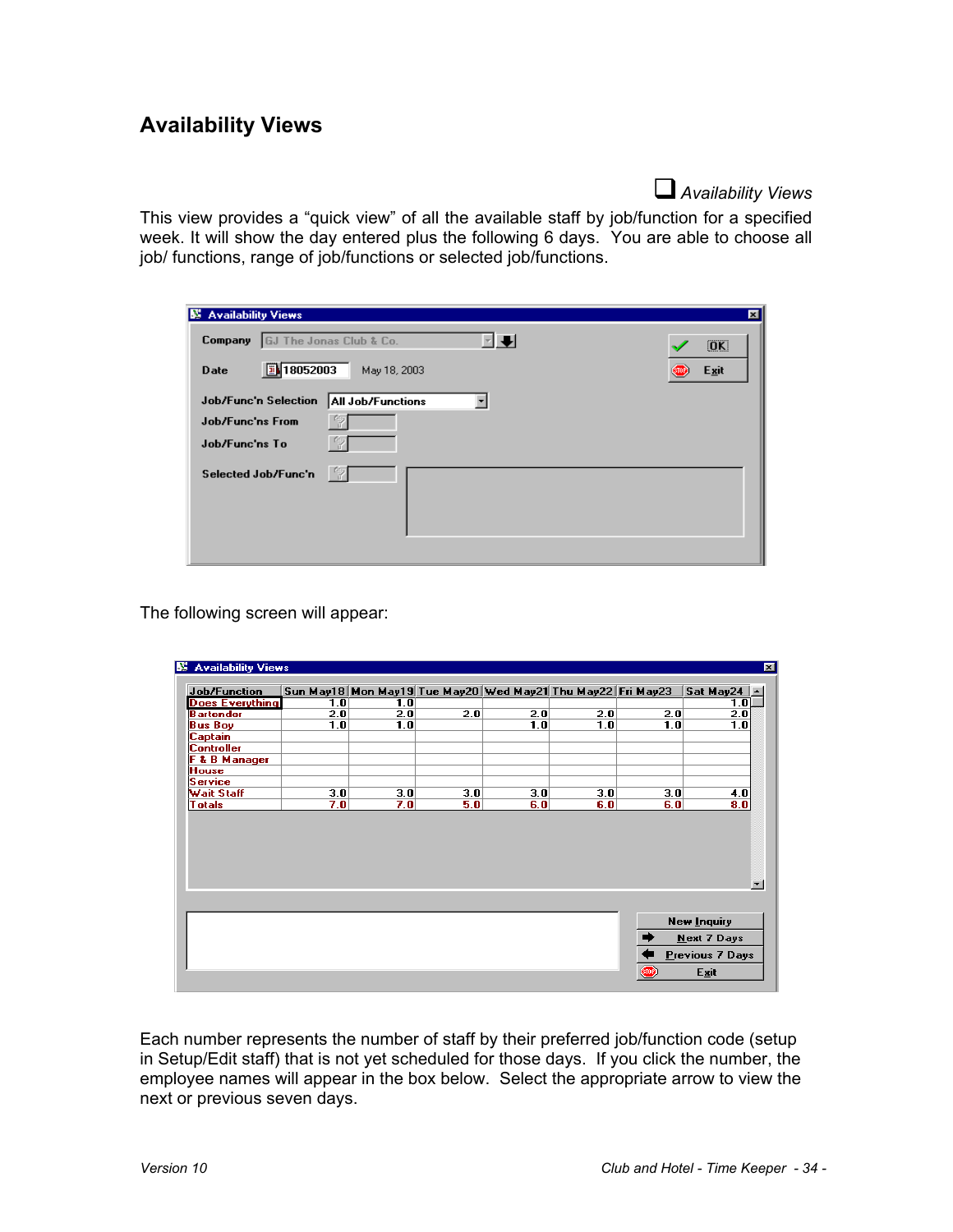### <span id="page-37-0"></span>**Time Keeper Reporting**

#### **Labor Schedule**

*Labor Schedule Report* 

The Labor Schedule provides an easy to read list of employee's schedules for a specified date range. Information shown includes Staff Code and Name, Department Code, Job/Function Code, Date and Times scheduled and Phone # of employee.

| <b>E</b> Labor Schedule           |                                    |                   |              |      |           |
|-----------------------------------|------------------------------------|-------------------|--------------|------|-----------|
| Company                           | <b>GJ The Jonas Club &amp; Co.</b> |                   |              |      | <u>ПĶ</u> |
| <b>Dates From</b>                 | <b>DDMMYY</b>                      |                   |              | 6mP) | Exit      |
| Dates To                          | <b>DDMMYY</b>                      |                   |              |      |           |
| <b>Type of Report</b>             | Current                            |                   |              |      |           |
| Dept. Selection   All Departments |                                    | Dept's From       | $\mathbb{R}$ |      |           |
|                                   |                                    | Dept's To         | Y            |      |           |
| <b>Selected Dept.</b>             | -7                                 |                   |              |      |           |
|                                   |                                    |                   |              |      |           |
| <b>Staff Selection</b>            | <b>All Staff</b>                   | <b>Staff From</b> | Ÿ            |      |           |
|                                   |                                    | <b>Staff To</b>   | Y            |      |           |
| <b>Selected Staff</b>             | Y                                  |                   |              |      |           |
|                                   |                                    |                   |              |      |           |
| Include Staff Phone Numbers □     |                                    |                   |              |      |           |
| One Staff Member per Page         | г                                  |                   |              |      |           |

A report can be printed for all, range or selected departments and staff. If required, there is an option to print one staff member per page. Also, if linked to the Jonas Payroll module, staff phone numbers can be printed.

**Types of Report -** The options are Current or Historical. Schedules become historical once the "Update to Payroll" is done or (if not using Jonas Payroll) once the "Transfer Time Data to History" is done.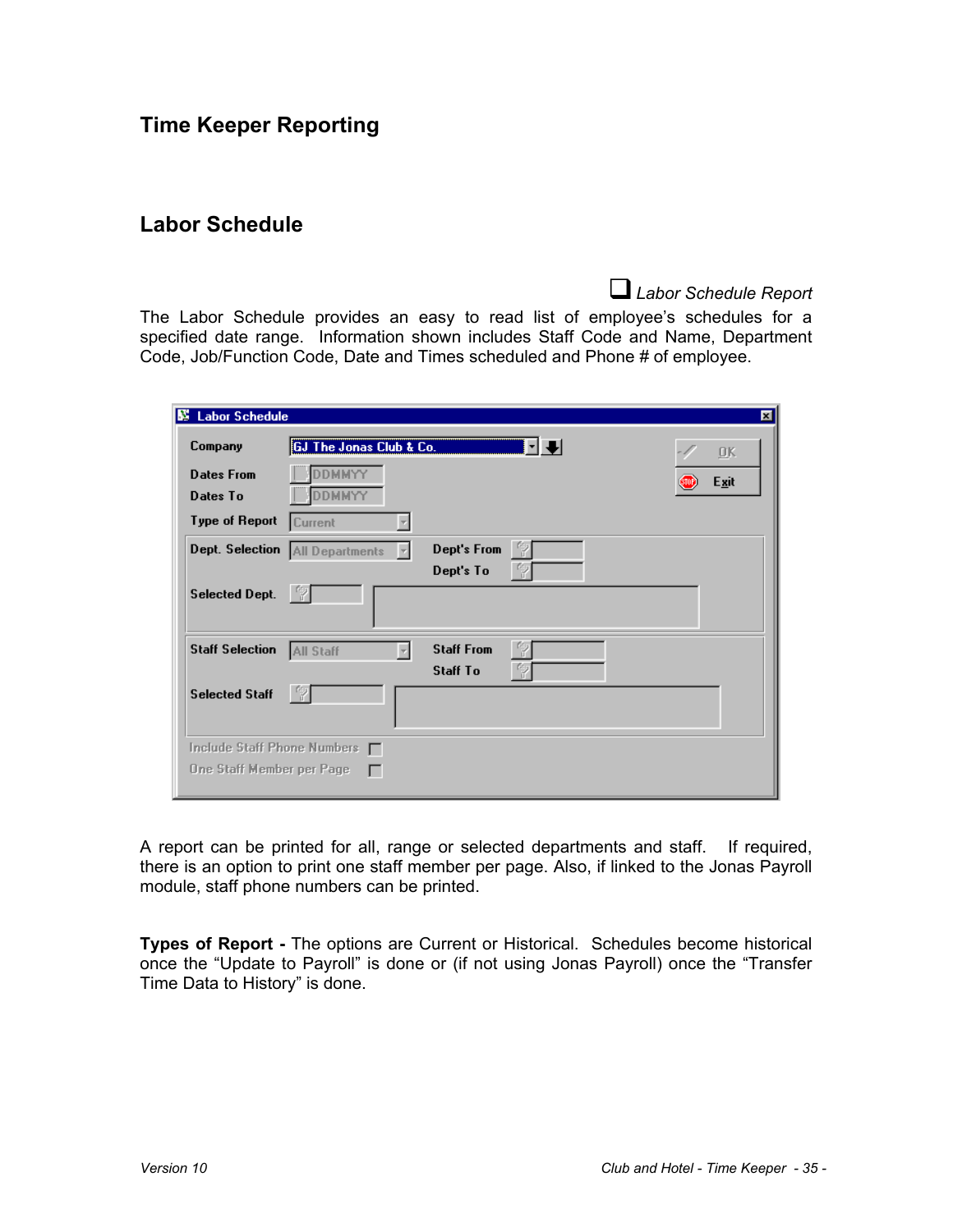## <span id="page-38-0"></span>**Labor Cost Analysis**

*Labor Cost Analysis Report* 

The Labor Cost Analysis Report provides details on hours worked by employee and the resulting labor cost.

| <b>Labor Cost Analysis</b><br>K. | ⊠                                                                      |
|----------------------------------|------------------------------------------------------------------------|
| Company                          | <b>GJ The Jonas Club &amp; Co.</b><br>$\underline{\square} \mathbb{K}$ |
| <b>Dates From</b><br>Dates To    | DDMMYY<br>Exit<br>Śmf<br>DMMYY                                         |
| <b>Type of Report</b><br>Format  | Current<br>Summary                                                     |
|                                  | Dept. Selection   All Departments<br>Dept's From<br>-7<br>- 17         |
| <b>Selected Dept.</b>            | Dept's To<br>n.<br>T                                                   |
| <b>Staff Selection</b>           | -9<br><b>Staff From</b><br><b>All Staff</b>                            |
| <b>Selected Staff</b>            | <b>Staff To</b><br>ĭŕ<br>fy.                                           |
| <b>Job/Function</b>              |                                                                        |

Report can be printed for all, range or selected departments and staff. Reports can be printed in Detailed or Summary format; Detailed shows breakdown of all shifts in the specified date range, while Summary combines shifts together.

**Types of Report -** The options are Current or Historical. Records become historical once the "Update to Payroll" is done or (if not using Jonas Payroll) once the "Transfer Time Data to History" is done.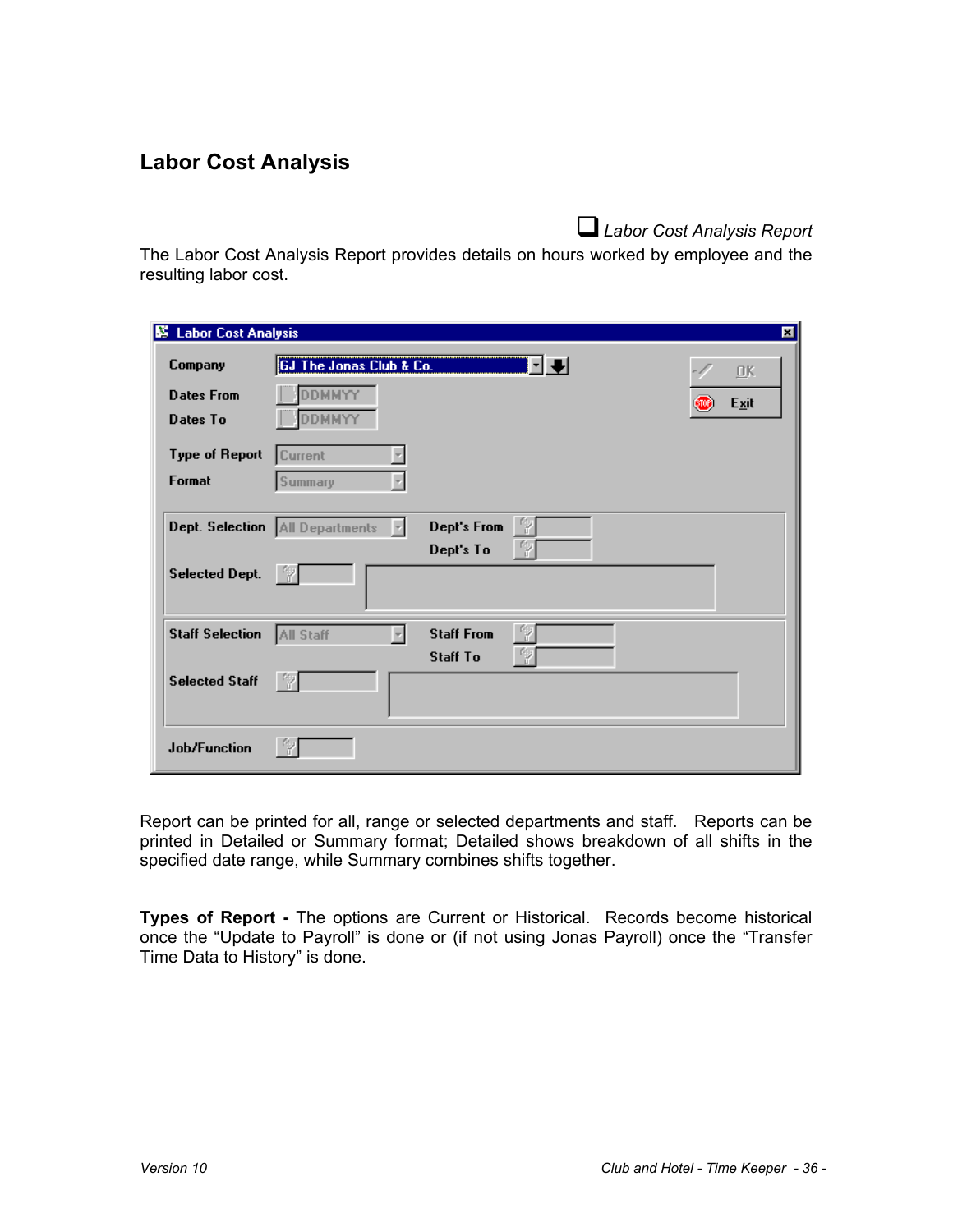### <span id="page-39-0"></span>**Staff Sales Report**

*Staff Sales Report* 

A Staff Sales Report can be printed that shows total sales, chits, covers and cost of sales by employee, if the POS (point of sale) link is established in the Department Teams Setup. (Note: Cost of sales is being pulled from Jonas Inventory module.) Staff will only be shown on the report if they have shifts in Time Keeper during the date range specified. Reports will show current day information as well as previous updated days in POS.

| Staff Sales Report     |                                          |                         | 囨                                |
|------------------------|------------------------------------------|-------------------------|----------------------------------|
| Company                | <b>GJ The Jonas Club &amp; Co.</b>       |                         | $\underline{\square} \mathbb{K}$ |
| <b>Dates From</b>      | <b>DDMMYY</b>                            |                         | Exit<br>$\circledcirc$           |
| Dates To               | DDMMYY                                   |                         |                                  |
| <b>Type of Report</b>  | Current                                  |                         |                                  |
| Format                 | Summary                                  |                         |                                  |
|                        | Dept. Selection   All Departments<br>- 1 | l Y<br>Dept's From      |                                  |
|                        |                                          | Y<br>Dept's To          |                                  |
| <b>Selected Dept.</b>  | -7                                       |                         |                                  |
|                        |                                          |                         |                                  |
| <b>Staff Selection</b> | All Staff                                | -9<br><b>Staff From</b> |                                  |
| <b>Selected Staff</b>  | -7                                       | Y<br><b>Staff To</b>    |                                  |
|                        |                                          |                         |                                  |
| <b>Job/Function</b>    | Ŵ.                                       |                         |                                  |

Reports can be printed for all, range or selected departments and staff. Reports can be printed in Detailed or Summary format; Detailed shows breakdown by day for the specified date range, while Summary combines days together. In addition report can be run for a specific job/function.

**Types of Report -** The options are Current or Historical. Records become historical once the "Update to Payroll" is done or (if not using Jonas Payroll) once the "Transfer Time Data to History" is done.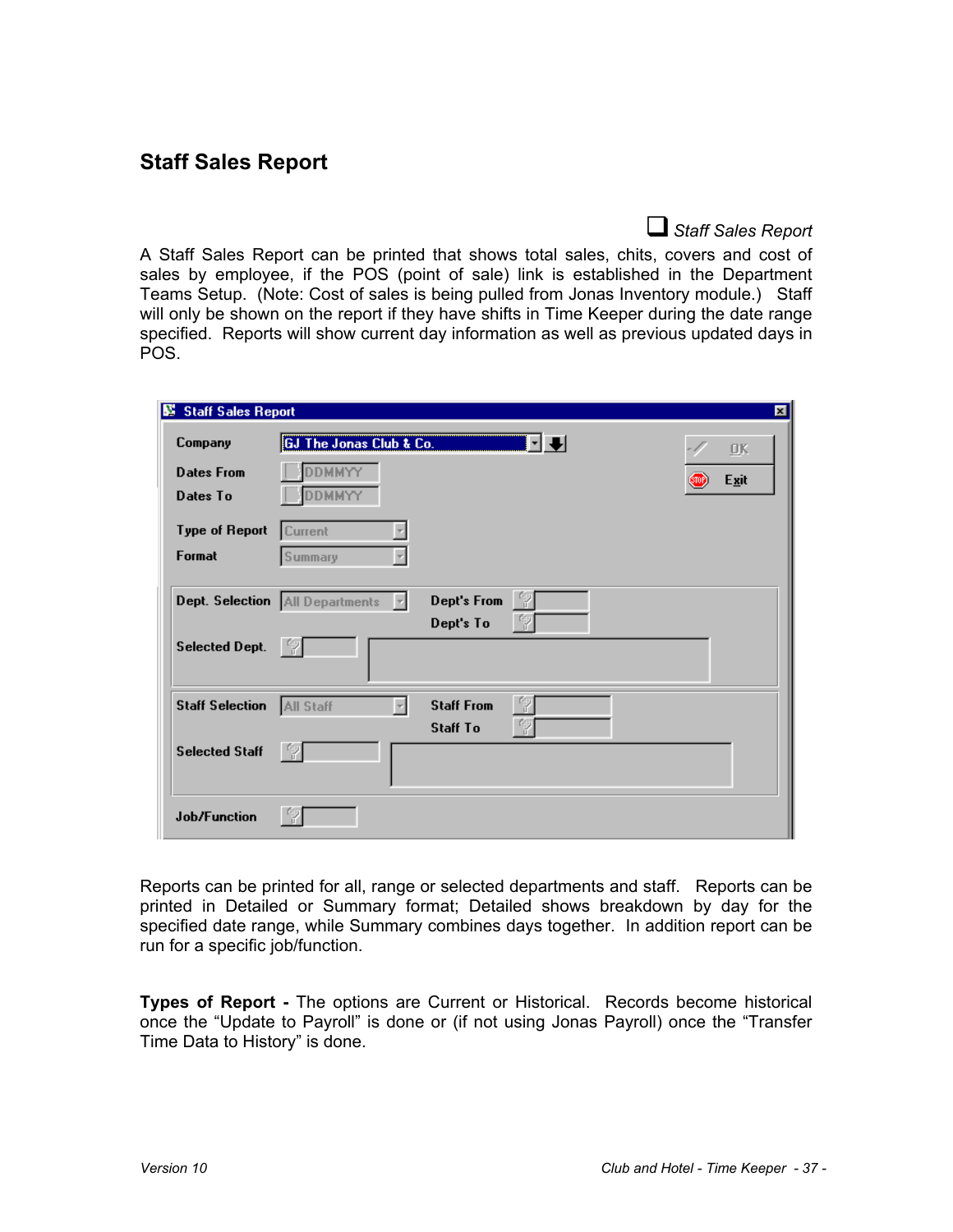### <span id="page-40-0"></span>**Employee Demographic**

*Employee Demographic Report* 

The Employee Demographic Report allows you to view the staff setup. Staff code and name, preferred job/function and department and status are shown. If linked to Jonas payroll, the report will also show an employee's phone # and hire date.

| <b>Employee Demographics</b> |                                                      |  |
|------------------------------|------------------------------------------------------|--|
| Company                      | 01 Jonas Service & Construction<br>[OK]<br>Exit      |  |
|                              | Dept's From<br>Dept. Selection   All Departments   v |  |
| <b>Selected Dept.</b>        | Dept's To                                            |  |
| <b>Staff Selection</b>       | <b>Staff From</b><br>All Staff                       |  |
| <b>Selected Staff</b>        | <b>Staff To</b>                                      |  |

This report can be printed for all, range or selected departments and staff. The **status** reflects if the employee is set as active or inactive in their staff setup in Time Keeper.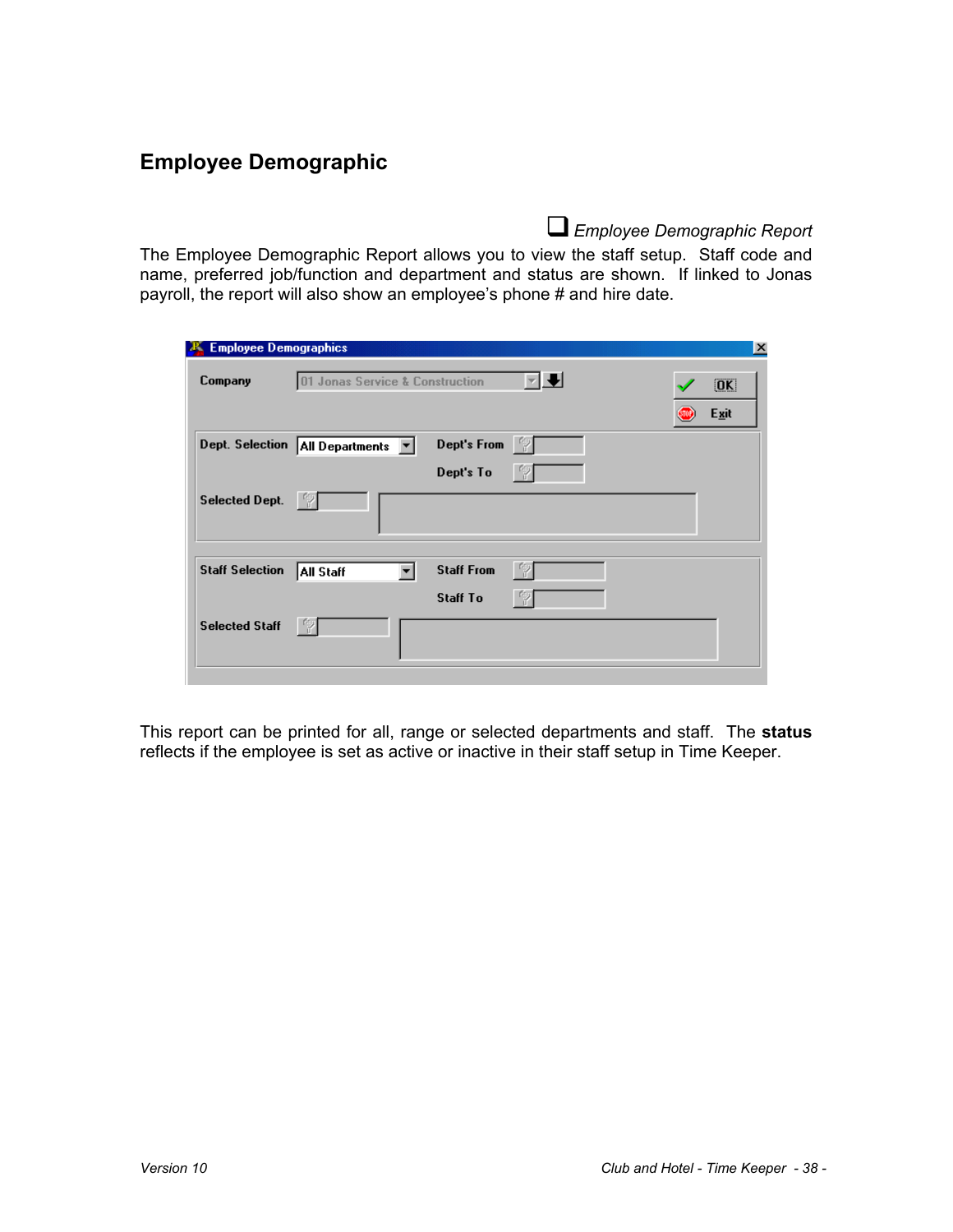### <span id="page-41-0"></span>**Report By Employee**

*Report By Employee* 

The Report by Employee prints a list of shifts for a specified date range by employee. The following information is shown on a separate page for each employee.

Staff code and name Starting date and time Ending date and time Sequence # Login/Logout PC Department and Job/Function code Hours worked (decimal or minutes) Remarks

| <b>Report By Employee</b><br>P.          |                                                                                                                                                      | 囨 |  |  |  |  |  |  |
|------------------------------------------|------------------------------------------------------------------------------------------------------------------------------------------------------|---|--|--|--|--|--|--|
| Company<br><b>Dates From</b><br>Dates To | <b>GJ The Jonas Club &amp; Co.</b><br>$\underline{\square}\mathbf{K}$<br>Select the Company Desired<br><b>DDMMYY</b><br>Exit<br>ŚTO<br><b>DDMMYY</b> |   |  |  |  |  |  |  |
| <b>Staff Selection</b>                   | <b>Staff From</b><br><b>All Staff</b><br><b>Staff To</b>                                                                                             |   |  |  |  |  |  |  |
| <b>Selected Staff</b>                    | Y                                                                                                                                                    |   |  |  |  |  |  |  |
|                                          | Show Total Time (c) Decimal Hours<br><b>Hours &amp; Minutes</b>                                                                                      |   |  |  |  |  |  |  |

The report can be printed for all, range or selected staff. When hours appear to be outside a normal range, "correct ?" will appear in the **Remarks** column highlighting that the shift may need to be corrected. If an employee is clocked in or out under Maintain Time Data, the Login/Logout PC columns will show as blank.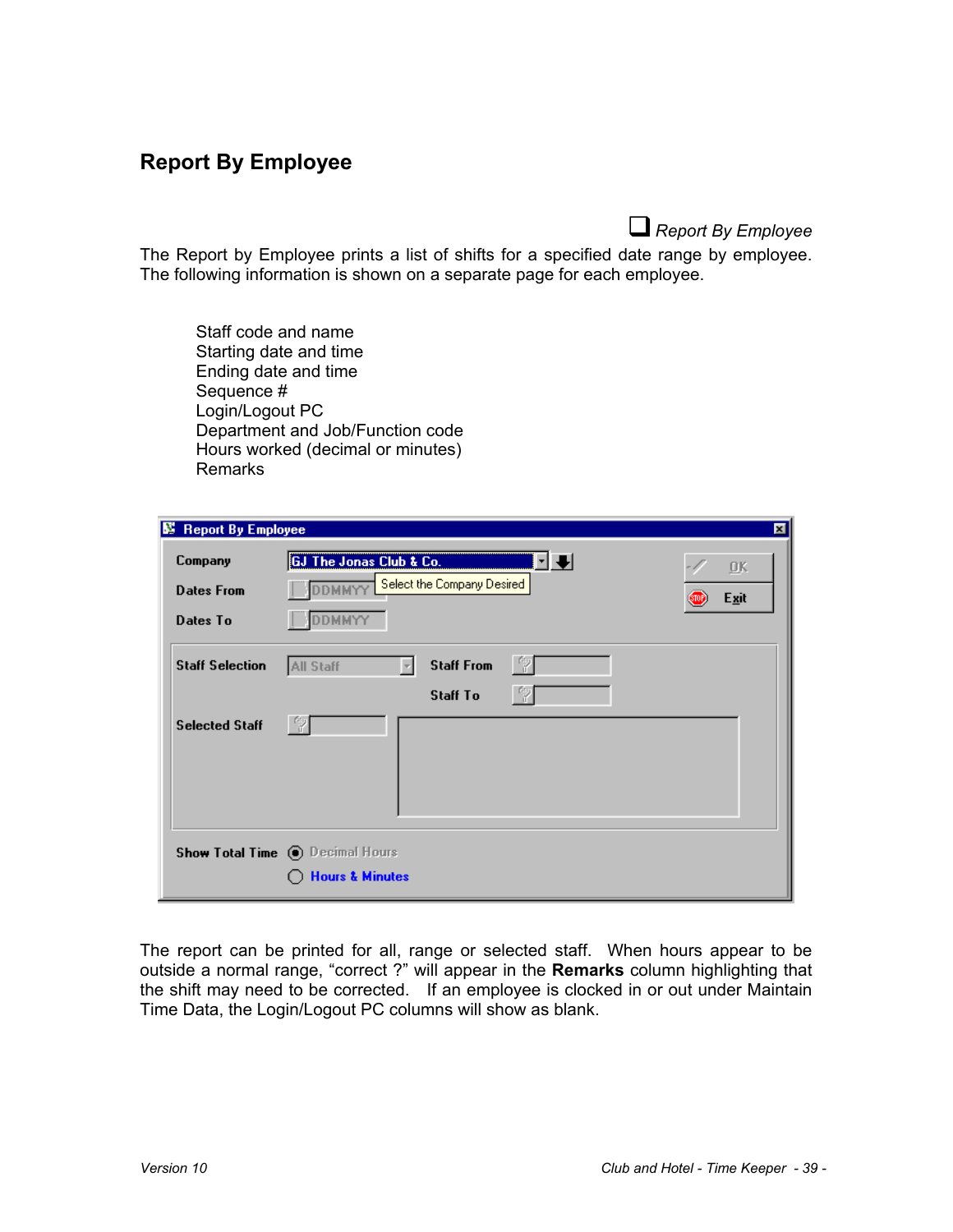#### <span id="page-42-0"></span>**Report By Department**

*Report By Department* 

The Report by Department is similar to the Report by Employee except it breaks down gross to net hours. In addition, this Report also has an employee summary and department summary; both summaries also show Overtime hours (if Overtime rules are setup in the System Profile). The following information is shown:

Staff code and name Starting date and time Ending date and time Job/Function code and description Gross Hours (hrs/minutes only) Grace Minutes Break Hours (hrs/minutes only) Round Minutes Adjusted Hours (hrs/minutes only) Net Hours (hrs/minutes and decimal time) Remarks

| 图 Report By Department                         | ⊠                                                   |
|------------------------------------------------|-----------------------------------------------------|
| Company                                        | <b>GJ The Jonas Club &amp; Co.</b><br><b>ΩK</b>     |
| <b>Dates From</b>                              | DMMYY<br>$\langle \hat{\mathbf{q}} \rangle$<br>Exit |
| Dates To                                       | DMMYY                                               |
| <b>Departments Selection</b>   All Departments | Departments From<br>$\overline{\nabla}$             |
|                                                | Departments To                                      |
| <b>Selected Departments</b>                    |                                                     |
| <b>Show Net Hours</b>                          | <b>●</b> Hours & Minutes<br><b>Decimal Hours</b>    |

The report can run for selected, range or all departments. When hours appear to be outside a normal range, "correct ?" will appear in the **Remarks** column highlighting that the shift may need to be corrected.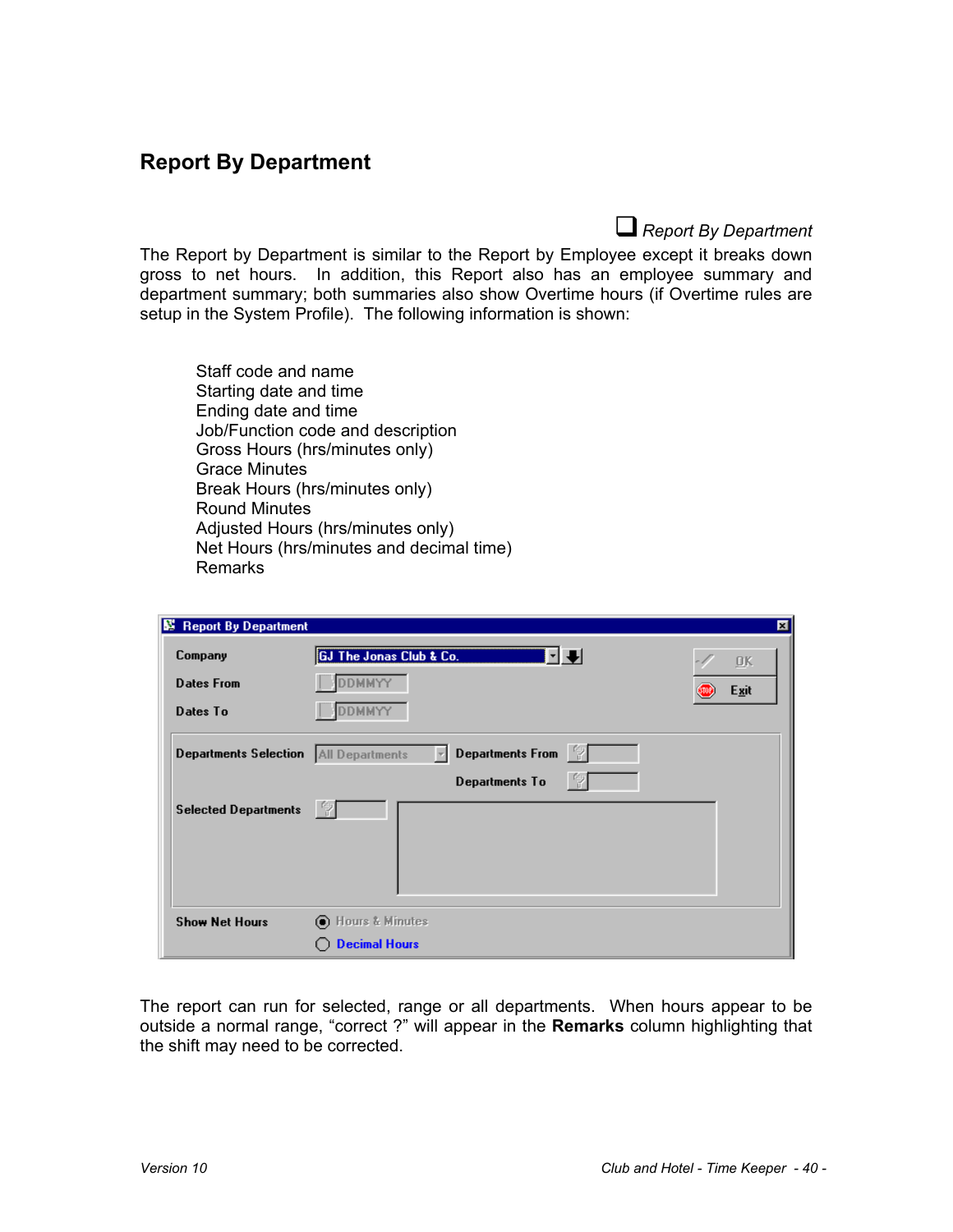**Gross hours -** represents the total actual time of the shift

**Grace Minutes** - are only applicable if you are rounding time to the nearest quarter or half hour and have setup a grace period (i.e. 5 minutes). Grace minutes represent minutes added to an employee's time as a result of the grace period. For example, if you are set to round to the nearest quarter with a grace period of 5 minutes and an employee clocks in at 11:04 and out at 12:55, the following occurs:

Clock in 11:04 - system adjusts backwards to 11:00 giving 4 minutes grace time. Clock out 12:55 - system adjusts forwards to 13:00 giving 5 minutes grace time.

**Break Hours** - Represents the amount of break time taken by employee. The rules for break hours are specified in the Job/Function setup.

**Round Minutes** - Only applicable if you have rounding setup. This represents the minutes lost as a result of rounding. For example, rounding set to the nearest quarter hour and employee clocks in at 11:55 and clocks out at 1:04, the following occurs:

Clock in 11:55 - system rounds time forward to 12:00 taking away 5 minutes of time Clock out 1:04 - system rounds time backward to 1:00 taking away 4 minutes of time

**Hours Adj't** - represents the sum of Grace minutes less Break hours less Round minutes.

**Net Hours** - represents Gross hours less Hours Adj't. There is an option on the front screen to show Net hours in hrs and minutes or in decimal time.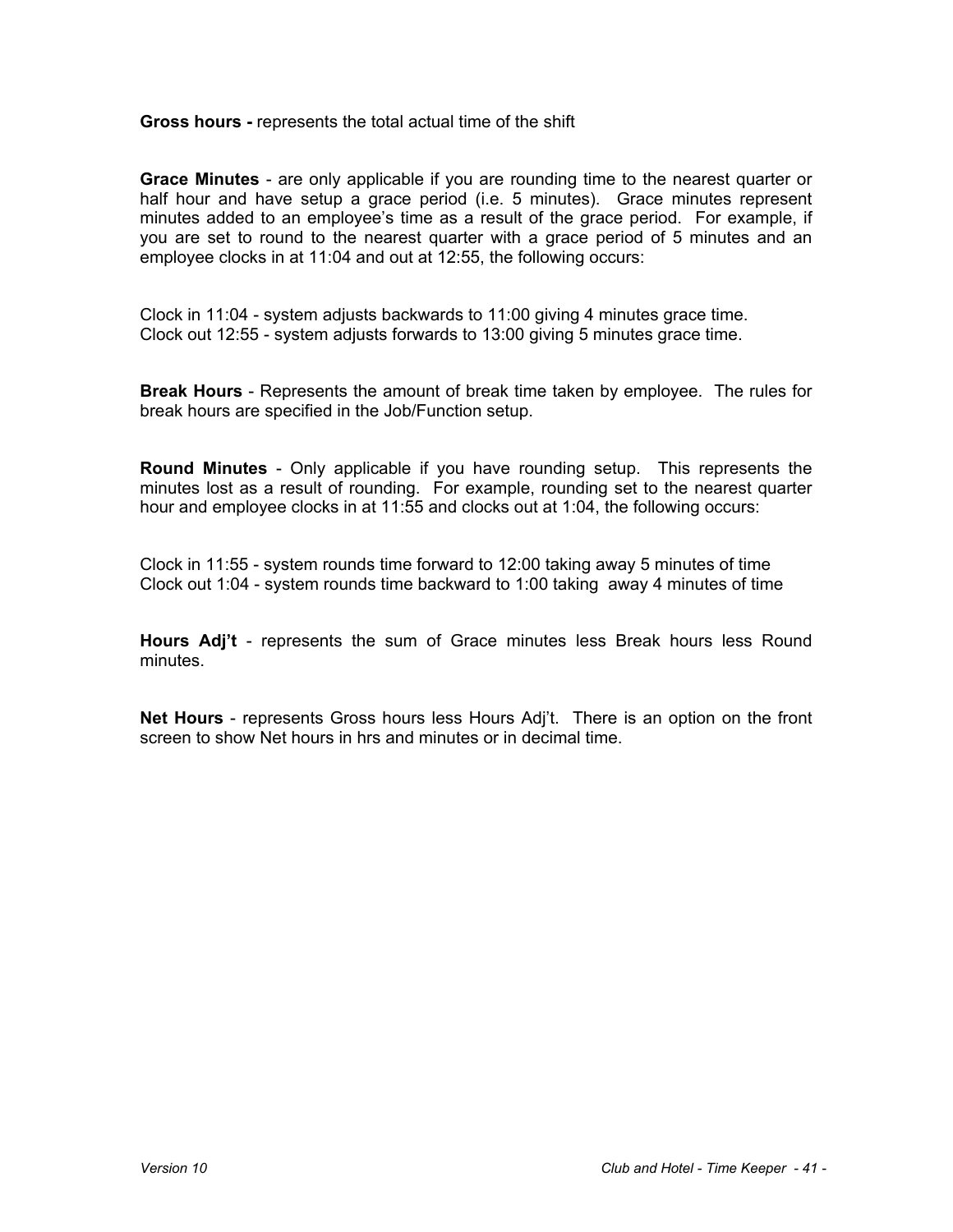## <span id="page-44-0"></span>**Profit Views - Time Keeper (Executive Dashboard)**

*Profit Views - Executive Dashboard* 

If the POS (Point of Sale) link is established in the Department Teams Setup, additional reporting is available through the Executive Dashboard called Profit Views. This Report is user configurable. Some of the information that can be viewed includes: sales, covers, labor, gross profit margin etc. Most data can be pulled for various time frames (i.e. today, yesterday, this day last week etc.)

|             | 國 GJ - The Jonas Club & Co. - Profit Views "as at Feb 3/2003" 12:49 pm |           |              |        |                                        |        |
|-------------|------------------------------------------------------------------------|-----------|--------------|--------|----------------------------------------|--------|
| <b>Area</b> | Sales Area Description   Hrs Today   Lbr Today   TCost Today           |           |              |        | Sales Today                            | Covers |
| 2           | BQ - Dining Room                                                       | 0.00      | 0.00         | 0.00   | 0.00                                   |        |
| з           | $B0 -$ Grille Room                                                     | 0.00      | 0.00         | 0.00   | 0.00                                   |        |
| 4           | $B0 - Bar$                                                             | 0.00      | 0.00         | 0.00   | 0.00                                   |        |
| 5           | $B0 - Patio$                                                           | 0.00      | 0.00         | 0.00   | 0.00                                   |        |
| 8           | BQ - Banquet & Catering                                                | 0.00      | 0.00         | 0.00   | 0.00                                   |        |
| 2           | FB - Dining Room                                                       | 16.25     | 97.75        | 134.25 | 1, 118, 30                             |        |
| з           | $FB - Grille Room$                                                     | 0.00      | 0.00         | 0.00   | 1,098.05                               |        |
| 4           | $FB - Bar$                                                             | 4.75      | 98.56        | 98.56  | 0.00                                   |        |
| 5           | $FB - Patio$                                                           | 0.00      | 0.00         | 0.00   | 0.00                                   |        |
| 70          | FT - Spa Services                                                      | 0.00      | 0.00         | 40.00  | 225.85                                 |        |
| 80          | FT - Fitness and Courts                                                | 0.00      | 0.00         | 0.00   | 0.00                                   |        |
| 10          | GS - Golf Pro Shop                                                     | 0.00      | 0.00         | 0.00   | 11,645.00                              |        |
| 25          | RM - Remote POS Station                                                | 0.00      | 0.00         | 0.00   | 0.00                                   |        |
|             |                                                                        | 21.00     | 196.31       | 272.81 | 14,087.20                              |        |
|             |                                                                        |           |              |        |                                        |        |
|             | Click on Sales Area Code<br>for more info.                             | Configure | <b>Print</b> | Exit   | Weekly View<br>Feb 2/2003 - Feb 8/2003 |        |

The report is setup with a default display order. Clicking the Configure button can easily alter the display.

If you click on a specific area, you can drill down to see information by employee in that area. Again, the drill down screen can be altered to show only the information you require.

To print the Report, choose the **Print** button.

**Note:** The Report cannot print anything past the 10<sup>th</sup> defined column; you can still view the information but cannot print it.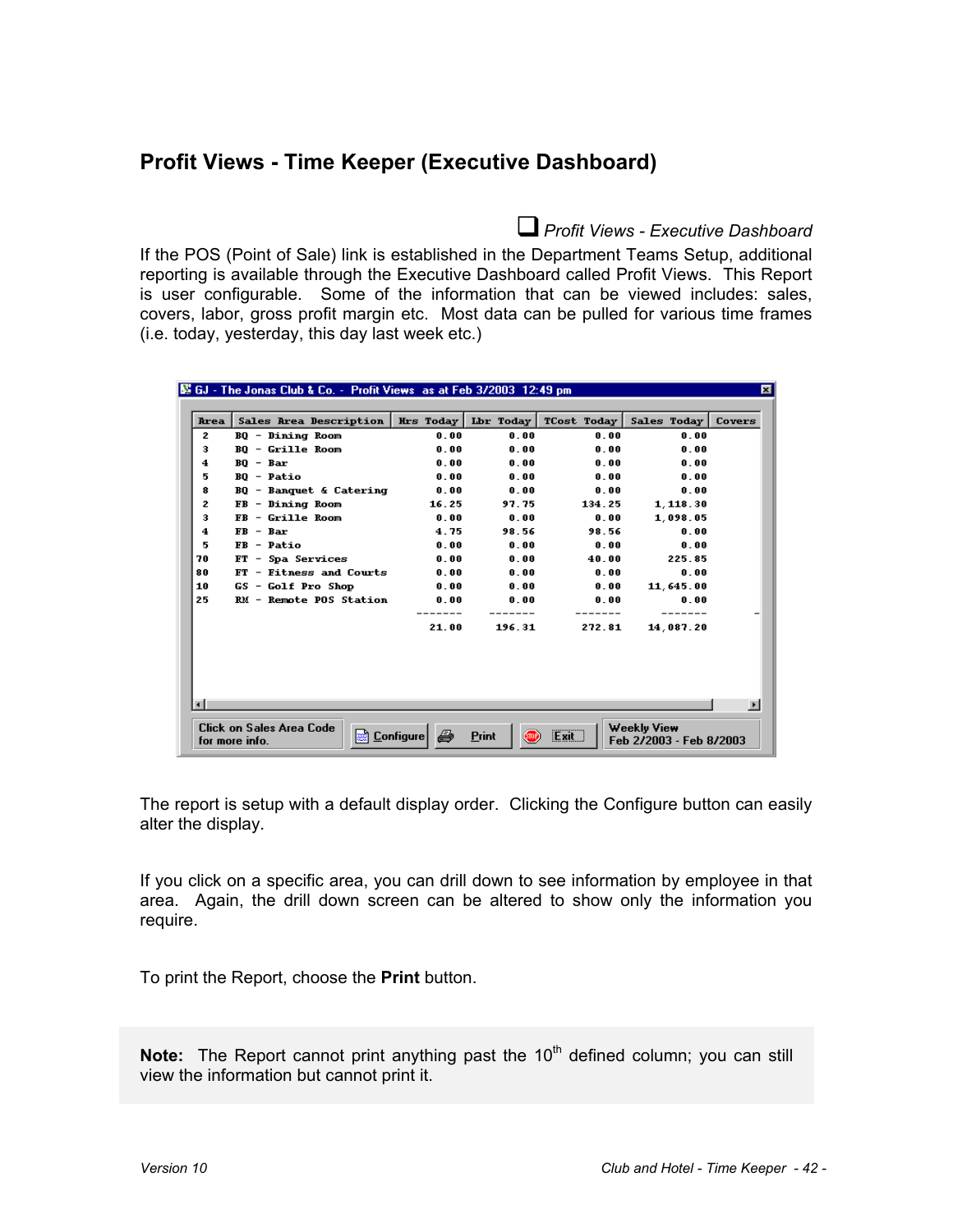## *Profit Views - Configure*

<span id="page-45-0"></span>When you click the **Configure** button. The following screen will appear:

| <b>Configure Profit Views</b>                                                                                                                                                                                                                                                                                                                                                    |                                                                                                                                                                        | $\vert x \vert$                                                                                                                 |
|----------------------------------------------------------------------------------------------------------------------------------------------------------------------------------------------------------------------------------------------------------------------------------------------------------------------------------------------------------------------------------|------------------------------------------------------------------------------------------------------------------------------------------------------------------------|---------------------------------------------------------------------------------------------------------------------------------|
| <b>Available Elements</b><br>TK001 - Staff On Now<br>TK004 - Hrs TDLWk<br>TK007 - Lbr Todav<br>TK008 - Lbr Ydav<br>TK009 - Lbr TDLWk<br>TKN10 - I hr TWk<br>TK011 - Thr I Wk<br>TK012 - COS Todav<br>TK013 - COS Ydav<br>TK014 - COS TDLWk<br><b>TK015 - COS TWK</b><br>TK016 - COS LWk<br>TK017 - TCost Today<br>TK018 - TCost Ydav<br>TK019 - TCost TDLWk<br>TK020 - TCost TWk | Display Order<br>TK002 - Hrs Today<br>TK003 - Hrs Ydav<br>TK005 - Hrs TWk<br>TK006 - Hrs LWk<br>TK062 - Sales p/h Today<br>TK067 - Covers Todav<br>TK032 - Sales Todav | OK:<br><b>SID</b><br>Exit<br>Adjust the display as<br>herizeh<br>You can remove an item<br>by clicking it off the<br>right box. |
| TK021 - TCost LWk<br>TK022 - OChits Todav<br>TK023 - OChits Ydav<br>TK024 - OChits TDLWk<br>TK025 - OChits TWk<br>TK026 - OChits LWk<br>TK027 - TChits Today<br>TK028 - TChits Yday<br> TK029 - TChits TDLWk                                                                                                                                                                     | Pickup Only<br>1 - LU - Dining Room                                                                                                                                    | Area # - Partition - Description                                                                                                |

Click the data you desire in the Available Elements box on the left and it will move to the Display order box on the right. To remove an element, click the item in the Display Order box instead.

From this screen you can also set the Report to show only a selected area instead of all areas by choosing from the Pickup Only dropdown.

For most elements there is the option to choose Today, Yesterday (Yday), This Day Last Week (TDLWk), This Week (TWk) and Last Week (LWk). Following, is a brief description of the Available elements:

Staff on Now - shows staff presently clocked into Time Keeper Hrs - shows hours worked Lbr - shows cost of labor (hours \* job/function rate) COS - shows cost of sales (costs pulled from Club Inventory \* # of items sold) Tcost - sum of Labor (Lbr) and Cost of Sales (COS) 0Chits - number of zero chits Tchits - total number of chits Sales - shows retail sales revenue GPM\$\$ - shows Gross Profit Margin dollars (total sales less total cost) GPM% - shows Gross Profit % (gross profit \$\$/sales) Covers - shows # of covers

Additional elements exist to pull Labor, Cost of Sales, Total Cost and Sales per hour worked (p/h).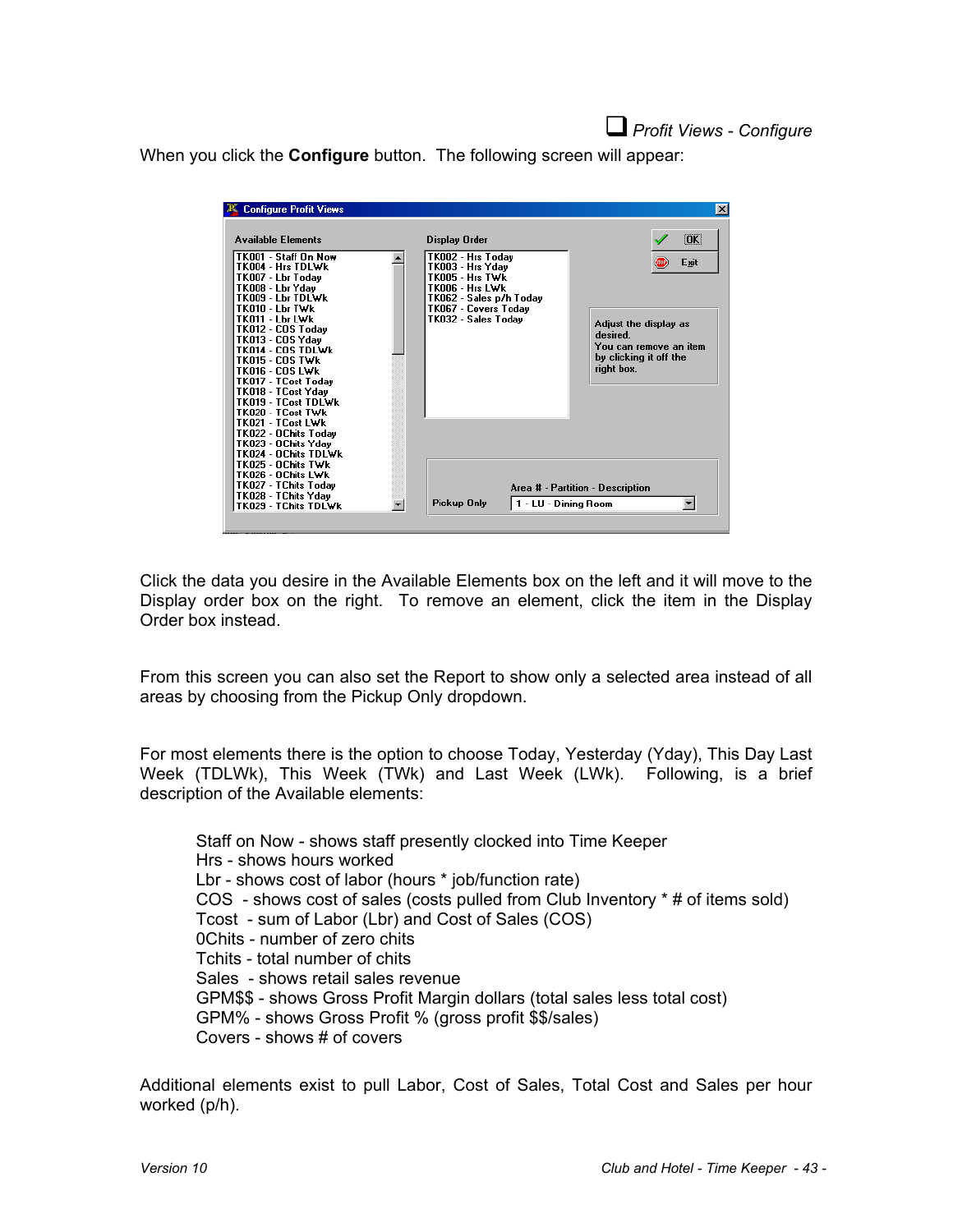## <span id="page-46-0"></span>**Report Examples**

## **Payroll Audit Report**

|                    |                                                                                                                                                                                   |         |                                                                                       |                                                         |       |      |        | 01 - Jonas Service and Construction<br>Payroll Audit Report For Week Ending Aug 7/2003<br>By Department, by Staff Code |       |                                 |       |
|--------------------|-----------------------------------------------------------------------------------------------------------------------------------------------------------------------------------|---------|---------------------------------------------------------------------------------------|---------------------------------------------------------|-------|------|--------|------------------------------------------------------------------------------------------------------------------------|-------|---------------------------------|-------|
| Staff              | Staff<br>Monday Tuesday Wednesday Total Total Cost                                                                                                                                |         |                                                                                       |                                                         | Job   | Reg. |        |                                                                                                                        |       | Thursday Friday Saturday Sunday |       |
| Code               | Name                                                                                                                                                                              |         |                                                                                       |                                                         | /Fn   |      |        | Rate Aug1/03 Aug2/03 Aug3/03 Aug4/03                                                                                   |       |                                 |       |
|                    | Aug5/03 Aug6/02 Aug7/02 Hours Wages per Hr                                                                                                                                        |         |                                                                                       |                                                         |       |      |        |                                                                                                                        |       |                                 |       |
|                    | F&B - Food and Beverage<br>________________________                                                                                                                               |         |                                                                                       |                                                         |       |      |        |                                                                                                                        |       |                                 |       |
| ANDREW<br>0.00     | Cole, Andrew<br>5.00 0.00 28.00                                                                                                                                                   | 126.00  | 4.50                                                                                  |                                                         | ZBUS  |      | 4.500  | 4.75                                                                                                                   | 4.25  | 6.00                            | 8.00  |
| 0.00               | ANNAF Ferrazzoli, Anna<br>$0.00$ $0.00$ 29.75                                                                                                                                     | 282.63  | 9.50                                                                                  |                                                         | ZCOOK |      | 9.500  | 9.50                                                                                                                   | 12.50 | 7.75                            | 0.00  |
| BILL<br>0.00       | Buck, Bill<br>$0.00$ $12.00$ $27.00$                                                                                                                                              | 202.50  | 7.50                                                                                  |                                                         | ZBAR  |      | 7.500  | 8.50                                                                                                                   | 6.50  | 0.00                            | 0.00  |
| 0.00               | CHARLES Sue, Charles<br>7.50 6.00 29.50                                                                                                                                           | 154.88  | 5.25                                                                                  |                                                         | ZDISH |      | 5.250  | 8.00                                                                                                                   | 8.00  | 0.00                            | 0.00  |
| 0.00               | $0.00$ $0.00$ $4.50$                                                                                                                                                              | 23.63   | 5.25                                                                                  |                                                         | ZWAIT |      | 5.250  | 0.00                                                                                                                   | 4.50  | 0.00                            | 0.00  |
| 0.00               | Totals Staff: CHARLES<br>7.50 6.00 34.00                                                                                                                                          | 178.50  | 5.25                                                                                  |                                                         |       |      |        | 8.00                                                                                                                   | 12.50 | 0.00                            | 0.00  |
| 0.00               | GEORGE Jackson, George<br>$5.00$ $0.\overline{00}$ $9.50$                                                                                                                         | 76.00   | 8.00                                                                                  |                                                         | ZHOST |      | 8.000  | 4.50                                                                                                                   | 0.00  | 0.00                            | 0.00  |
| 0.00               | MIKEL Lasanowski, Mike<br>$0.00$ $0.00$ $10.00$                                                                                                                                   | 175.00  | 17.50                                                                                 |                                                         | ZMNGR |      | 17.500 | 10.00                                                                                                                  | 0.00  | 0.00                            | 0.00  |
| 0.00               | STACEY Long, Stacey<br>$0.00$ $0.00$ $13.00$                                                                                                                                      | 81.25   | 6.25                                                                                  |                                                         | ZWAIT |      | 6.250  | 13.00                                                                                                                  | 0.00  | 0.00                            | 0.00  |
| 0.00               | Totals Department: F&B<br>17.50  18.00  151.25  1121.88                                                                                                                           |         | 7.42                                                                                  |                                                         |       |      |        | 58.25                                                                                                                  | 35.75 | 13.75                           | 8.00  |
|                    | Summary by Job/Function: Hours<br>ZBAR - Bartender<br>ZBUS - Busboy<br>ZCOOK - Cooks<br>ZDISH - Dishwashers<br>ZHOST - Host/Hostess<br>ZMNGR - Manager<br>ZWAIT - Waiter/Waitress |         | 27.00<br>28.00<br>29.75<br>29.50<br>$9.50$<br>10.00 175.00<br>$-2$<br>104.88<br>17.50 | Waqes<br>202.50<br>126.00<br>282.63<br>154.88<br>104.88 |       |      |        |                                                                                                                        |       |                                 |       |
|                    | GOLF - Golf Pro Shop                                                                                                                                                              |         |                                                                                       |                                                         |       |      |        |                                                                                                                        |       |                                 |       |
| <b>JAN</b><br>6.50 | _____________________<br>Lech, Jan<br>$0.00$ $0.00$ $21.50$                                                                                                                       | 177.38  | 8.25                                                                                  |                                                         | ZMERC |      | 8.250  | 7.50                                                                                                                   | 0.00  | 7.50                            | 0.00  |
| JEFF<br>0.00       | Coatsworth, Jeff<br>8.00   0.00   40.50                                                                                                                                           | 407.50  | 10.06                                                                                 |                                                         | ZMNGR |      | 10.000 | 8.00                                                                                                                   | 8.00  | 8.00                            | 8.50  |
| JOE<br>0.00        | Pazos, Joe<br>$0.00$ $0.00$ $5.00$                                                                                                                                                | 50.00   | 10.00                                                                                 |                                                         | ZMNGR |      | 10,000 | 5.00                                                                                                                   | 0.00  | 0.00                            | 0.00  |
| 8.50               | MICHAEL Harder, Michael<br>8.50 5.50 63.00                                                                                                                                        | 2025.00 | 32.14                                                                                 |                                                         | ZPRO  |      | 25,000 | 10.00                                                                                                                  | 11.50 | 13.00                           | 6.00  |
| 15.00              | Totals Department: GOLF<br>16.50 5.50 130.00                                                                                                                                      | 2659.88 | 20.46                                                                                 |                                                         |       |      |        | 30.50                                                                                                                  | 19.50 | 28.50                           | 14.50 |
|                    | Summary by Job/Function:<br>Summary by downless<br>ZMERC - Merchandise Sales<br>ZMNGR - Manager<br>ZPRO - Golf Pro                                                                |         | Hours<br>21.50<br>45.50<br>63.00                                                      | $\frac{wages}{177.38}$<br>2025.00                       |       |      |        |                                                                                                                        |       |                                 |       |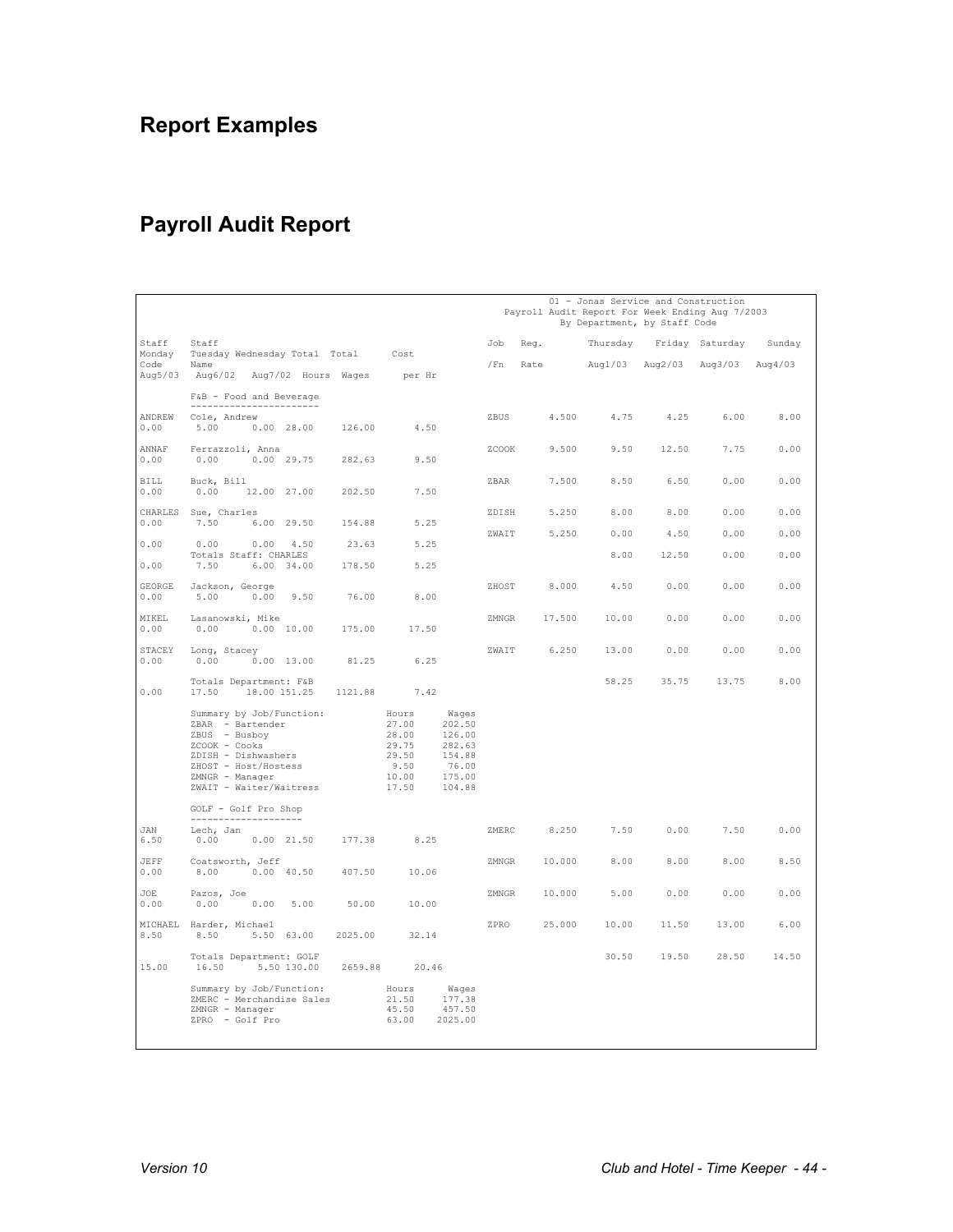## <span id="page-47-0"></span>**Update to Payroll Report**

| Pq 1                    |                        |                  |               |             |      |                              | 01 - Jonas Service and Construction                  |                        |         |
|-------------------------|------------------------|------------------|---------------|-------------|------|------------------------------|------------------------------------------------------|------------------------|---------|
|                         |                        |                  |               |             |      |                              | Update to Payroll Report For Pay Period Ending Aug   |                        |         |
| 14/2003                 |                        |                  |               |             |      | All Departments<br>All Staff | Including Time Records From Aug 1/2003 To Aug 7/2003 |                        |         |
| Staff<br>Ledger         | Staff                  | Regular Overtime | P/R           | Emp.        | Date |                              | Rate                                                 |                        | General |
| Code<br>Allocation      | Name                   | Hours            | Code<br>Hours | Code Worked |      |                              |                                                      |                        |         |
| BARLY<br>00             | Bob Barly<br>5.75      | 3.75             | USPR          |             |      | BARLY Aug 1/2003             | 9.500                                                | D ML 6000              |         |
| 00                      | 9.50                   | 3.00             |               |             |      | Aug 2/2003                   | 9.500                                                | D                      | ML 6000 |
| 00                      | 4.75                   | 3.00             |               |             |      | Aug 3/2003                   | 9.500                                                | D ML 6000              |         |
|                         |                        |                  |               |             |      |                              |                                                      |                        |         |
| 20.00                   | 9.75                   |                  |               |             |      |                              |                                                      |                        |         |
| CALIF<br>00             | Cal California<br>5.50 | 3.00             | USPR          | CAL         | Aug  | 1/2003                       | 7.500                                                | D ML 6000              |         |
| 00 <sub>o</sub>         | 4.50                   | 2.00             |               |             | Aug  | 2/2003                       | 7.500                                                | D                      | ML 6000 |
| 00                      | 10.00                  | 2.00             |               |             | Aug  | 7/2003 7.500                 |                                                      | D ML 6000              |         |
| --------                | ---------              |                  |               |             |      |                              |                                                      |                        |         |
| 20.00                   | 7.00                   |                  |               |             |      |                              |                                                      |                        |         |
| FLORI                   | Joe Florida            |                  | USPR          | FLA         | Aug  | 1/2003                       | 5.250                                                | D                      | ML 6000 |
| 00                      | 5.00                   | 3.00             |               |             | Aug  | 2/2003                       | 5.250                                                | D                      | ML 6000 |
| 00                      | 5.50                   | 2.50             |               |             | Aug  | 4/2003                       | 5.250                                                | D                      | ML 6000 |
| 00                      | 5.50                   | 2.00             |               |             |      | Aug 6/2003                   | 5.250                                                | D                      | ML 6000 |
| 00                      | 4.00                   | 2.00             |               |             | Aug  | 7/2003                       | 5.250                                                | D ML 6000              |         |
| 00                      | 4.50<br>---------      | 0.00             |               |             |      |                              |                                                      |                        |         |
|                         |                        |                  |               |             |      |                              |                                                      |                        |         |
|                         | 24.50 9.50             |                  |               |             |      |                              |                                                      |                        |         |
| JOHN<br>00 <sub>o</sub> | 4.50 0.00              |                  |               |             |      |                              |                                                      | D ML 6000<br>D ML 6000 |         |
| 00                      | 5.00 0.00              |                  |               |             |      |                              | Aug 6/2003 8.000                                     |                        |         |
|                         | ---------              |                  |               |             |      |                              |                                                      |                        |         |
| 9.50                    | 0.00                   |                  |               |             |      |                              |                                                      |                        |         |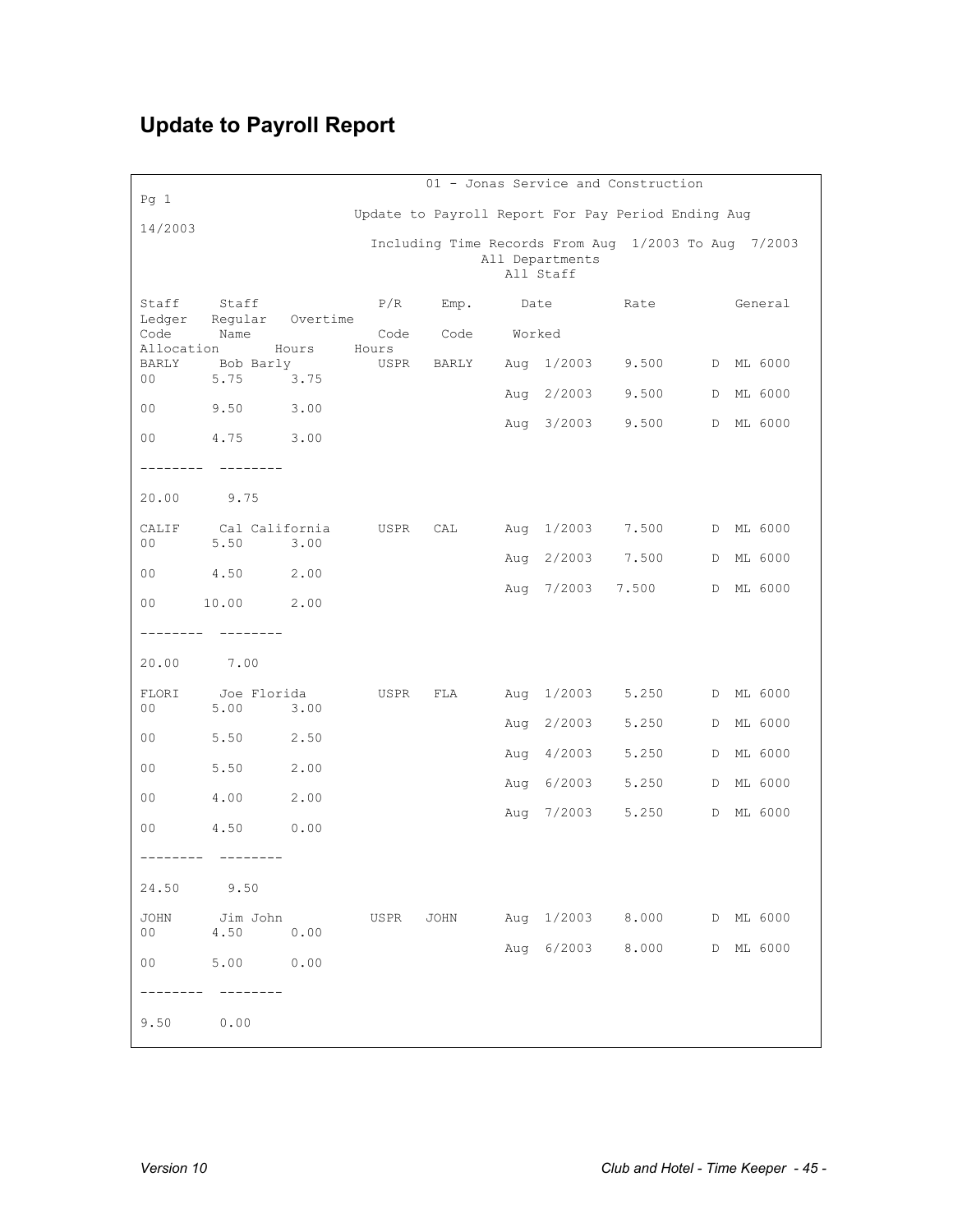## <span id="page-48-0"></span>**Report by Employee**

 $\Gamma$ 

| Pq 1                 | 01 - Jonas Service and Construction<br>Report By Employee (By Staff Code, By Date)<br>From Aug 1/03 To Aug 7/03<br>Selected Staff |                     |                 |     |            |    |                                           |            |        |
|----------------------|-----------------------------------------------------------------------------------------------------------------------------------|---------------------|-----------------|-----|------------|----|-------------------------------------------|------------|--------|
| Staff                | Name                                                                                                                              |                     |                 |     |            |    | Starting Seg Starting Login Ending Ending |            | Loqout |
| Dpt.<br>Code<br>Code | Code HH:MM                                                                                                                        | Job/Fn Hours        | Remarks<br>Date | #   | Time PC    |    | Date                                      | Time       | PC     |
| ANDREW<br>F&B        | ZBUS                                                                                                                              | Andrew Cole<br>4:45 | Aug 1/03 001    |     | $1:00$ PM  | A1 | Aug 1/03                                  | 6:24PM     | A1     |
|                      |                                                                                                                                   |                     | Aug 2/03 001    |     | $1:00$ PM  | A1 | Aug 2/03                                  | 5:45PM     | A1     |
| F&B                  | ZBUS                                                                                                                              | 4:15                | Aug $3/03$      | 001 | $1:00$ PM  | A1 | Aug $3/03$                                | 7:30PM     | A1     |
| $F$ & $B$            | ZBUS                                                                                                                              | 6:00                | Aug $4/03$      | 001 | 1:30PM     | A1 | Aug $4/03$                                | $10:00$ PM | A1     |
| $F$ & $B$            | ZBUS                                                                                                                              | 7:30                | Aug 6/03 001    |     | $1:30$ PM  | A2 | Aug $6/03$                                | 9:00PM     | A2     |
| F&B                  | ZBUS                                                                                                                              | 7:00                |                 |     |            |    |                                           |            |        |
| F&B                  | ZBUS                                                                                                                              | 11:30               | Aug 7/03 001    |     | $11:55$ AM | A1 | Aug $8/03$                                | 1:04AM     |        |
|                      |                                                                                                                                   |                     |                 |     |            |    |                                           |            |        |
| 41:00                |                                                                                                                                   |                     |                 |     |            |    |                                           |            |        |
|                      |                                                                                                                                   |                     |                 |     |            |    | $====$ End of Report $====$               |            |        |
|                      |                                                                                                                                   |                     |                 |     |            |    |                                           |            |        |
|                      |                                                                                                                                   |                     |                 |     |            |    |                                           |            |        |
|                      |                                                                                                                                   |                     |                 |     |            |    |                                           |            |        |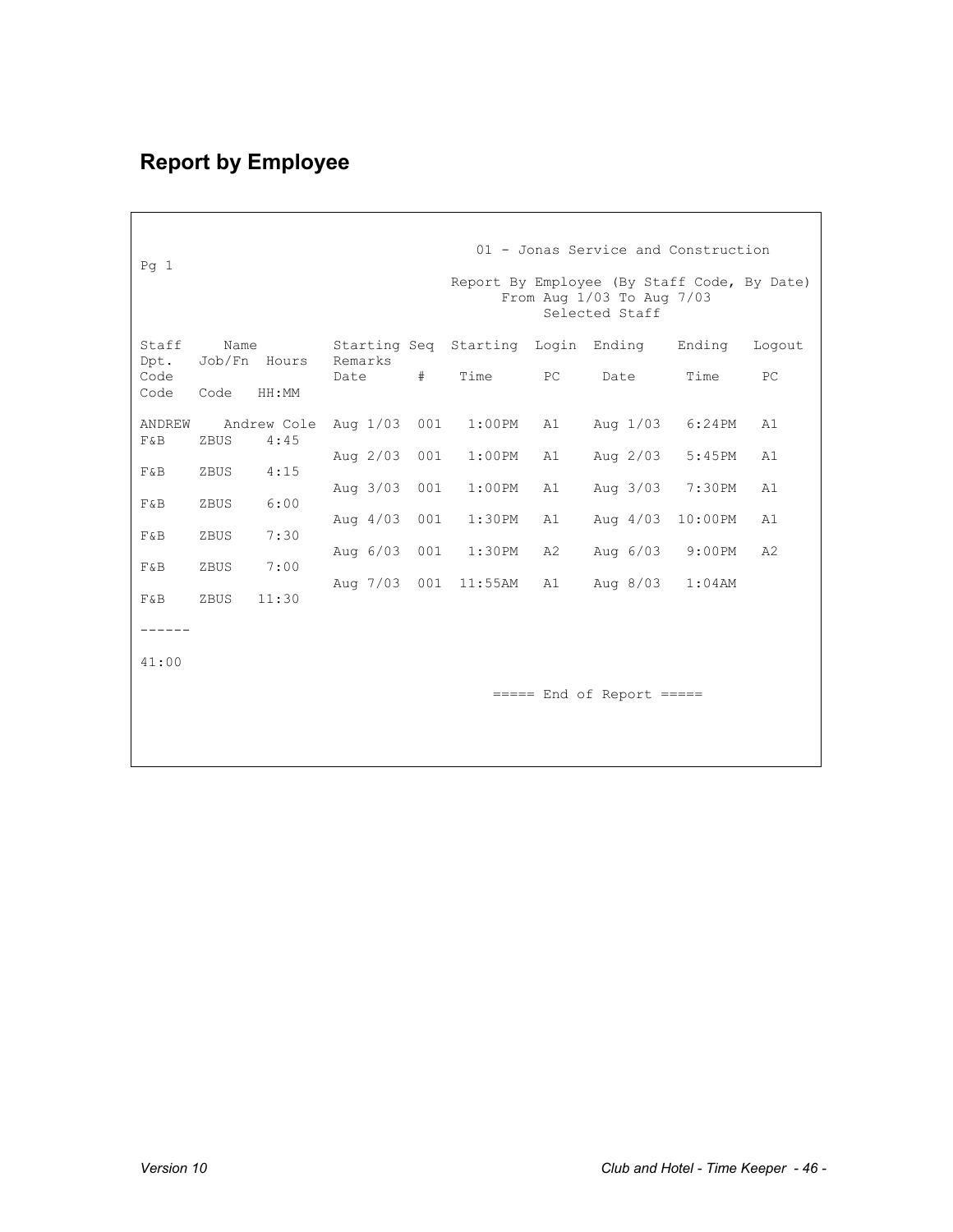#### <span id="page-49-0"></span>**Report by Department**

 01 - Jonas Service and Construction Pg 1 Report By Department (By Department Code, By Staff Code) From Aug 1/03 To Aug 7/03 Department: F&B - Food and Beverage Starting Starting Ending Ending Job/Fn Job/Fn Gross Grace Break Round Hours Net Remarks Date Time Date Time Code Description Hours Min Hours Min Adj't Hours COLE - Andrew Cole Aug 1/03 1:00PM Aug 1/03 6:24PM ZBUS Busboy 5:24 0 -0:30 9 -0:39 4:45 Aug 2/03 1:00PM Aug 2/03 5:45PM ZBUS Busboy 4:45 0 -0:30 0 -0:30 4:15 Aug 3/03 1:00PM Aug 3/03 7:30PM ZBUS Busboy 6:30 6:30 0<br>-0:30 0 -0:30 6:00  $0 -0:30$  6:00 Aug 4/03 1:30PM Aug 4/03 10:00PM ZBUS Busboy 8:30 0<br>
-1:00 0 -1:00 7:30  $0 -1:00$  7:30 Aug 6/03 1:30PM Aug 6/03 9:00PM ZBUS Busboy 7:30 0<br>-0:30 0 -0:30 7:00 -0:30 0 -0:30 7:00 Aug 7/03 11:55AM Aug 8/03 1:04AM ZBUS Busboy 13:09 0 -1:30 -9 -1:39 11:30 --------- \* Total Staff: COLE 41:00 where the contract of the contract of the contract of the contract of the contract of the contract of the contract of the contract of the contract of the contract of the contract of the contract of the contract of the cont Aug 1/03 Aug 7/03 41:00 BARLY - Bob Barly Aug 1/03 6:00AM Aug 1/03 3:55PM ZCOOK Cooks 9:55 9:55 5  $-1:00$  0  $-0:55$  9:00 Aug 2/03 6:00AM Aug 2/03 7:00PM ZCOOK Cooks 13:00 0 -1:30 0 -1:30 11:30 Aug 3/03 6:00AM Aug 3/03 2:22PM ZCOOK Cooks 8:22 0  $-1:00$   $-7$   $-1:07$   $7:15$ --------- \* Total Staff: BARLY 27:45 where the contract of the contract of the contract of the contract of the contract of the contract of the contract of the contract of the contract of the contract of the contract of the contract of the contract of the cont Aug 1/03 Aug 7/03 27:45 FLORI - Joe Florida Aug 1/03 5:00AM Aug 1/03 1:30PM ZDISH Dishwashers 8:30 0<br>-1:00 0 -1:00 7:30 -1:00 0 -1:00 7:30 Aug 2/03 5:00AM Aug 2/03 1:30PM ZDISH Dishwashers 8:30 0 -1:00 0 -1:00 7:30 Aug 2/03 3:00PM Aug 2/03 8:00PM ZWAIT Waiter/Waitress 5:00 0  $-0.30$  0  $-0.30$  4:30 Aug 6/03 5:00AM Aug 6/03 1:00PM ZDISH Dishwashers 8:00 0<br>-1:00 0 -1:00 7:00  $-1:00$  0  $-1:00$  7:00 Aug 7/03 7:00AM Aug 7/03 1:30PM ZDISH Dishwashers 6:30 0  $-0.30$  0  $-0.30$  6:00 --------- \* Total Staff: FLORI 32:30 where the contract of the contract of the contract of the contract of the contract of the contract of the contract of the contract of the contract of the contract of the contract of the contract of the contract of the cont Aug 1/03 Aug 7/03 32:30 \*\* Total Department: F&B 101:15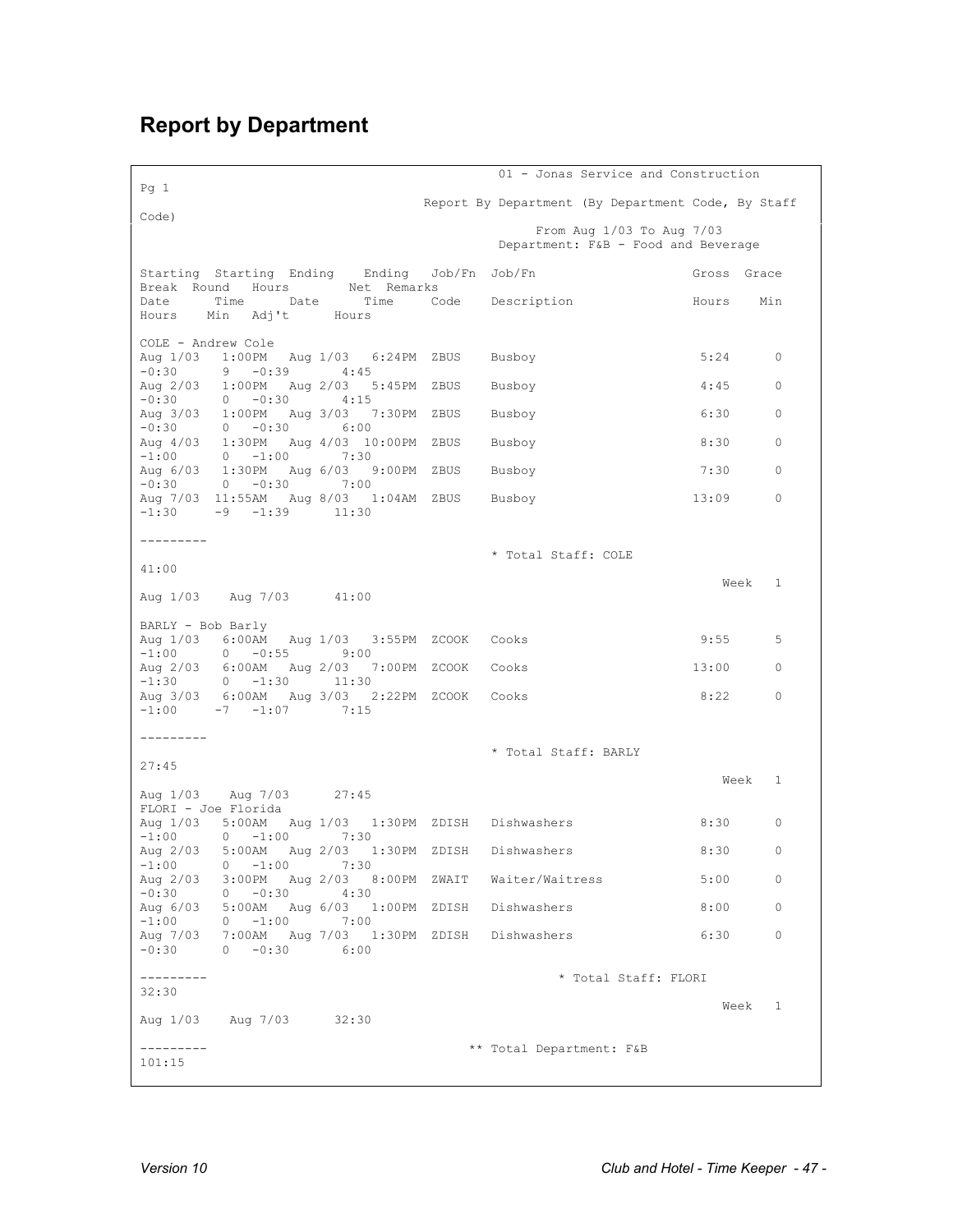#### **Report by Department (Cont'd)**

| Pq2         |                                         |               |        |  |                                     |                                                                                                                                                                                                                                |     | 01 - Jonas Service and Construction                |
|-------------|-----------------------------------------|---------------|--------|--|-------------------------------------|--------------------------------------------------------------------------------------------------------------------------------------------------------------------------------------------------------------------------------|-----|----------------------------------------------------|
|             |                                         |               |        |  |                                     |                                                                                                                                                                                                                                |     | Report By Department (By Department Code, By Staff |
| Code)       |                                         |               |        |  |                                     | From Aug 1/03 To Aug 7/03                                                                                                                                                                                                      |     |                                                    |
|             |                                         |               |        |  | Department: F&B - Food and Beverage |                                                                                                                                                                                                                                |     |                                                    |
|             |                                         |               |        |  |                                     | Employee Summary                                                                                                                                                                                                               |     |                                                    |
| Staff Staff |                                         |               |        |  | Wk Week                             | Week                                                                                                                                                                                                                           | Job | Job/Fn                                             |
| Code Name   | Regular Overtime Double Total           |               |        |  | # From                              | To the contract of the contract of the contract of the contract of the contract of the contract of the contract of the contract of the contract of the contract of the contract of the contract of the contract of the contrac | /Fn | Description                                        |
|             | Hours Hours Time Hrs Hours              |               |        |  |                                     |                                                                                                                                                                                                                                |     |                                                    |
|             | COLE Andrew Cole                        |               |        |  | 1 Aug 1/03 Aug 7/03 ZBUS            |                                                                                                                                                                                                                                |     | Busboy                                             |
|             | $40:00$ $1:00$ $0:00$ $41:00$           |               |        |  |                                     |                                                                                                                                                                                                                                |     |                                                    |
|             | --------- --------                      |               |        |  |                                     |                                                                                                                                                                                                                                |     |                                                    |
|             | * Totals Staff: ANDREW                  |               |        |  |                                     |                                                                                                                                                                                                                                |     |                                                    |
|             | 40:00 1:00 0:00 41:00                   |               |        |  |                                     |                                                                                                                                                                                                                                |     |                                                    |
|             | BARLY Bob Barly                         |               |        |  | 1 Aug 1/03 Aug 7/03 ZCOOK Cooks     |                                                                                                                                                                                                                                |     |                                                    |
|             | 27:45 0:00 0:00 27:45                   |               |        |  |                                     |                                                                                                                                                                                                                                |     |                                                    |
|             |                                         | ---------     |        |  |                                     |                                                                                                                                                                                                                                |     |                                                    |
|             | * Totals Staff: ANNAF                   |               |        |  |                                     |                                                                                                                                                                                                                                |     |                                                    |
|             | $27:45$ 0:00 0:00 27:45                 |               |        |  |                                     |                                                                                                                                                                                                                                |     |                                                    |
|             | FLORI Joe Florida                       |               |        |  |                                     |                                                                                                                                                                                                                                |     | 1 Aug 1/03 Aug 7/03 ZDISH Dishwashers              |
|             | 28:00 0:00 0:00 28:00                   |               |        |  | 1 Aug 1/03 Aug 7/03 ZWAIT           |                                                                                                                                                                                                                                |     |                                                    |
|             | Waiter/Waitress  4:30  0:00  0:00  4:30 |               |        |  |                                     |                                                                                                                                                                                                                                |     |                                                    |
|             | ---------                               | ---------     |        |  |                                     |                                                                                                                                                                                                                                |     |                                                    |
|             | * Totals Staff: CHARLES                 |               |        |  |                                     |                                                                                                                                                                                                                                |     |                                                    |
|             | 32:30   0:00   0:00                     |               | 32:30  |  |                                     |                                                                                                                                                                                                                                |     |                                                    |
|             |                                         | .             |        |  |                                     |                                                                                                                                                                                                                                |     |                                                    |
|             | * Totals Department: F&B                |               |        |  |                                     |                                                                                                                                                                                                                                |     |                                                    |
| 100:15      |                                         | $1:00$ $0:00$ | 101:15 |  |                                     |                                                                                                                                                                                                                                |     |                                                    |

 01 - Jonas Service and Construction Pg 3 Report By Department (By Department Code, By Staff Code) From Aug 1/03 To Aug 7/03 Department Summary Dept. Department **Wheek** Week Week Job Job/Fn Regular Overtime Double Total<br>Code Description Code Description # From To /Fn Description Hours Hours Time Hrs Hours  ${\tt F&B}$  Food and Beverage 1 Aug 1/03 Aug 7/03 ZBUS Busboy 40:00 1:00 0:00 41:00 40:00 1:00 0:00 41:00 1 Aug 1/03 Aug 7/03 ZCOOK Cooks 27:45 0:00 0:00 27:45 1 Aug 1/03 Aug 7/03 ZDISH Dishwashers 28:00 0:00 0:00 28:00 1 Aug 1/03 Aug 7/03 ZWAIT Waiter/Waitress -------- -------- -------- -------- \* Totals Department: F&B<br>100:15 1:00 0:00 101:1 100:15 1:00 0:00 101:15 -------- -------- -------- -------- \* Totals Report<br>100:15 1:00 0:00  $1:00$  0:00 101:15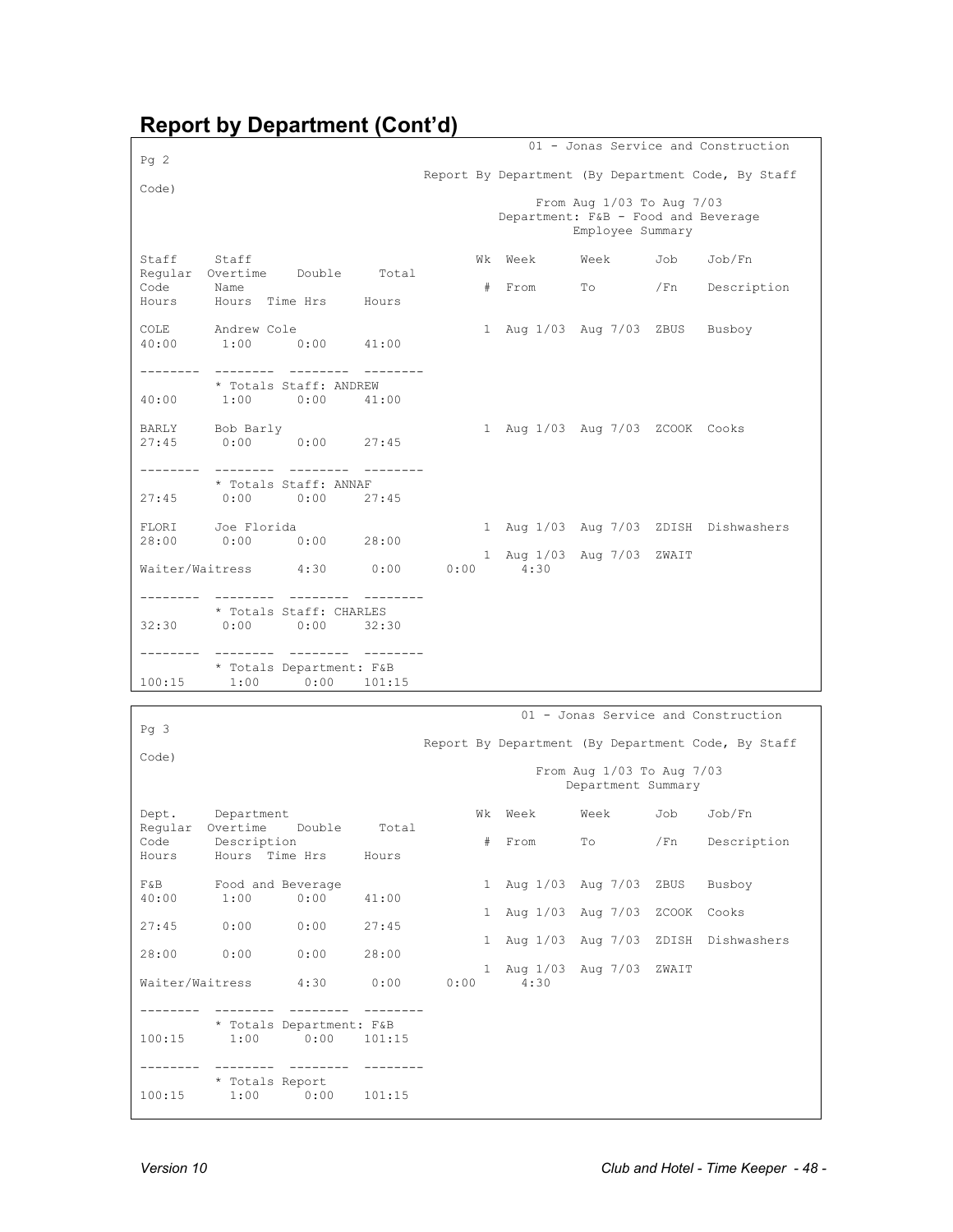## <span id="page-51-0"></span>**Labor Schedule**

|       | Pq 1                  |               |              |                                                          |      |    |              |
|-------|-----------------------|---------------|--------------|----------------------------------------------------------|------|----|--------------|
|       |                       |               | All Staff    |                                                          |      |    |              |
| Staff | Name                  | Dpt.          |              | Job/Fn Date                                              | From | To | Phone        |
| Code  |                       | Code          | Code         | Scheduled                                                |      |    | #            |
| COLE  | Cole, Andrew          | $F\&B$        | ZBUS         | Aug 26/2003 11:00AM 4:00PM                               |      |    |              |
|       |                       | F&B           | ZBUS         | Aug 27/2003 11:00AM 4:00PM                               |      |    |              |
|       |                       | F&B           | ZBUS         | Aug 28/2003 11:00AM 4:00PM                               |      |    |              |
|       |                       | $F\&B$        | ZBUS<br>ZBUS | Aug 29/2003 11:00AM 4:00PM<br>Aug 30/2003 11:00AM 4:00PM |      |    |              |
|       |                       | $F\&B$<br>F&B | ZBUS         | Aug 31/2003 11:00AM 4:00PM                               |      |    |              |
|       |                       |               |              |                                                          |      |    |              |
| BARLY | Barly, Bob            | F&B           |              | ZCOOK Aug 26/2003 10:00AM 8:00PM                         |      |    |              |
|       |                       | F&B           |              | ZCOOK Aug 27/2003 10:00AM 8:00PM                         |      |    |              |
|       |                       | F & B         |              | ZCOOK Aug 28/2003 10:00AM 8:00PM                         |      |    |              |
|       |                       | F & B         |              | ZCOOK Aug 29/2003 10:00AM 8:00PM                         |      |    |              |
|       |                       | F&B           |              | ZCOOK Aug 30/2003 10:00AM 8:00PM                         |      |    |              |
|       | CALIF California, Cal | F&B           | ZBAR         | Aug 26/2003 4:00PM 11:00PM                               |      |    | 704-985-9652 |
|       |                       | F&B           | ZBAR         | Aug 27/2003 4:00PM 1:00AM                                |      |    |              |
|       |                       | F&B           | ZBAR         | Aug 28/2003 4:00PM 12:00AM                               |      |    |              |
|       |                       | F&B           | ZBAR         | Aug 31/2003 5:00PM 11:30PM                               |      |    |              |
| JOHN  | John, Jim             | F&B           |              | ZHOST Aug 26/2003 11:00AM 8:00PM                         |      |    | 704-628-5987 |
|       |                       | F&B           |              | ZHOST Aug 27/2003 11:00AM 8:00PM                         |      |    |              |
|       |                       | F&B           |              | ZHOST Aug 28/2003 11:00AM 8:00PM                         |      |    |              |
|       |                       | $F\&B$        |              | ZHOST Aug 29/2003 11:00AM 8:00PM                         |      |    |              |
|       |                       | $F\&B$        |              | ZHOST Aug 30/2003 11:00AM 8:00PM                         |      |    |              |
|       |                       |               |              |                                                          |      |    |              |
|       |                       |               |              | $====$ End of Report $====$                              |      |    |              |
|       |                       |               |              |                                                          |      |    |              |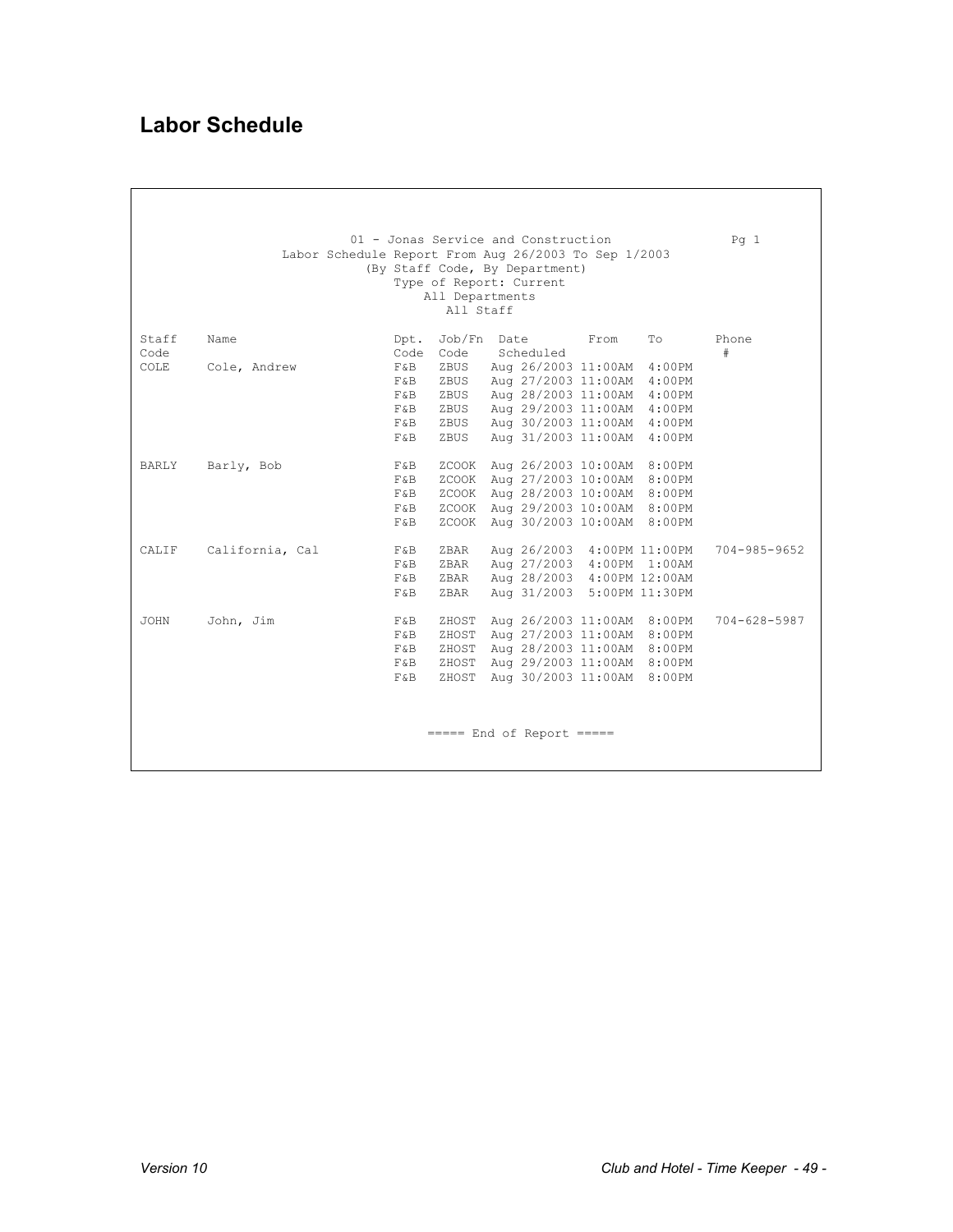## <span id="page-52-0"></span>**Labor Cost Analysis**

| 01 - Jonas Service and Construction<br>Pg 1<br>Labor Cost Analysis Report From Aug 1/2003 To Aug 7/2003<br>(By Department, Job/Function and Staff Code)<br>Type of Report: Current, Format: Detailed<br>Selected Departments<br>All Staff<br>Include All Job/Function Codes |                            |  |                                                                         |                                                   |                                                                                                                 |  |  |  |
|-----------------------------------------------------------------------------------------------------------------------------------------------------------------------------------------------------------------------------------------------------------------------------|----------------------------|--|-------------------------------------------------------------------------|---------------------------------------------------|-----------------------------------------------------------------------------------------------------------------|--|--|--|
| Staff<br>Code                                                                                                                                                                                                                                                               | Name                       |  | Dpt. Job/Fn<br>Code Code                                                | Total<br>Hours                                    | Total Date<br>Cost                                                                                              |  |  |  |
| JACK                                                                                                                                                                                                                                                                        | Jack, Joe                  |  | MAINT ZGRND<br>MAINT ZGRND<br>MAINT ZGRND<br>MAINT ZGRND<br>MAINT ZGRND | 9.50<br>11.50<br>12.50<br>12.00<br>12.25<br>57.75 | 127.50 Aug 1/2003<br>153.00 Aug 2/2003<br>160.65 Aug 3/2003<br>153.00 Aug 4/2003<br>124.95 Aug 5/2003<br>719.10 |  |  |  |
| JONES                                                                                                                                                                                                                                                                       | Jones, Jim                 |  | MAINT ZGRND                                                             | 4.50<br>4.50                                      | 45.90 Aug 4/2003<br>45.90                                                                                       |  |  |  |
|                                                                                                                                                                                                                                                                             | Totals Job/Function: ZGRND |  |                                                                         | 62.25                                             | 765.00                                                                                                          |  |  |  |
| JONES                                                                                                                                                                                                                                                                       | Jones, Jim                 |  | MAINT ZMAIN<br>MAINT ZMAIN<br>MAINT ZMAIN                               | 6.50<br>6.75<br>8.00<br>21.25                     | 71.40 Aug 1/2003<br>70.13 Aug 2/2003<br>81.60 Aug 4/2003<br>223.13                                              |  |  |  |
|                                                                                                                                                                                                                                                                             | Totals Job/Function: ZMAIN |  |                                                                         | 21.25                                             | 223.13                                                                                                          |  |  |  |
| BEACH                                                                                                                                                                                                                                                                       | Beach, Morene              |  | MAINT ZMNGR                                                             | 6.00<br>6.00                                      | 66.00 Aug 1/2003<br>66.00                                                                                       |  |  |  |
|                                                                                                                                                                                                                                                                             | Totals Job/Function: ZMNGR |  |                                                                         | 6.00                                              | 66.00                                                                                                           |  |  |  |
|                                                                                                                                                                                                                                                                             | Totals Department: MAINT   |  |                                                                         | 89.50                                             | 1,054.13                                                                                                        |  |  |  |
|                                                                                                                                                                                                                                                                             | Report Totals              |  |                                                                         | 89.50                                             | 1,054.13                                                                                                        |  |  |  |
| $====$ End of Report $====$                                                                                                                                                                                                                                                 |                            |  |                                                                         |                                                   |                                                                                                                 |  |  |  |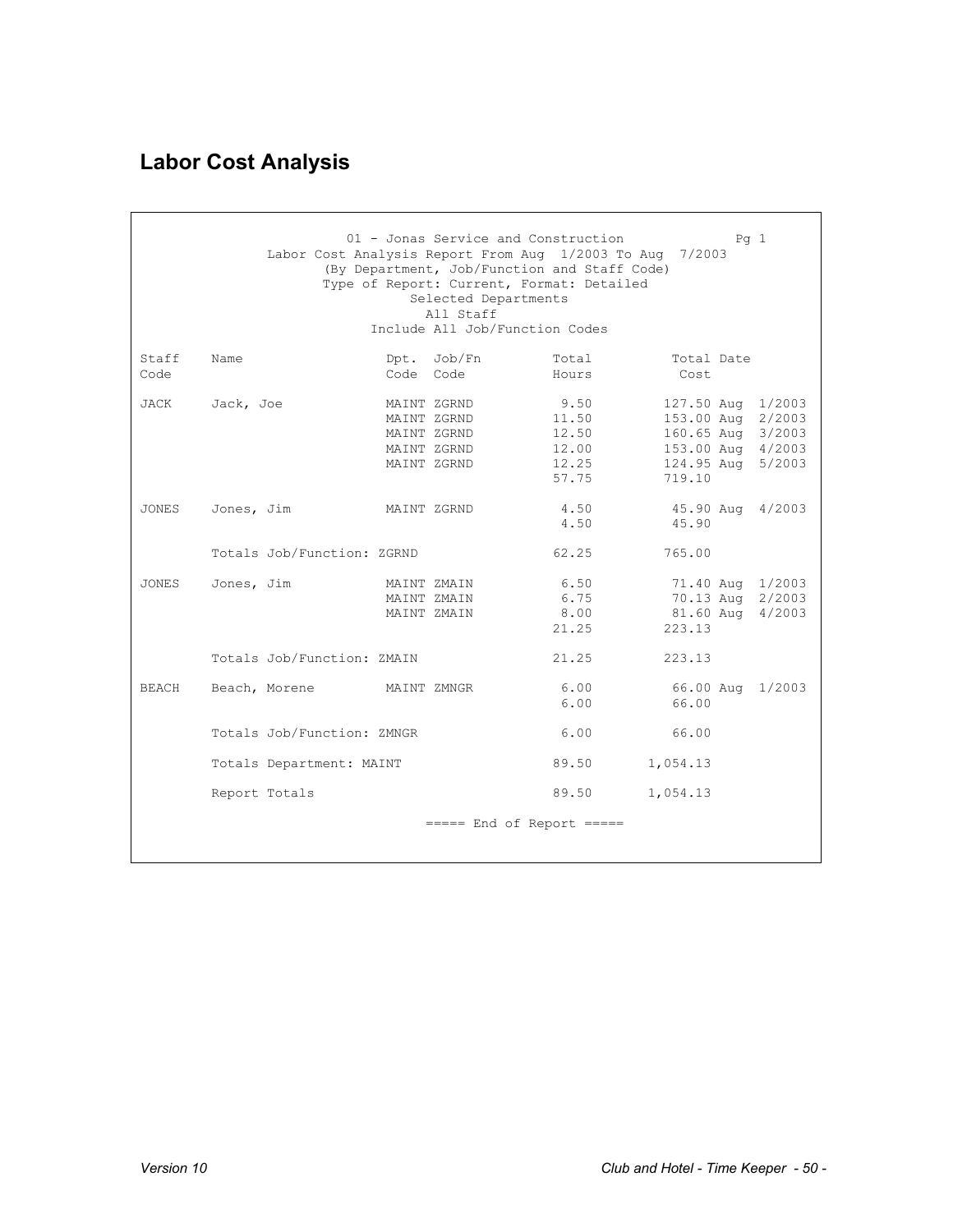## <span id="page-53-0"></span>**Employee Demographic**

| 01- Jonas Service and Construction   |                      |        |                                   |              |               |              |  |  |  |
|--------------------------------------|----------------------|--------|-----------------------------------|--------------|---------------|--------------|--|--|--|
| Pq 1<br>Employee Demographics Report |                      |        |                                   |              |               |              |  |  |  |
| All Departments<br>All Staff         |                      |        |                                   |              |               |              |  |  |  |
| Staff<br>Code                        | Name                 | Job/Fn | Preferred Preferred Phone<br>Dpt. | #            | Status        | Hire<br>Date |  |  |  |
| COLE<br>27/2000                      | Cole, Andrew         | ZBUS   | F&B                               |              | Α             | Dec          |  |  |  |
| <b>BARLY</b><br>21/2000              | Barly, Bob           | ZCOOK  | F&B                               |              | Α             | Jul          |  |  |  |
| CALIF<br>24/2001                     | California, Ca       | ZBAR   | F&B                               | 704-985-9652 | $\mathcal{A}$ | May          |  |  |  |
| FLORI<br>5/2001                      | Florida, Joe         | ZDISH  | F&B                               |              | Α             | Jan          |  |  |  |
| JACK<br>11/1953                      | Jack, Joe            | ZGRND  | MAINT                             | 516-852-2610 | Α             | Dec          |  |  |  |
| JOHN<br>26/2000                      | John, Jim            | ZHOST  | F&B                               | 704-628-5987 | Α             | Jun          |  |  |  |
| <b>JONES</b><br>5/2000               | Jones, Jim           | ZGRND  | MAINT                             |              | Α             | Jul          |  |  |  |
| <b>KEEN</b><br>17/2001               | Keen, Mike           | ZMERC  | GOLF                              |              | Α             | Aug          |  |  |  |
| MCLUA<br>1/1999                      | Mcluaghline, Barbara | ZMNGR  | GOLF                              |              | Α             | Jan          |  |  |  |
| CAROL<br>1/2000                      | Carolina, North      | ZMNGR  | GOLF                              |              | Α             | Jan          |  |  |  |
| ROSEH<br>28/2000                     | Rosehart, Paul       | ZPRO   | GOLF                              |              | Α             | Jun          |  |  |  |
| TEXAS<br>12/2001                     | Texas, Joe           | ZMNGR  | F&B                               |              | $\mathbb{A}$  | Mar          |  |  |  |
| BEACH<br>5/2001                      | Beach, Morene        | ZMNGR  | GOLF                              |              | Α             | Jan          |  |  |  |
|                                      |                      |        |                                   |              |               |              |  |  |  |
|                                      |                      |        | ===== End of Report =====         |              |               |              |  |  |  |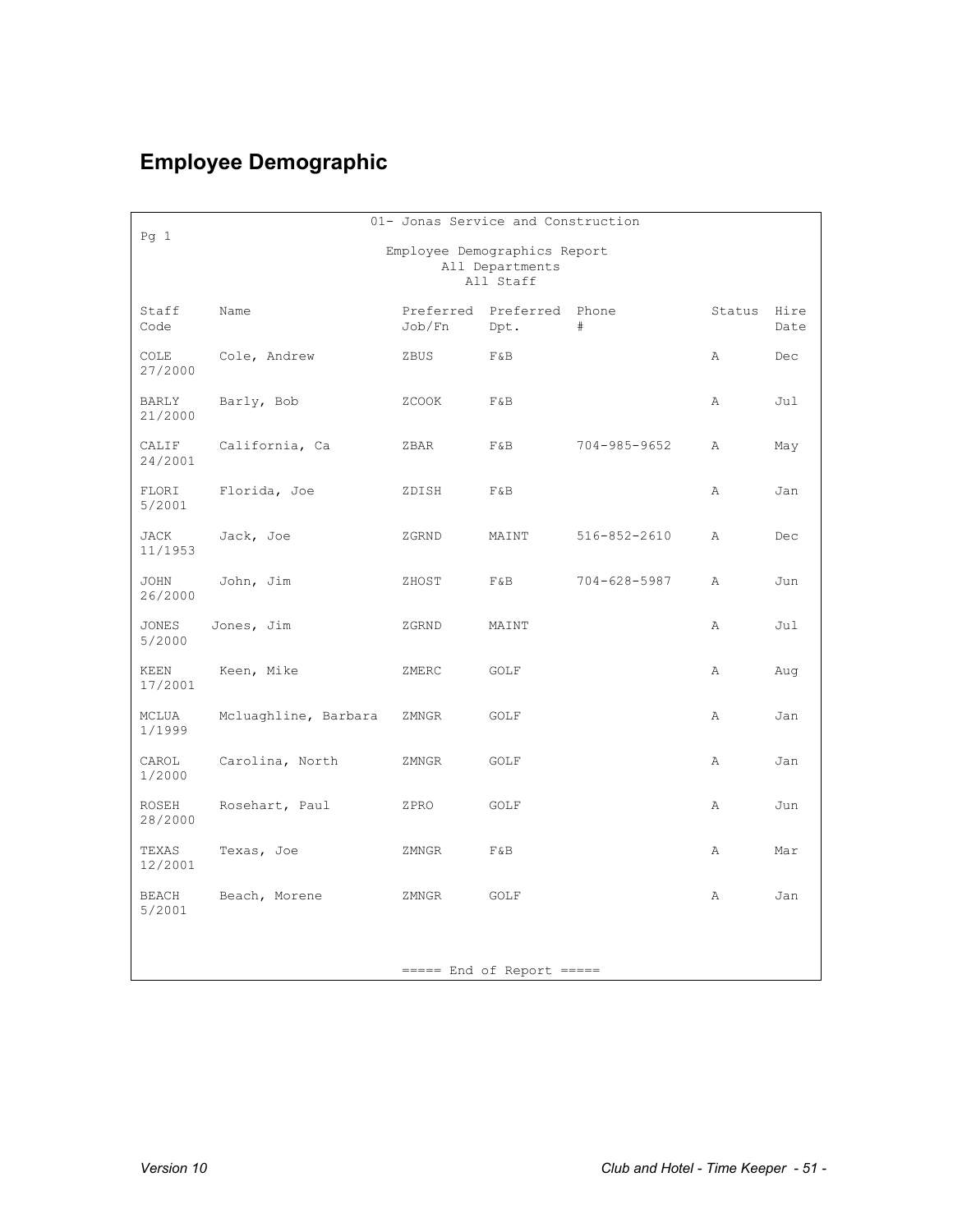## <span id="page-54-0"></span>**Staff Sales Report**

| 01 - Jonas Golf Club                                       |                                                              |            |             |                                |        |                 |                |     |  |
|------------------------------------------------------------|--------------------------------------------------------------|------------|-------------|--------------------------------|--------|-----------------|----------------|-----|--|
| Pq 1<br>Staff Sales Report From Sep 24/2003 To Sep 30/2003 |                                                              |            |             |                                |        |                 |                |     |  |
| (By Department, Job/Function and Staff Code)               |                                                              |            |             |                                |        |                 |                |     |  |
|                                                            | Type of Report: Current, Format: Detailed<br>All Departments |            |             |                                |        |                 |                |     |  |
|                                                            |                                                              |            |             | All Staff                      |        |                 |                |     |  |
|                                                            |                                                              |            |             | Include All Job/Function Codes |        |                 |                |     |  |
| Staff<br>Date                                              | Name                                                         |            | Dpt. Job/Fn | Total                          | Total  | Total           | Total          |     |  |
| Code                                                       |                                                              | Code Code  |             | <b>COS</b>                     | Sales  |                 | Chits Covers   |     |  |
| LUIS<br>25/2003                                            | Ulloa, Luis                                                  | TKD01 BAR  |             | 37.98                          | 77.00  | $\mathbf{1}$    | 2              | Sep |  |
| 26/2003                                                    |                                                              | TKD01 BAR  |             | 12.50                          | 87.45  | $\mathbf{1}$    | 4              | Sep |  |
|                                                            |                                                              | TKD01 BAR  |             | 32.98                          | 99.30  | $\mathbf{1}$    | 2              | Sep |  |
| 27/2003<br>LUIS<br>Totals                                  | Ulloa, Luis                                                  |            |             | 83.46                          | 263.75 | 3               | 8              |     |  |
|                                                            | Totals Job/Function: BAR                                     |            |             | 83.46                          | 263.75 | 3               | 8              |     |  |
| LUIS<br>28/2003                                            | Ulloa, Luis                                                  | TKD01 SERV |             | 15.00                          | 94.20  | $\mathbf{2}$    | 5              | Sep |  |
| LUIS<br>Totals                                             | Ulloa, Luis                                                  |            |             | 15.00                          | 94.20  | $\overline{2}$  | 5              |     |  |
|                                                            | Totals Job/Function: SERV                                    |            |             | 15.00                          | 94.20  | 2               | 5              |     |  |
|                                                            | Totals Department: TKD01                                     |            |             | 98.46                          | 357.95 | 5               | 13             |     |  |
| LUIS<br>29/2003                                            | Ulloa, Luis                                                  | TKD02 BS   |             | 13.50                          | 210.00 | $\mathbf{1}$    | 5              | Sep |  |
| LUIS<br>Totals                                             | Ulloa, Luis                                                  |            |             | 13.50                          | 210.00 | $\mathbf{1}$    | 5              |     |  |
| MARK<br>26/2003                                            | Stewart, Mark                                                | TKD02 BS   |             | 2.70                           | 29.00  | $\mathbf{1}$    | 2              | Sep |  |
| MARK<br>Totals                                             | Stewart, Mark                                                |            |             | 2.70                           | 29.00  | $\mathbf{1}$    | $\overline{c}$ |     |  |
|                                                            | Totals Job/Function: BS                                      |            |             | 16.20                          | 239.00 | $\mathcal{L}$   | 7              |     |  |
|                                                            | Totals Department: TKD02                                     |            |             | 16.20                          | 239.00 | $\overline{2}$  | 7              |     |  |
|                                                            | Report Totals                                                |            |             | 114.66                         | 596.95 | $7\overline{ }$ | 20             |     |  |
| $====$ End of Report $====$                                |                                                              |            |             |                                |        |                 |                |     |  |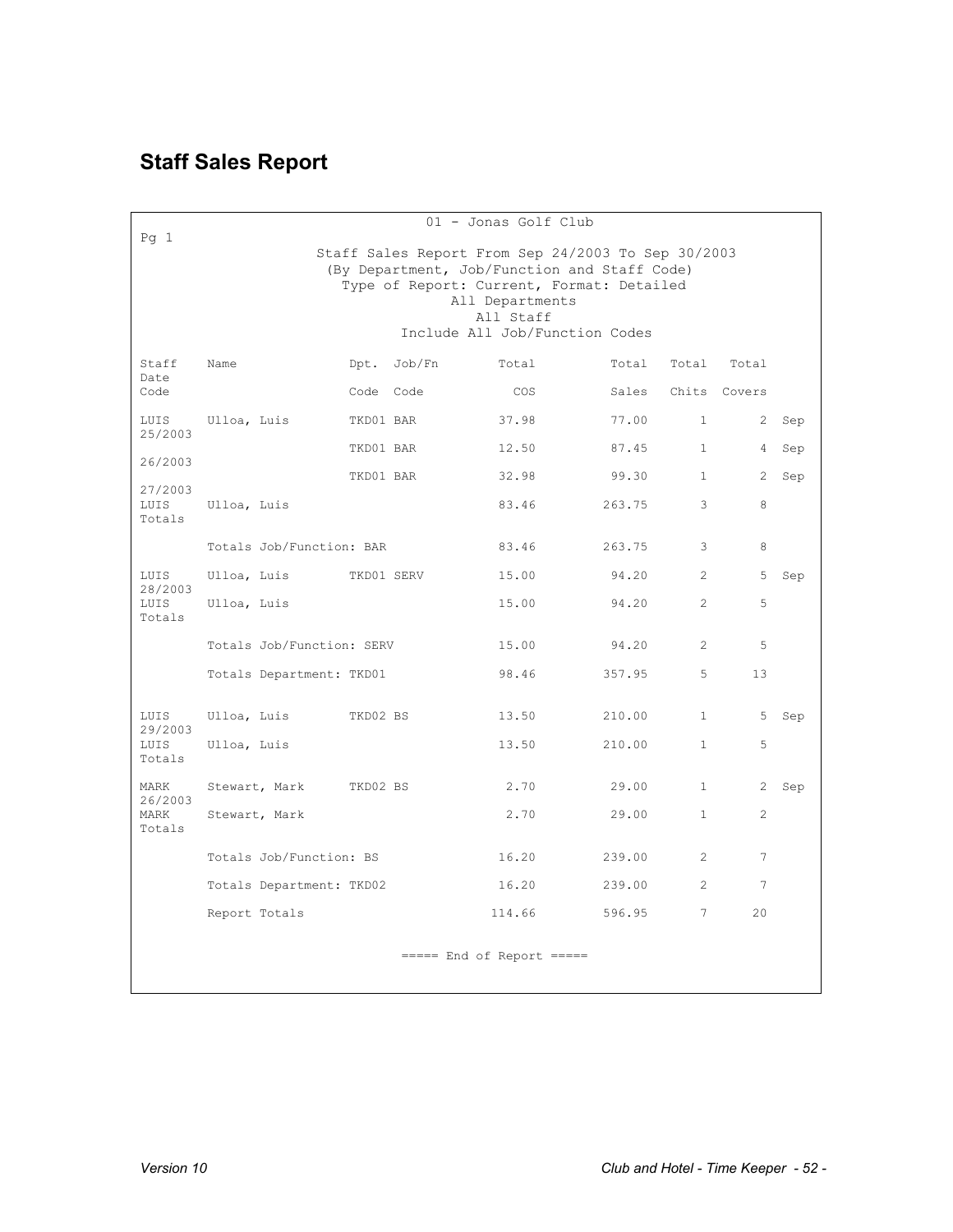The author of this Application Brief is Mike Lasanowski*.* 

This Application Brief was last reviewed and edited by Anthony Cagna*.*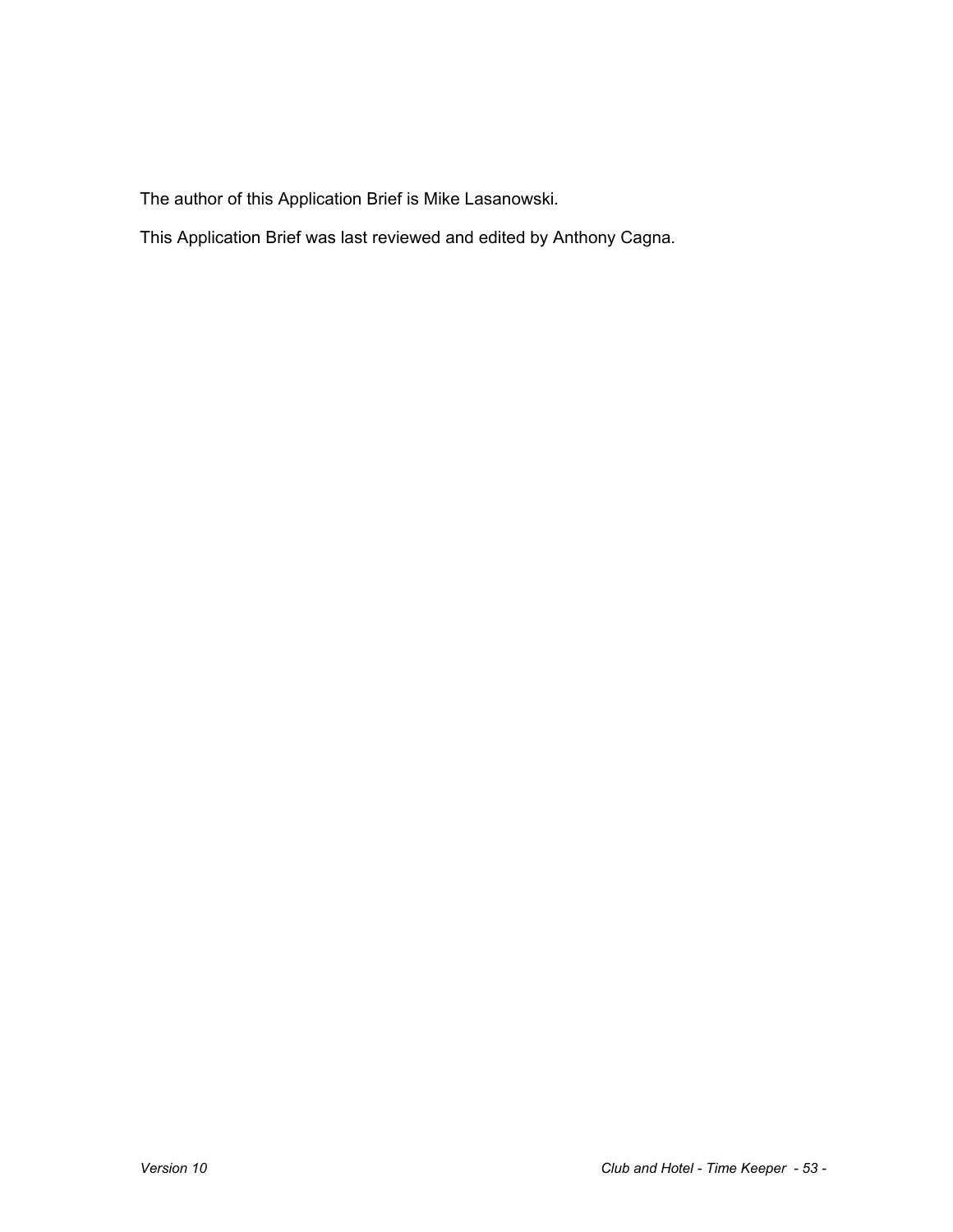## **CLUB AND HOTEL TIME KEEPER TRAINING GUIDE**

| Participant | Date | <b>Initials</b> |
|-------------|------|-----------------|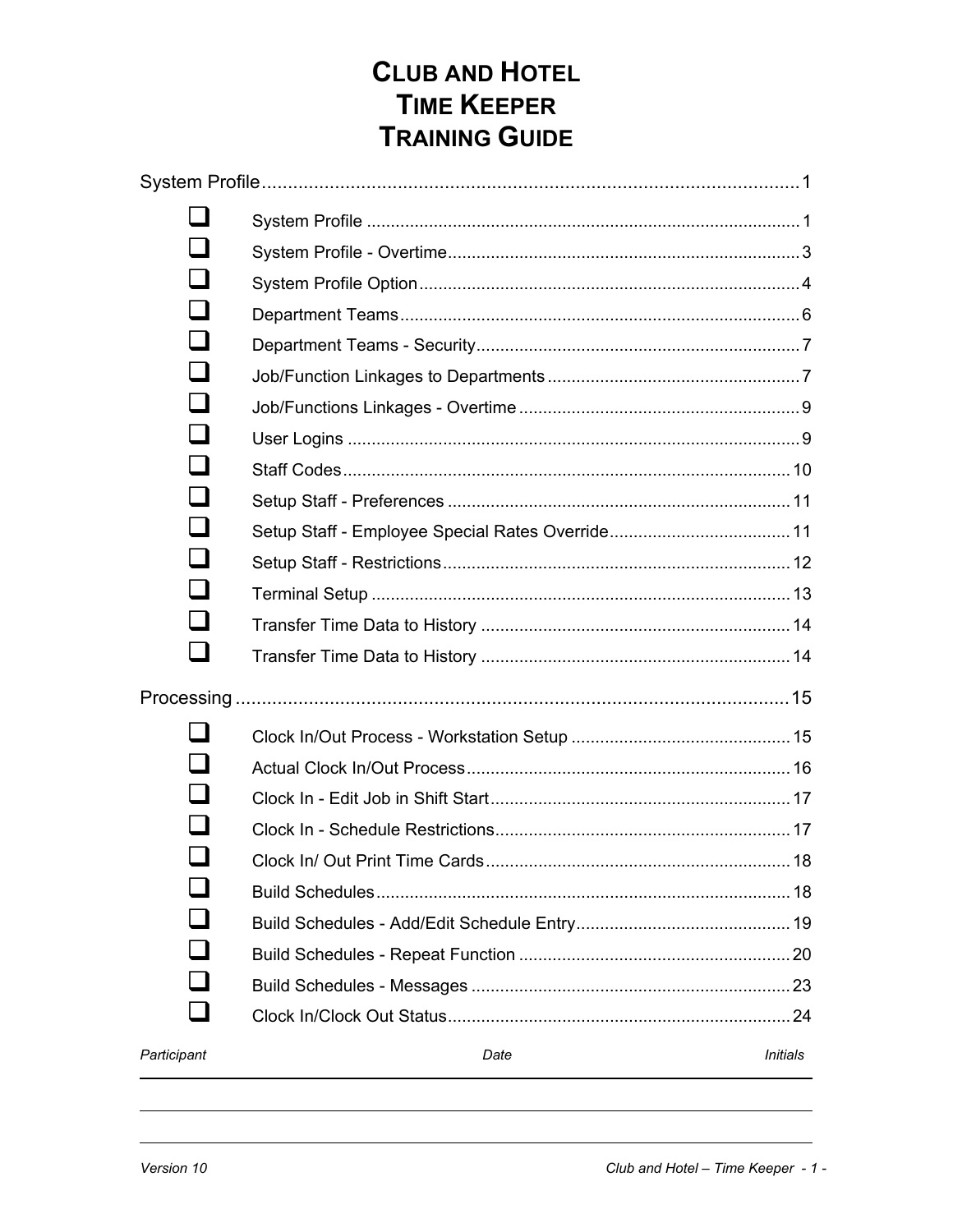## **CLUB AND HOTEL TIME KEEPER TRAINING GUIDE**

Participant Date **Initials**